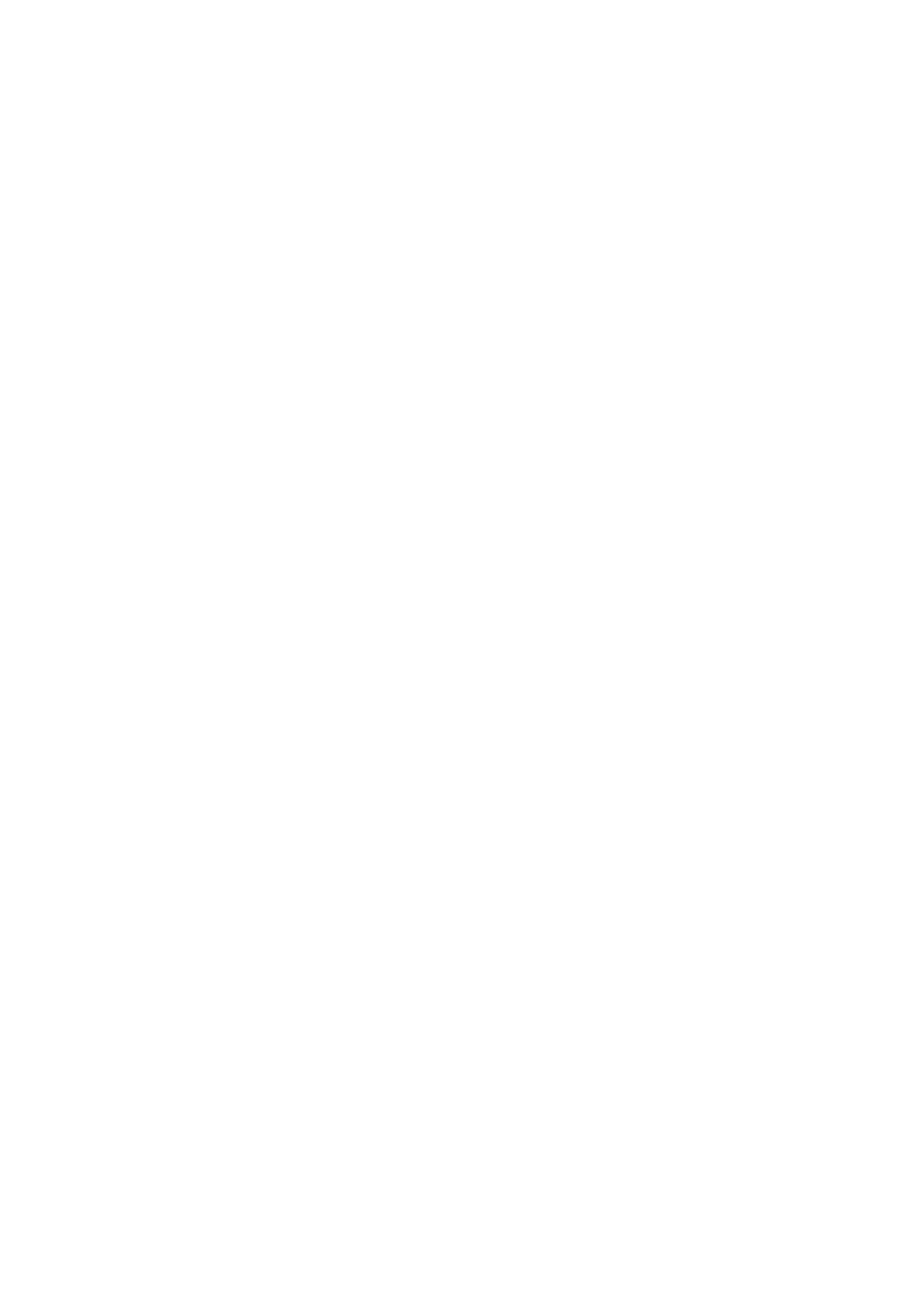# **Health and Social Care Bill**

## [AS AMENDED AT CONSIDERATION STAGE]

## **CONTENTS**

## *The Regional Board*

- 1. Dissolution of the Regional Health and Social Care Board
- 2. Transfer of the Regional Board's functions

## *Local bodies*

- 3. Continuation of Local Commissioning Groups
- 4. Duty to establish bodies for local areas

#### *Supplementary*

- 5. Schemes for transfer of assets and liabilities
- 6. Transitional provision
- 7. Interpretation<br>8. Commenceme
- Commencement
- 9. Short title

## SCHEDULES:

| Schedule 1 | Transfer of the Regional Board's functions |  |
|------------|--------------------------------------------|--|
| Schedule 2 | <b>Local Commissioning Groups</b>          |  |
| Schedule 3 | Transfer of assets, etc.                   |  |
| Schedule 4 | Transitional provision                     |  |
| Part 1     | Accounts and reports of the Regional Board |  |
| Part 2     | Other transitional provision               |  |
|            |                                            |  |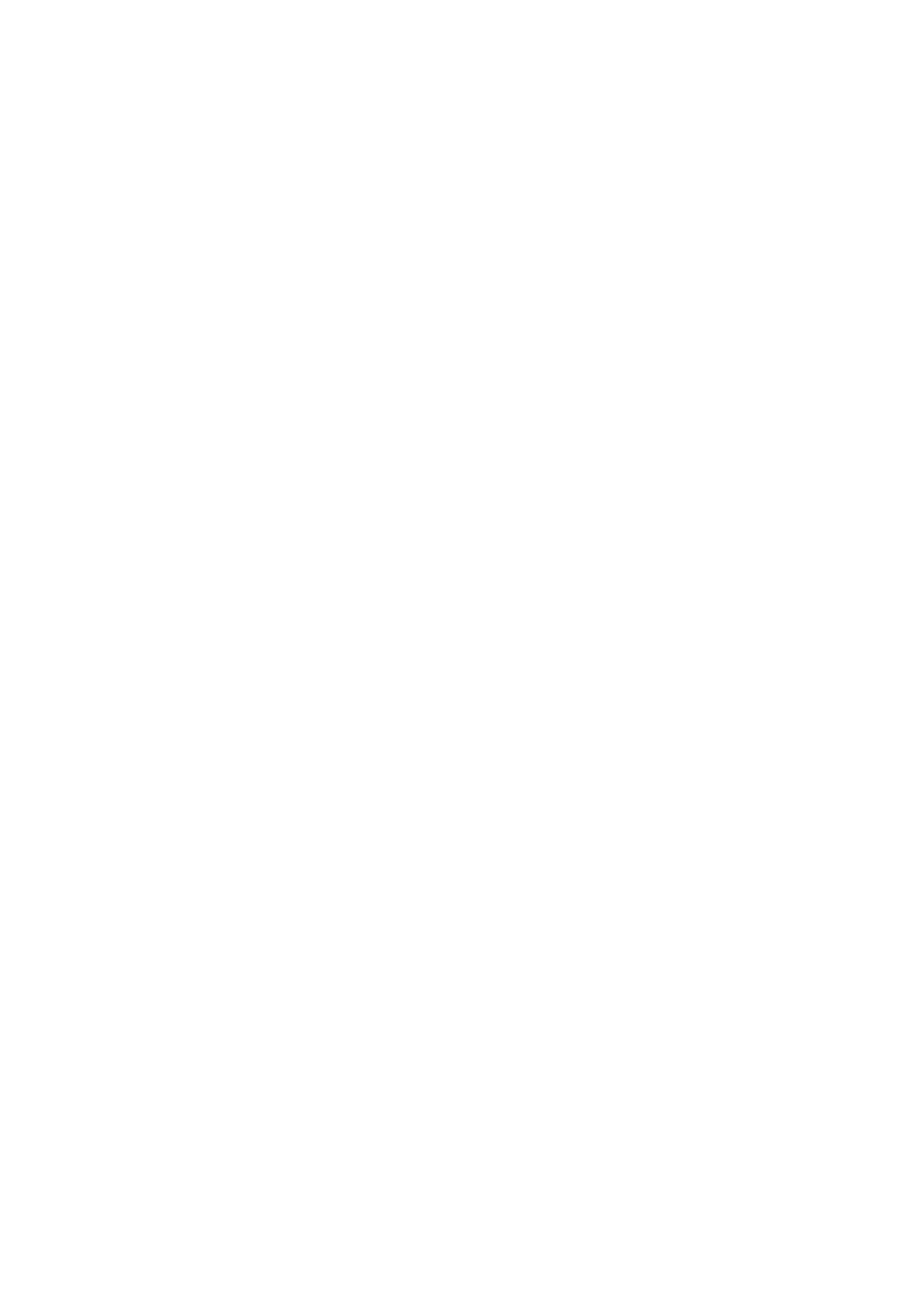A

# **BILL**

#### TO

Dissolve the Regional Health and Social Care Board; to make provision for and in connection with the exercise by the Department of Health and Health and Social Care trusts of the functions of the Board; and for connected purposes.

B E IT ENACTED by being passed by the Northern Ireland Assembly and assented to by Her Majesty as follows:

#### *The Regional Board*

### **Dissolution of the Regional Health and Social Care Board**

<span id="page-4-2"></span>**1.** The Regional Health and Social Care Board is dissolved.

#### **Transfer of the Regional Board's functions**

**2.** Schedule [1](#page--1-0) contains— 5

- <span id="page-4-1"></span>(a) amendments providing for the transfer of the Regional Board's functions; and
- (b) amendments consequential on the transfer of those functions.

#### *Local bodies*

#### **Continuation of Local Commissioning Groups** 10

<span id="page-4-0"></span>**3.—**(1) Despite the dissolution of the Regional Board, the Local Commissioning Groups appointed under section 9 of the Health and Social Care (Reform) Act (Northern Ireland) 2009 are to continue in existence as unincorporated bodies.

(2) Schedule [2](#page--1-0) contains provision about the Local Commissioning Groups as so continued, including provision for their dissolution. 15

#### **Duty to establish bodies for local areas**

<span id="page-4-3"></span>**4.—**(1) After section 15A of the Health and Social Care (Reform) Act (Northern Ireland) 2009 insert—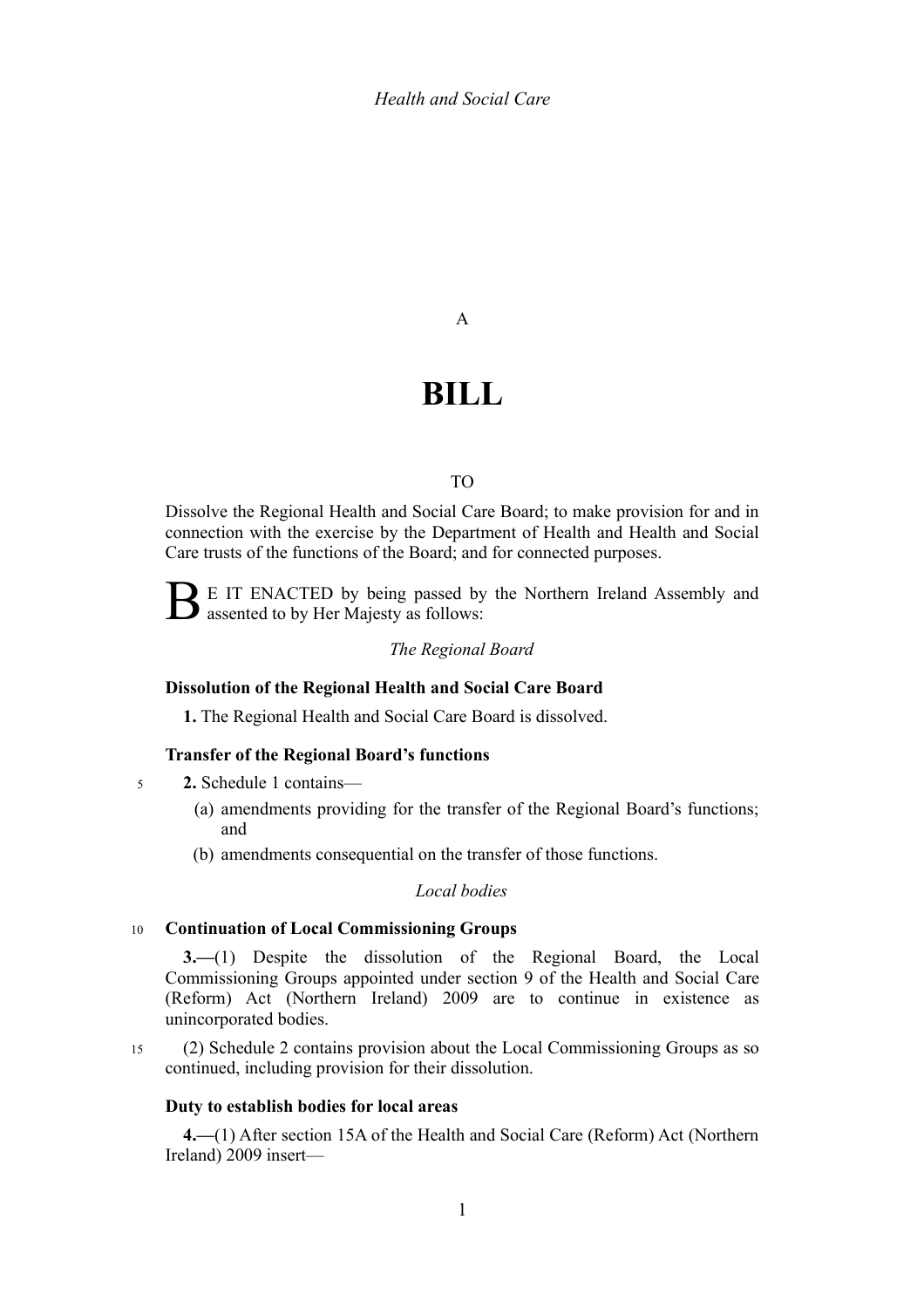#### *"Local area bodies*

#### **Duty to establish bodies for local areas**

15B.—(1) The Department must by regulations establish one or more bodies under this section. (2) A body established under this section is to be called an "Area Integrated Partnership Board" or such other name as may be prescribed. (3) Each Board is to exercise its functions for such area of Northern Ireland as may be prescribed; and the Department must ensure that there is a Board for each area of Northern Ireland. (4) Each Board is to exercise such functions relating to the following matters as may be prescribed— (a) the identification of the health and social care needs of the people in its area, (b) the planning, delivery and management of health and social care for those people, and (c) the facilitation and encouragement of co-operation between those responsible for planning, delivering or managing health and social care for those people. (5) Each Board must exercise its functions with the aim of— (a) improving the health and social well-being of the people in its area; (b) reducing health inequalities between those people, and between those people and other people in Northern Ireland. (6) The Department may by regulations— (a) provide that Article 18 of the Order of 1972 is to apply to each Board with such modifications (if any) as may be prescribed, and (b) require each Board to exercise its functions in accordance with any scheme having effect under that Article. (7) The Department may by regulations— (a) provide that each Board is established as a body corporate (and that section 19 of the Interpretation Act (Northern Ireland) 1954 applies to each Board with such modifications (if any) as may be prescribed); (b) make provision for the constitution of Boards (including, in particular, their membership, general powers and proceedings); (c) make provision for the payment of remuneration and allowances to members of Boards, and for the defraying of the expenses of Boards; (d) make provision in relation to accounting, reporting and recordkeeping by Boards; 5 10 15 20 25 30 35 40

(e) make such further provision in relation to Boards as the Department considers appropriate.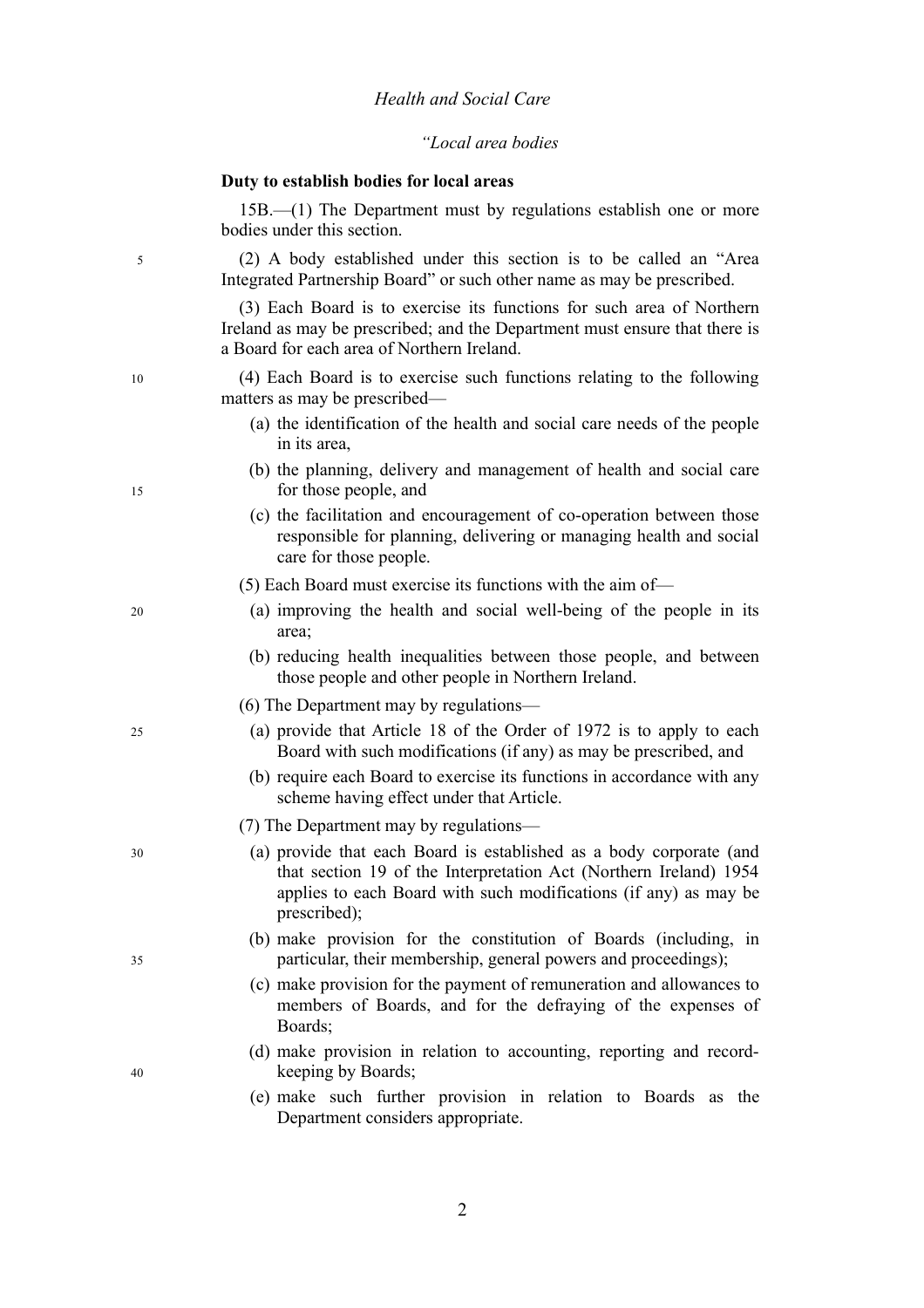|    | (8) Regulations under this section may apply (with or without<br>modifications), amend or repeal any statutory provision whenever passed<br>or made, including any provision of this Act.  |
|----|--------------------------------------------------------------------------------------------------------------------------------------------------------------------------------------------|
|    | $(9)$ In this section—                                                                                                                                                                     |
| 5  | "Board" means a body established under this section;                                                                                                                                       |
|    | a reference to the area of a Board is to the area prescribed for that<br>Board under subsection (3).                                                                                       |
|    | Power of Department to give directions and guidance                                                                                                                                        |
| 10 | $15C$ — $(1)$ The Department may give directions of a general or specific<br>nature to a Board as to the carrying out by the Board of any of its<br>functions.                             |
|    | (2) The Department may give guidance to a Board as to the carrying out<br>by the Board of any of its functions.                                                                            |
| 15 | (3) Before giving any directions to a Board under subsection (1) the<br>Department must consult the Board.                                                                                 |
|    | (4) Where the Department is of the opinion that because of the urgency<br>of the matter it is necessary to give directions under subsection (1) without<br>consulting the Board concerned— |
|    | (a) subsection $(3)$ does not apply; but                                                                                                                                                   |
| 20 | (b) the Department must as soon as reasonably practicable give notice<br>to the Board of the grounds on which the Department formed that<br>opinion.                                       |
| 25 | (5) Where the Department is of the opinion that (for any reason other<br>than the urgency of the matter) it is not reasonably practicable to comply<br>with subsection $(3)$ —             |
|    | (a) that subsection does not apply; but                                                                                                                                                    |
|    | (b) the Department must as soon as reasonably practicable give notice<br>to the Board concerned of the grounds on which the Department<br>formed that opinion.                             |
| 30 | $(6)$ It is the duty of a Board—                                                                                                                                                           |
|    | (a) to comply with any directions given to it under subsection (1);                                                                                                                        |
|    | (b) to have regard to any guidance given to it under subsection (2).                                                                                                                       |
|    | (7) In this section "Board" means a body established under section 15B.                                                                                                                    |
| 35 | (8) This section does not affect the Department's powers to give<br>directions or guidance apart from this section.".                                                                      |
|    | $(2)$ In section 29 of that Act—                                                                                                                                                           |
|    | (a) after subsection $(1)$ insert—                                                                                                                                                         |
| 40 | "(1A) No regulations are to be made under section 15B unless a draft of<br>the regulations has been laid before, and approved by a resolution of, the<br>Assembly.";                       |
|    | (b) in subsection (2), for "this Act" substitute "any provision of this Act other<br>than section 15B".                                                                                    |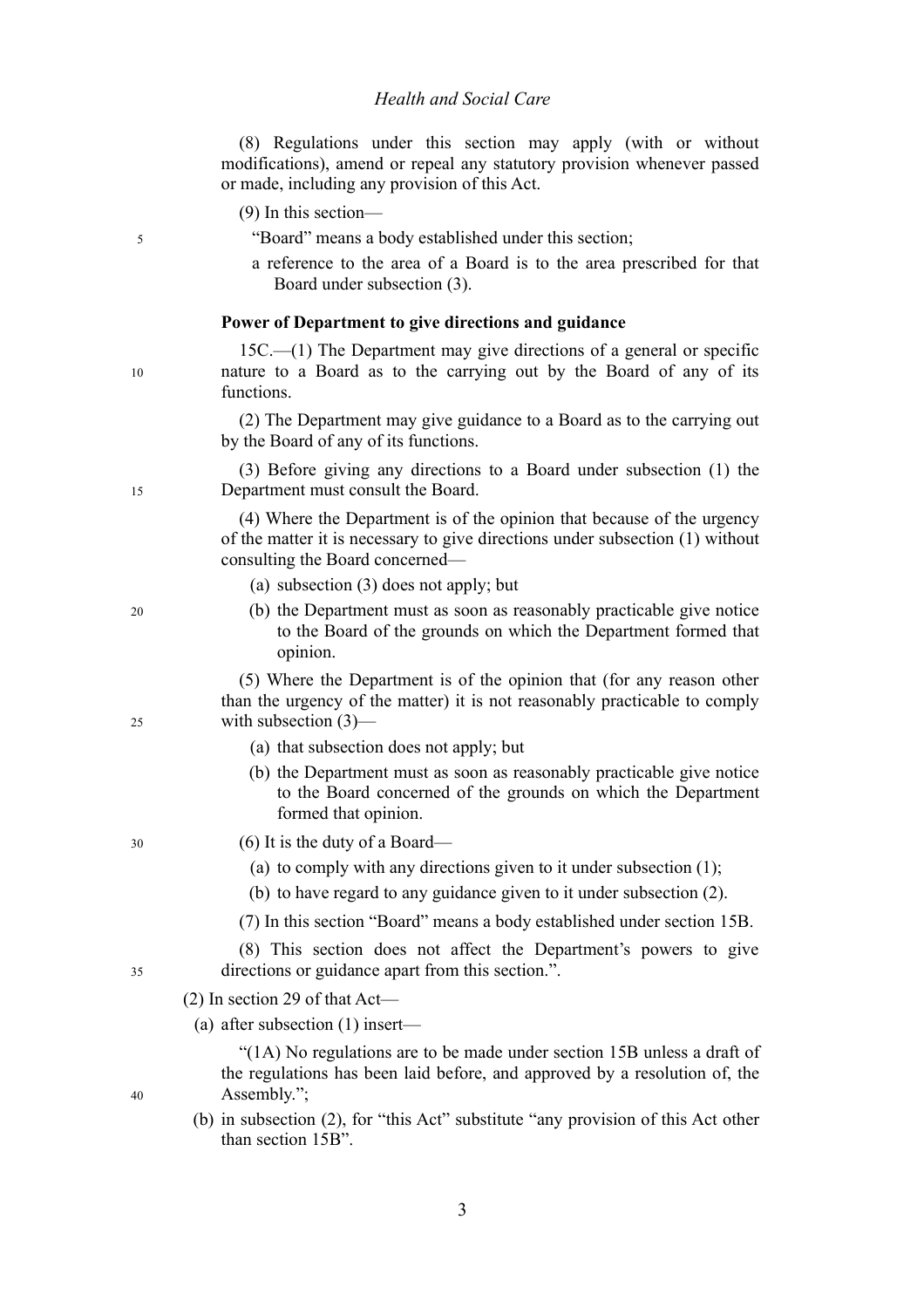### *Health and Social Care*

#### *Supplementary*

#### <span id="page-7-1"></span>**Schemes for transfer of assets and liabilities**

**5.—**(1) The Department must, in connection with the dissolution of the Regional Board, make one or more schemes for the transfer of all the assets and liabilities of the Board. 5

(2) A scheme may transfer assets and liabilities to—

- (a) the Department; or
- (b) the Regional Business Services Organisation.
- (3) A scheme must—
- (a) designate the assets or liabilities to be transferred by it (see paragraph 1(1) of Schedule [3](#page--1-0) for how assets and liabilities may be designated);
	- (b) specify the person to whom each asset or liability is to be transferred;
	- (c) specify the date on which the scheme is to have effect (the "transfer date").

(4) On the transfer date the designated assets or liabilities are transferred and vest in accordance with the scheme. 15

(5) Schedule [3](#page--1-0) contains provision about schemes.

#### **Transitional provision**

<span id="page-7-0"></span>**6.**—(1) In Schedule [4—](#page--1-0)

- (a) Part 1 contains provision about the final accounts and reports of the Regional Board;
- (b) Part 2 contains other transitional provision connected with the coming into operation of this Act.

(2) The Department may by regulations make such further transitional, transitory or saving provision as it considers appropriate in connection with the coming into operation of any provision of this Act, including provision that amends or modifies any statutory provision. 25

(3) Regulations under subsection (2) are subject to negative resolution.

#### **Interpretation**

**7.** In this Act—

- "the 1972 Order" means the Health and Personal Social Services (Northern Ireland) Order 1972;
	- "the 1991 Order" means the Health and Personal Social Services (Northern Ireland) Order 1991;
	- "the 1994 Order" means the Health and Personal Social Services (Northern Ireland) Order 1994;
	- "the Department" means the Department of Health;
	- "the Regional Board" means the Regional Health and Social Care Board;
	- "statutory document" and "statutory provision" have the meaning given by section 1(e) and (f) of the Interpretation Act (Northern Ireland) 1954.

30

10

20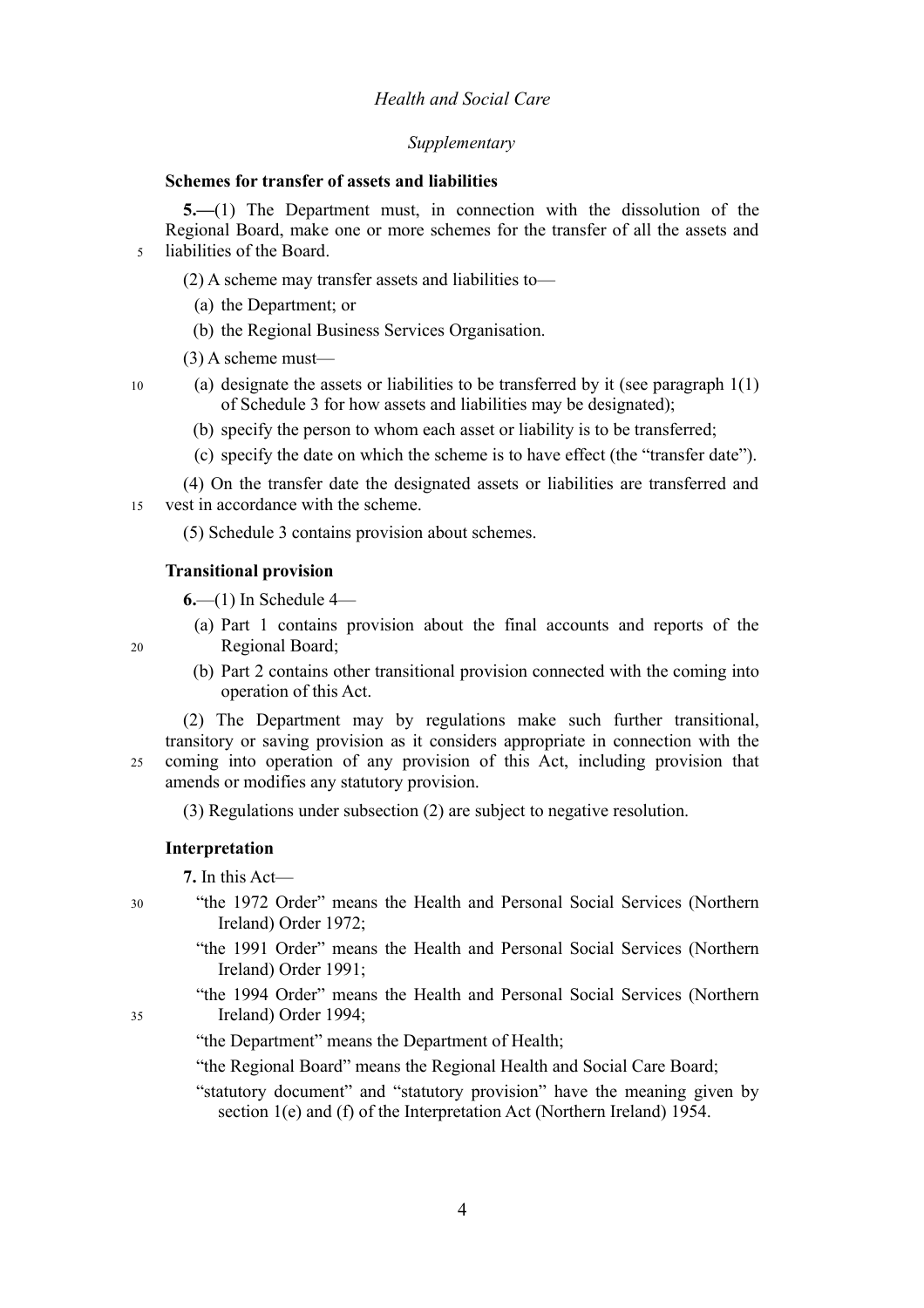## *Health and Social Care*

## **Commencement**

**8.—**(1) The following provisions come into operation on such day or days as the Department may by order appoint—

(a) section [1;](#page-4-2)

- (b) section [2](#page-4-1) and Schedule [1;](#page--1-0) 5
	- (c) section [3](#page-4-0) and Schedule [2;](#page--1-0)
	- (d) section  $6(1)(b)$  and Part 2 of Schedule [4.](#page--1-0)

(2) The other provisions of this Act come into operation on Royal Assent.

## **Short title**

**9.** This Act may be cited as the Health and Social Care Act (Northern Ireland) 2021. 10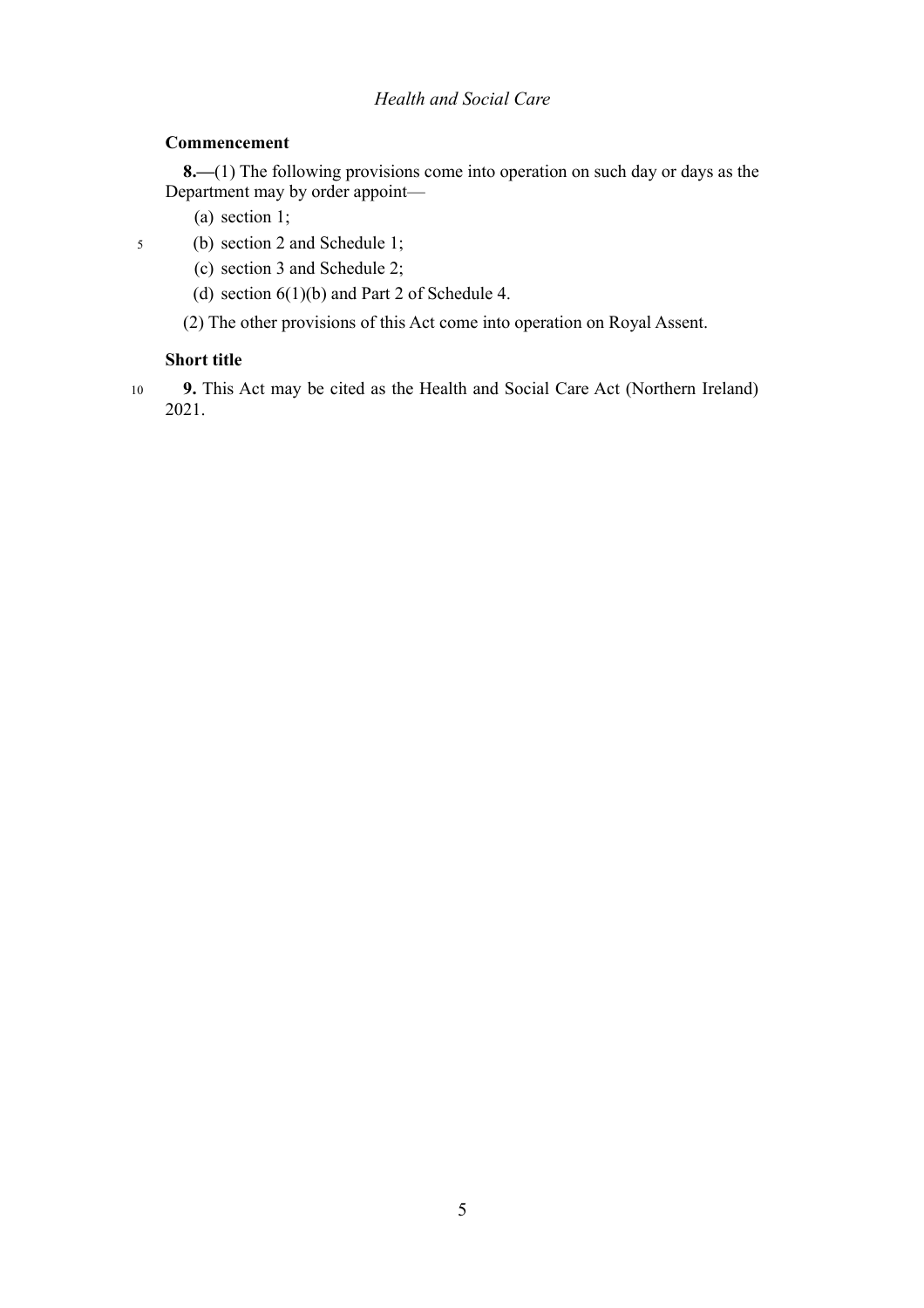#### SCHEDULES

### <span id="page-9-0"></span>SCHEDULE 1

Section [2.](#page-4-1)

#### TRANSFER OF THE REGIONAL BOARD'S FUNCTIONS

5

#### *Factories Act (Northern Ireland) 1965*

1. In section 176(1) of the Factories Act (Northern Ireland) 1965, omit the definition of "Health and Social Services Board".

#### *Children and Young Persons Act (Northern Ireland) 1968*

2. In section 96(1) of the Children and Young Persons Act (Northern Ireland) 1968, omit "Board or". 10

#### *Superannuation (Northern Ireland) Order 1972*

3. In Schedule 1 to the Superannuation (Northern Ireland) Order 1972, omit the reference to the Regional Health and Social Care Board.

*Health and Personal Social Services (Northern Ireland) Order 1972*

#### 4. The 1972 Order is amended as follows. 15

5. In Article 2(2), after the definition of "Article 15B arrangements" insert—

""authorised HSC trust" means an HSC trust that is exercising social care and children functions within the meaning of Article 10A of the Health and Personal Social Services (Northern Ireland) Order 1991;".

20

 $25$ 

6.—(1) Article 15 is amended as follows.

(2) Before paragraph (1) insert—

"(A1) The functions conferred by this Article are to be exercised as part of the system of social care designed to secure improvement in the social well-being of people in Northern Ireland mentioned in section 2(1)(b) of the 2009 Act.".

(3) In paragraph (1), for the words from the beginning to "the Ministry" substitute "An authorised HSC trust".

(4) In paragraph (1A), for "the Department" substitute "the trust".

(5) In paragraph  $(1B)$ — 30

- (a) for "The Department" substitute "An authorised HSC trust";
- (b) in sub-paragraphs (a) and (c), and in the text following sub-paragraph (c), for "the Department" substitute "the trust".
- (6) In paragraph (2), for "the Ministry" substitute "the trust".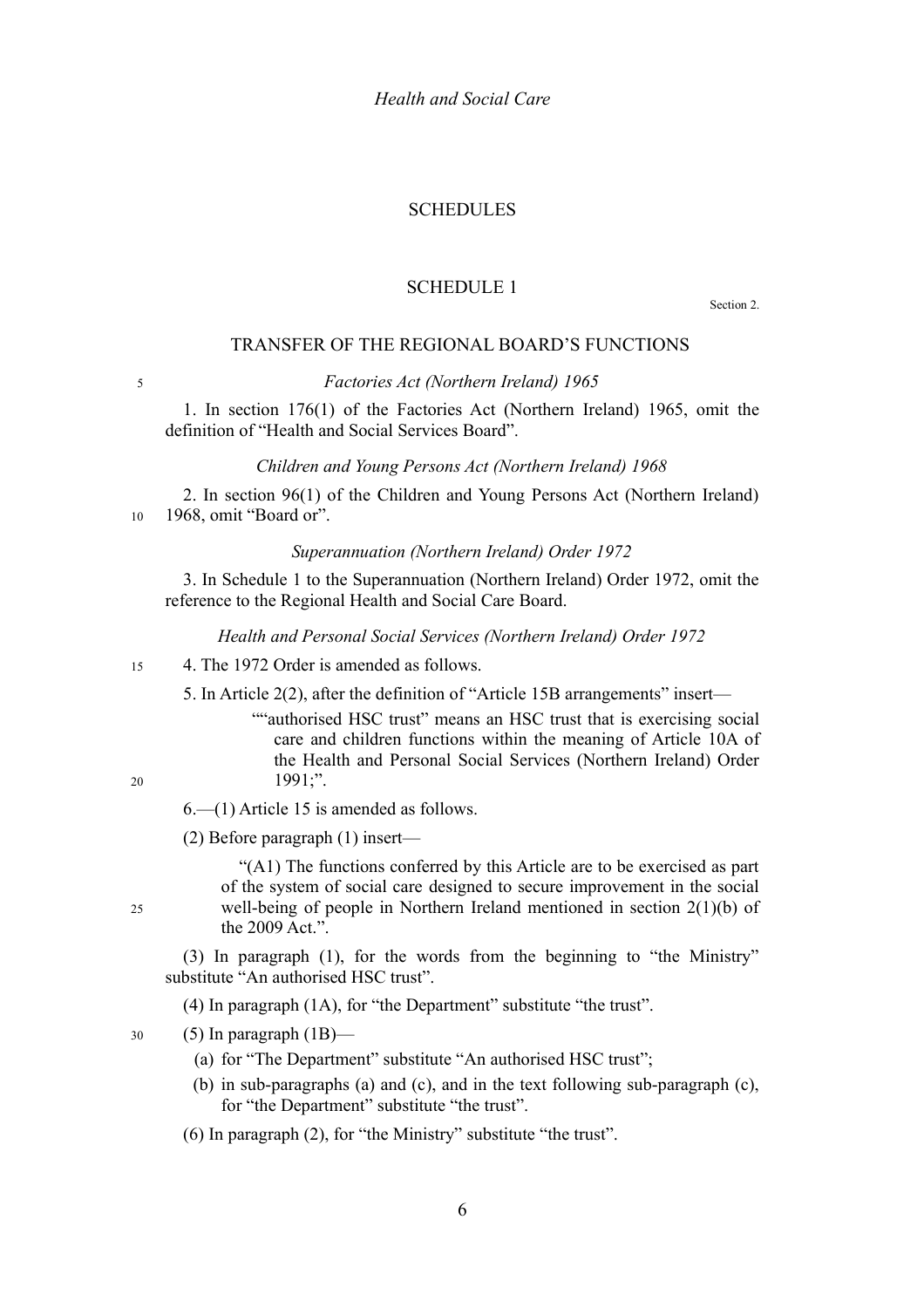(7) In paragraph (3)—

- (a) for "the Ministry" (in the first place) substitute "a trust";
- (b) for "the Ministry" (in the second place) substitute "the trust".

 $(8)$  In paragraph  $(4)$ —

- (a) for "the Ministry" (in the first place) substitute "A trust";
- (b) for "the Ministry" (in the second place) substitute "the trust".

(9) In paragraph (7) (as inserted by section 121(2) of the Immigration and Asylum Act 1999) for "the Department" substitute "an HSC trust".

7.—(1) Article 15B is amended as follows.

(2) In paragraph  $(1)$ — 10

5

(a) for "A Health and Social Services Board" substitute "The Department";

(b) omit "with respect to its area";

- (c) in sub-paragraphs (a) and (b), for "the Board" substitute "the Department".
- (3) In paragraph (3), for "the Health and Social Services Board concerned" substitute "the Department". 15
	- (4) Omit paragraphs (4) and (5).

8.—(1) Article 15C is amended as follows.

(2) In paragraph (1), for "A Health and Social Services Board" substitute "The Department".

(3) In paragraph (2), in the definition of "HSC employee", for "a Health and Social Services Board" substitute "the RBSO". 20

9.—(1) Article 15D is amended as follows.

(2) In paragraphs (2) and (3), for "Health and Social Services Boards" substitute "the Department".

(3) In paragraph (3A), for "directions given" substitute "any scheme made". 25

(4) In paragraph (3B), for "direction" (in each place) substitute "scheme".

(5) After paragraph (3B) insert—

"(3BA) The Department must publish a scheme under paragraph (3A) in such manner as it thinks appropriate.".

(6) In paragraph (3C), for "a Health and Social Services Board" substitute "the Department". 30

(7) In paragraph (3D)—

- (a) in sub-paragraph (a), for "the Department" substitute "a prescribed body";
- (b) in sub-paragraph (b), for "the Department, or a person appointed by it," substitute "that body".

(8) After paragraph (3D) insert—

"(3DA) Regulations making provision as to the matters referred to in paragraph (3D)(a) and (b) may make provision—

(a) as to the members of the body, including the terms and conditions of their appointment;

40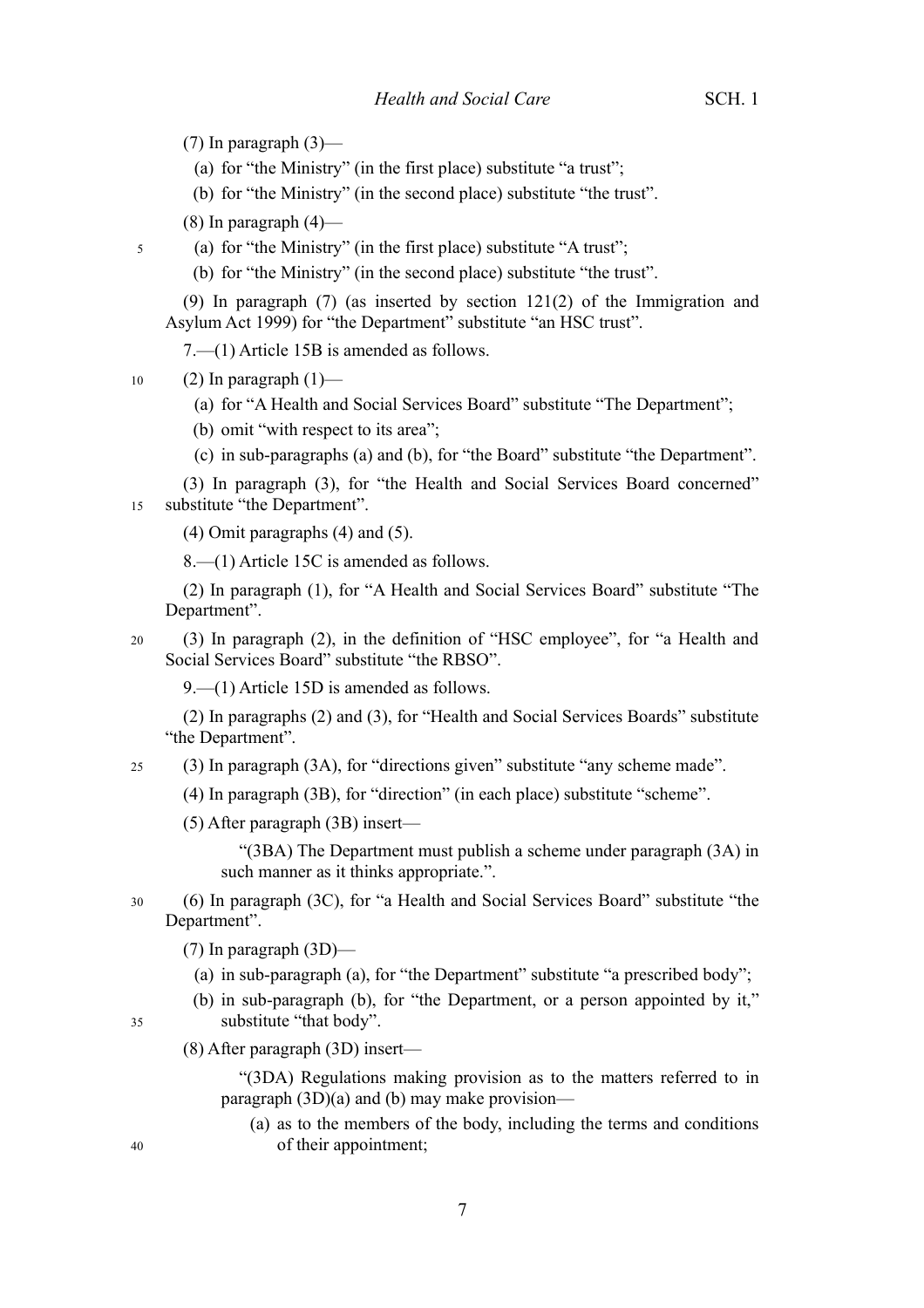(b) for the payment of fees and allowances to members of the body.".

10. Omit Article 17.

11. In Article 18(6), omit sub-paragraphs (a) and (b)*.*

12. In Article 21(1), in sub-paragraphs (a) and (b), for "the Regional Board" substitute "the Department". 5

13.—(1) Article 36 is amended as follows.

(2) In paragraph (2A), for the words from "the ordinary residence" to the end substitute "whether a person is ordinarily resident in the operational area of an authorised HSC trust is to be determined by the trust".

 $(3)$  In paragraph  $(3)$ — 10

15

 $25$ 

35

- (a) for "the Department" (in the first place) substitute "the HSC trust";
- (b) for "the Department" (in the second place) substitute "the trust".

(4) In paragraph (4), for "the Department" substitute "the HSC trust".

- (5) In paragraph  $(5)$ —
- (a) for "the Department" (in the first place) substitute "the HSC trust";
	- (b) for "the Department" (in the second place) substitute "the trust".
	- (6) In paragraph  $(7)$ 
		- (a) for "the Department" (in the first place) substitute "the HSC trust";
		- (b) for "the Department" (in every other place) substitute "the trust".
- (7) In paragraph (8)— 20
	- (a) for "The Department" substitute "An HSC trust";
	- (b) for "the Department" (in both places) substitute "the trust".
	- 14. In Article 37—
	- (a) for "The Ministry" substitute "Each authorised HSC trust";
	- (b) after "for persons" insert "within its operational area".

15.—(1) Article 38 is amended as follows.

- (2) In paragraph  $(1)$ 
	- (a) for "the Ministry" (in the first place) substitute "the appropriate HSC trust";
- (b) for "the Ministry" (in the second place) substitute "the trust". 30
	- (3) After paragraph (1) insert—

"(1A) The "appropriate HSC trust" is the HSC trust in whose operational area the person resides.".

- $(4)$  In paragraph  $(3)$ —
- (a) for "the Ministry" (in the first place) substitute "an HSC trust";

(b) for "the Ministry" (in the second place) substitute "the trust".

- (5) In paragraph (4), for "The Ministry" substitute "An HSC trust".
- 16.—(1) Article 39 is amended as follows.
- (2) In paragraph  $(1)$ —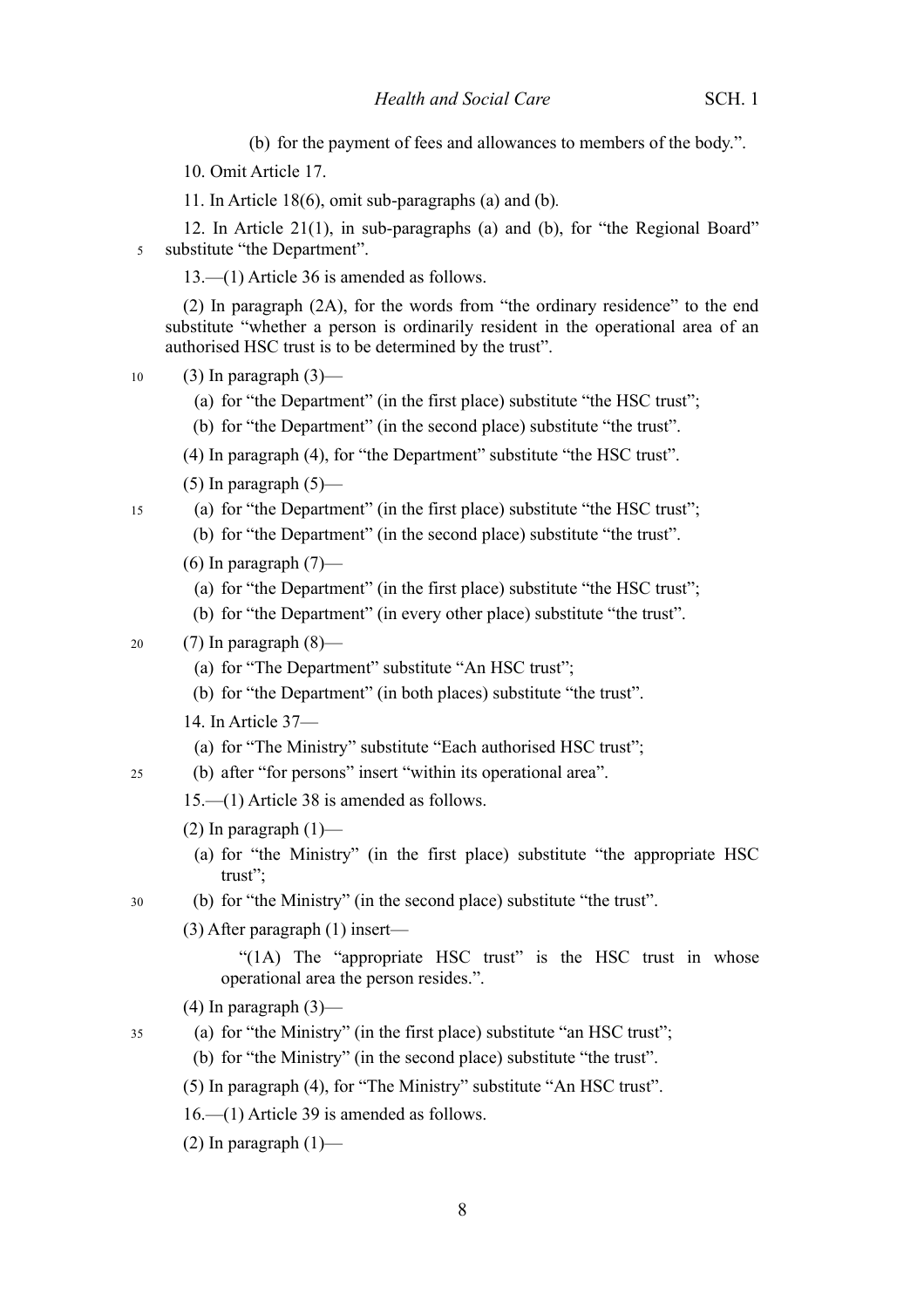- (a) for "The Ministry" substitute "An authorised HSC trust";
- (b) for "the Ministry" substitute "the trust".
- (3) In paragraph (2), for "The Ministry" substitute "The trust".

(4) In paragraphs (3) and (4), for "the Ministry" substitute "the trust".

17. In Article 51, omit the words from "authorise" to "itself". 5

18. In Article 53(1A), omit sub-paragraph (a).

19.—(1) Article 55 is amended as follows.

(2) In paragraph (2), for "A Health and Social Services Board" substitute "The Department".

(3) In paragraph (3), for "a Health and Social Services Board" and "the Health and Social Services Board" substitute "the Department". 10

(4) In paragraphs (4), (5) and (6), for "the Health and Social Services Board" substitute "the Department".

20.—(1) Article 55A is amended as follows.

(2) In paragraph (1), for "a Health and Social Services Board" substitute "the Department". 15

(3) In paragraph (2), for "any other power to require a Health and Social Services Board" substitute "any other duty on the Department".

 $(4)$  In paragraph  $(5)$ —

- 20
- (a) for "A Health and Social Services Board" substitute "The Department";
- (b) for "the Board" substitute "the Department".

(5) In paragraphs (6) and (7), for "the Health and Social Services Board" substitute "the Department".

21.—(1) Article 55B is amended as follows.

(2) In paragraph (1), for "A Health and Social Services Board" substitute "The Department". 25

(3) In paragraph (3)(b), for "the Health and Social Services Board" substitute "the Department".

(4) In paragraph (6), for "a Health and Social Services Board" substitute "the Department". 30

(5) In paragraph  $(9)$ —

- (a) for "A Health and Social Services Board" substitute "The Department";
- (b) for "the Board" substitute "the Department".

22.—(1) Article 56 is amended as follows.

(2) In paragraph  $(1)$ — 35

(a) for "Each Health and Social Services Board" substitute "The Department";

(b) omit "exercise its powers so as to".

(3) In paragraph (2), for "A Health and Social Services Board" substitute "The Department".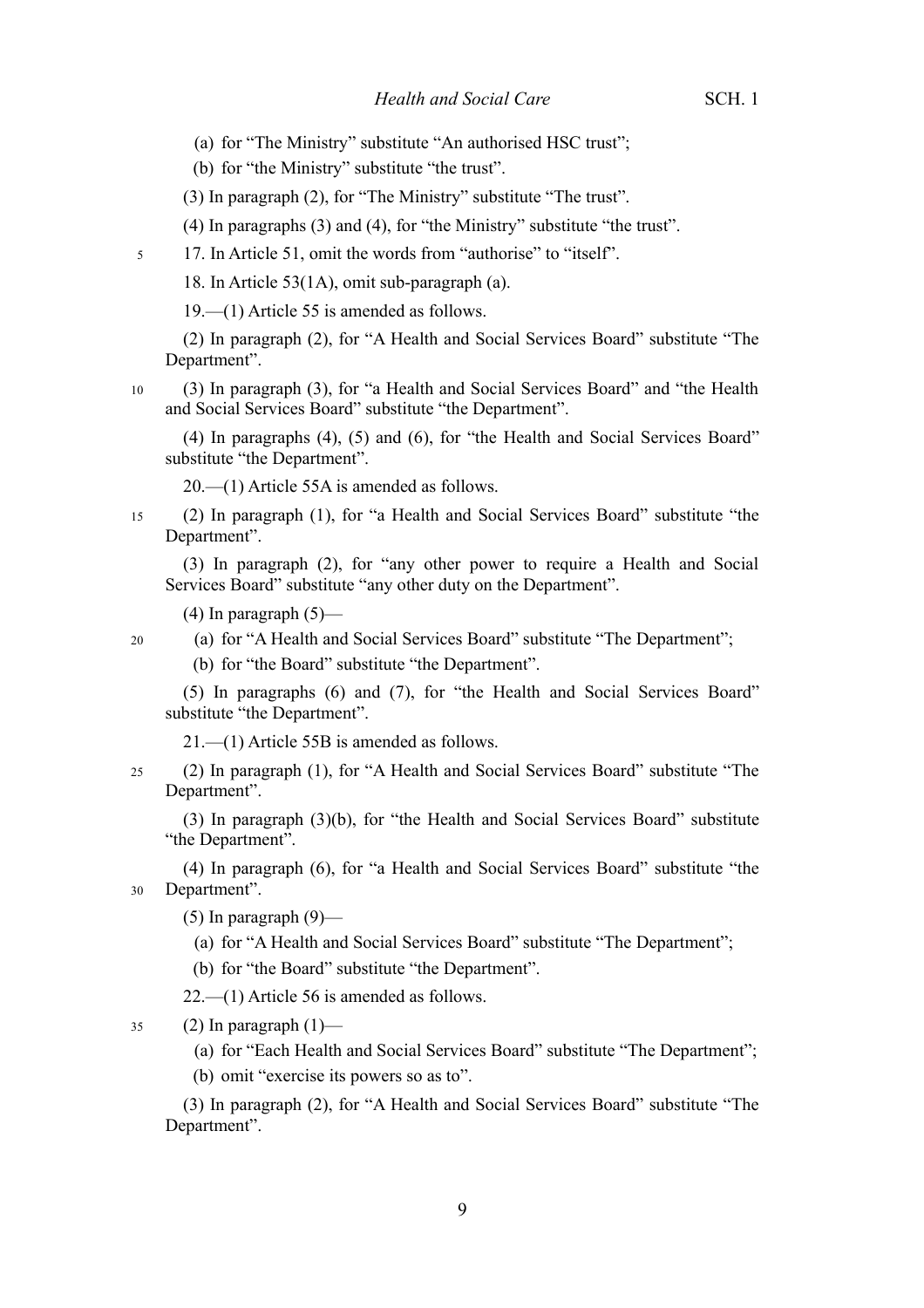(4) In paragraph (3), for "Each Health and Social Services Board" substitute "The Department".

23.—(1) Article 57 is amended as follows.

(2) In paragraph (1), for "A Health and Social Services Board" substitute "The Department". 5

(3) In paragraphs (3) and (5), for "the Health and Social Services Board" substitute "the Department".

24. In Article 57B(1), for "A Health and Social Services Board" substitute "The Department".

25.—(1) Article 57C is amended as follows. 10

(2) In paragraph (1), for "give directions as to" substitute "make a scheme providing for".

(3) In paragraph (2), for "directions" substitute "any scheme".

 $(4)$  In paragraph  $(3)$ —

(a) for "directions" substitute "a scheme";

- (b) for "direction" (in each place) substitute "scheme";
- (c) in sub-paragraph (b)(i), for "any scheme" substitute "any method of calculation";
- (d) in sub-paragraph (d), for "a Health and Social Services Board" substitute "the Department".
- $(5)$  In paragraph  $(4)$ 
	- (a) for "giving a direction" substitute "making a scheme";
	- (b) in sub-paragraph (a), for "direction" substitute "scheme".
- (6) After paragraph (4) insert—

"(4A) The Department must publish a scheme under paragraph (1) in such manner as it thinks appropriate.".

26. In Article 57E(4)(a), for "a Health and Social Services Board" substitute "the Department".

27.—(1) Article 57F is amended as follows.

#### $(2)$  In paragraph  $(2)$ — 30

- (a) after "paragraph (1) may" insert "in particular";
- (b) in sub-paragraph (a), for "the Department" substitute "a prescribed body";
- (c) in sub-paragraph (b), for "the Department, or a person appointed by it," substitute "that body".
- (3) After paragraph (2) insert— 35
	- "(2A) Regulations making provision as to the matters referred to in paragraph (2)(a) and (b) may make provision—
		- (a) as to the members of the body, including the terms and conditions of their appointment;
		- (b) for the payment of fees and allowances to members of the body.".

28.—(1) Article 57G is amended as follows.

25

40

- 
- $20$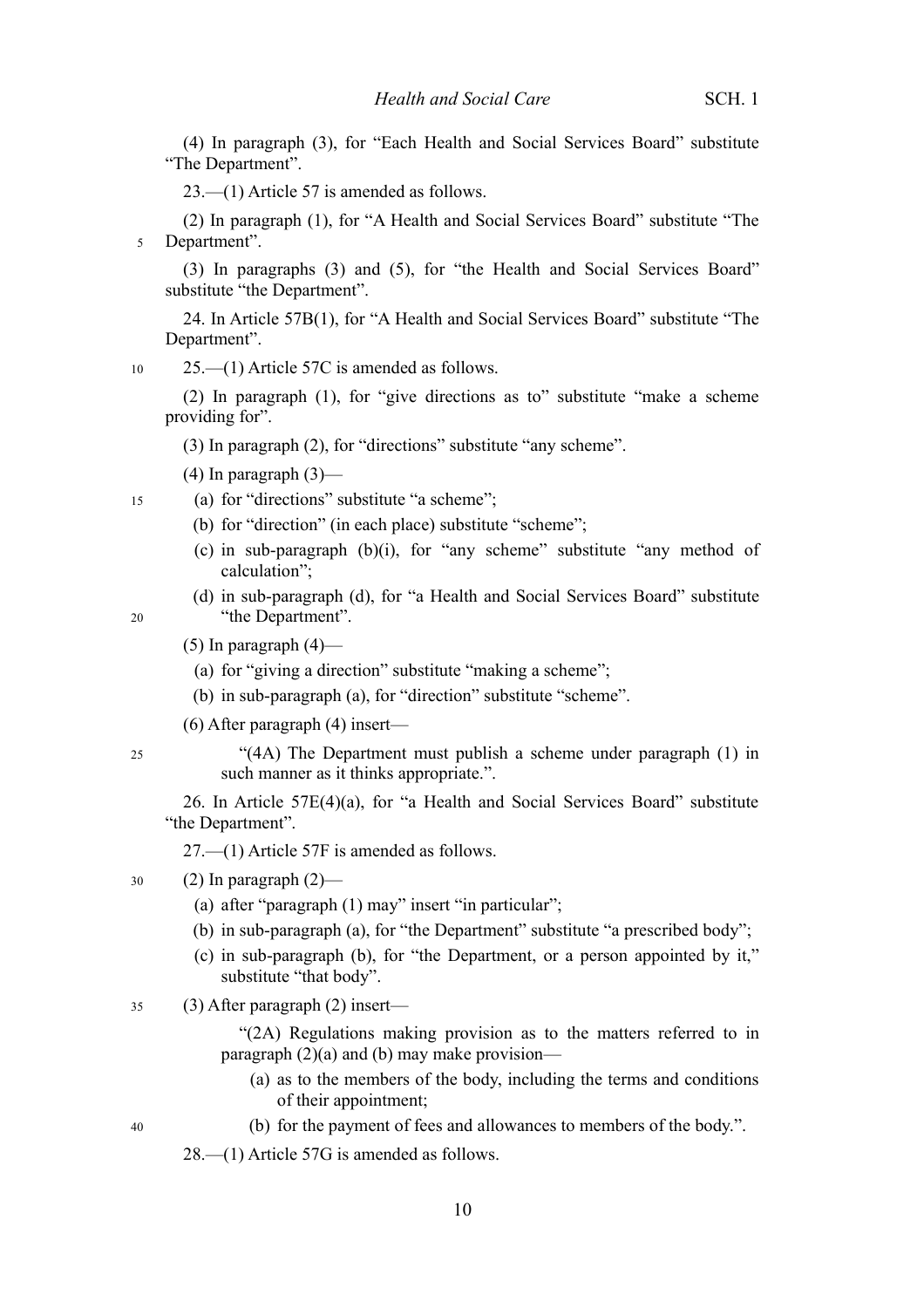(2) In paragraphs (1), (2) and (3), for "a Health and Social Services Board" substitute "the Department".

(3) In paragraph (3)(j), after "appeals" insert "to a prescribed body".

(4) In paragraph (3A), for "a Health and Social Services Board" and "a Board" substitute "the Department". 5

(5) After paragraph (3B) insert—

"(3C) Regulations making provision as to the matters referred to in paragraph  $(3)(i)$  may make provision—

(a) as to the members of the body, including the terms and conditions of their appointment;

(b) for the payment of fees and allowances to members of the body.".

(6) Omit paragraph (4).

29.—(1) Article 57H is amended as follows.

(2) In paragraph (1), for "A Health and Social Services Board" substitute "The Department".

(3) In paragraph (2), for "a Health and Social Services Board" and "the Board" substitute "the Department".

30. For Article 59 substitute—

"**59**. Schedule 9 makes provision for the making of loans by the Department to practitioners providing primary medical services.".

31.—(1) Article 61 is amended as follows.

- (2) In paragraph  $(1)$ 
	- (a) for "Every Health and Social Services Board" substitute "The Department";
- (b) omit "in respect of its area". 25
	- $(3)$  In paragraph  $(2A)$ 
		- (a) for "the Health and Social Services Board in whose area his surgery is, or is to be, situated" substitute "the Department";
	- (b) omit "in the Board's area".

#### (4) After paragraph (2AA) insert— 30

"(2AB) Regulations making provision conferring such a right of appeal may make provision—

- (a) as to the members of the body, including the terms and conditions of their appointment;
- (b) for the payment of fees and allowances to members of the body.".

32.—(1) Article 62 is amended as follows.

- $(2)$  In paragraph  $(1)$ 
	- (a) for "Every Health and Social Services Board" substitute "The Department";
- (b) omit "in respect of its area". 40

35

10

15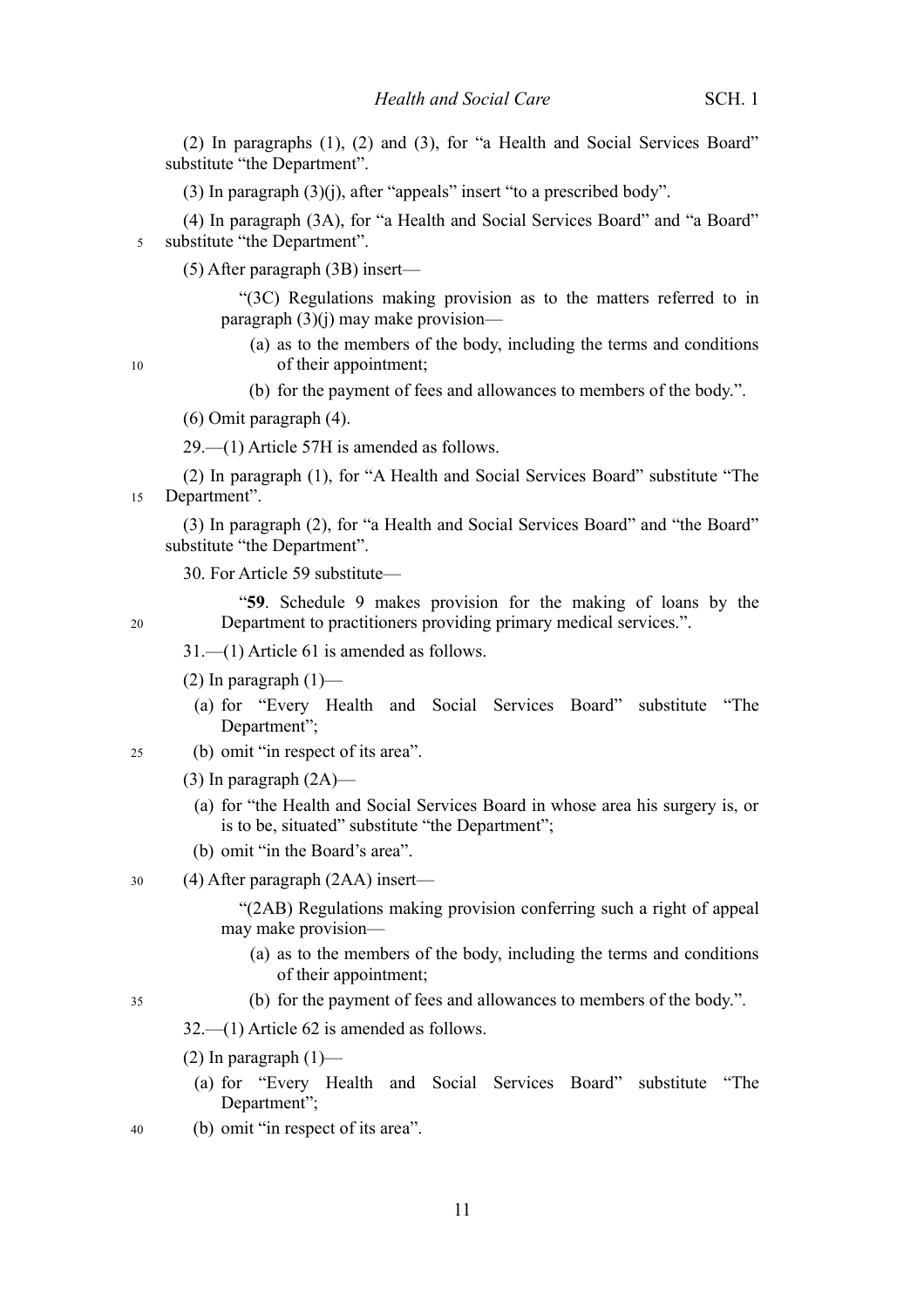(3) In paragraph (2)(c), for "a committee appointed by the Department, and for making provision" substitute "a prescribed body, and".

(4) After paragraph (2) insert—

"(2A) Regulations making provision for any matter which appears to the Department to be necessary or expedient in consequence of the right of appeal referred to in paragraph  $(2)(c)$ , may in particular make provision—

- (a) as to the members of the body, including the terms and conditions of their appointment;
- (b) for the payment of fees and allowances to members of the body.".

33.—(1) Article 63 is amended as follows. 10

- (2) In paragraph  $(1)$ 
	- (a) for "Every Health and Social Services Board" substitute "The Department":
	- (b) omit "in respect of its area" and "who are in that area";
- (c) for "a direction" substitute "arrangements". 15
	- (3) In paragraph  $(2)$ 
		- (a) for "a Health and Social Services Board" substitute "the Department";
		- (b) omit "in the Board's area".
	- 34.—(1) Article 63AA is amended as follows.
- (2) In paragraph (2), for "a Health and Social Services Board" and "the Health and Social Services Board" substitute "the Department". 20
	- $(3)$  In paragraph  $(3)$ 
		- (a) for "a Health and Social Services Board" and "the Board" substitute "the Department";
- (b) omit "in the Board's area". 25
	- (4) In paragraph (3A), after "appeal" insert "to a prescribed body".
	- (5) After paragraph (3A) insert—

"(3AA) Regulations making provision as to the matters referred to in paragraph (3A) may in particular make provision—

30

35

40

5

- (a) as to the members of the body, including the terms and conditions of their appointment;
- (b) for the payment of fees and allowances to members of the body.".
- 35. For Articles 63A and 63B substitute—

#### "**Additional pharmaceutical services**

- **63A**.—(1) The Department may make arrangements for the provision of additional pharmaceutical services.
	- (2) The arrangements—
		- (a) may be made on such terms as the Department thinks appropriate;
		- (b) may impose, on any person providing a service in accordance with the arrangements, such conditions as the Department thinks appropriate.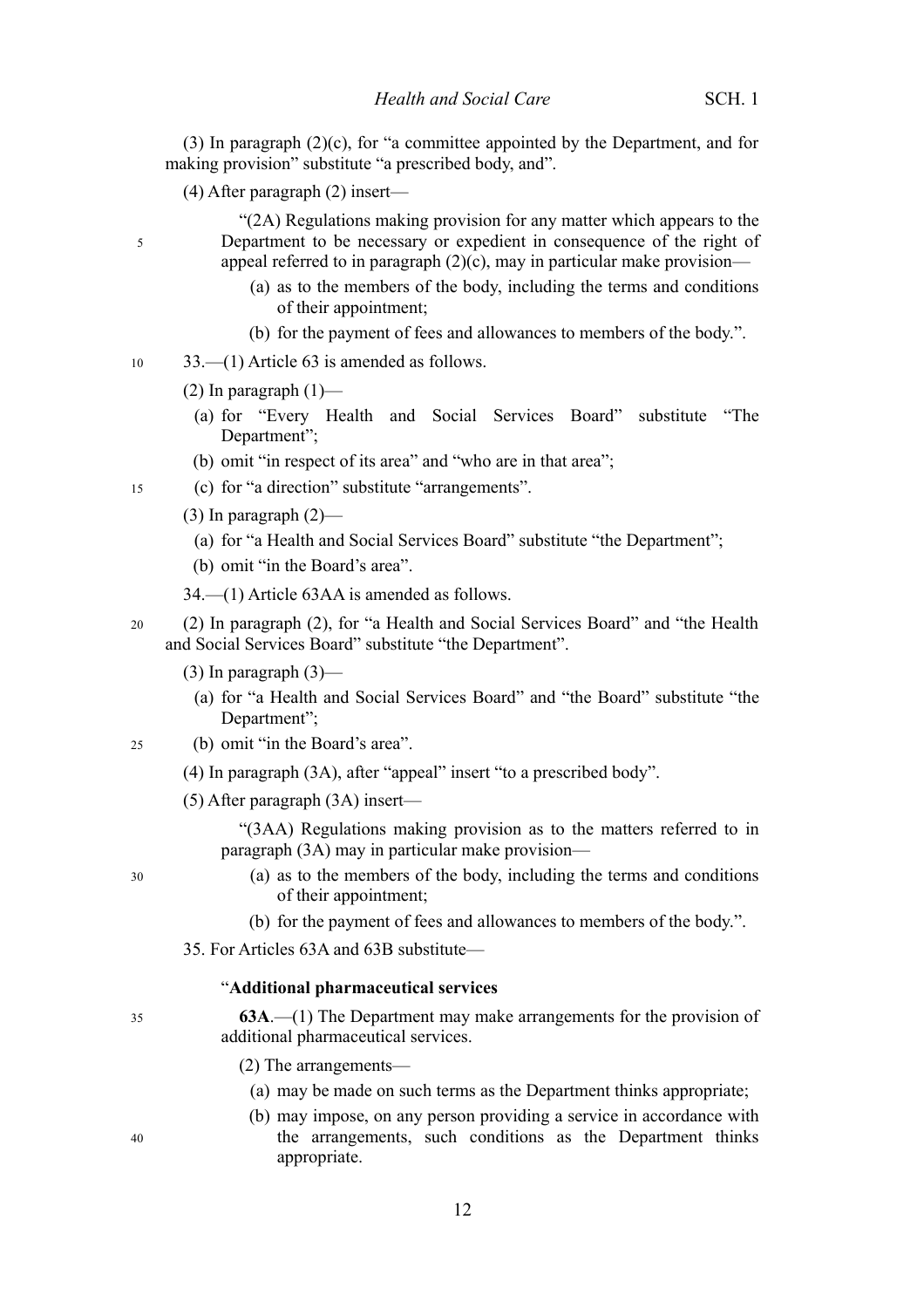|    | (3) But the arrangements must secure that any service to which they<br>apply is provided only by a person whose name is included in a<br>pharmaceutical list.                                                                            |
|----|------------------------------------------------------------------------------------------------------------------------------------------------------------------------------------------------------------------------------------------|
|    | $(4)$ Different arrangements may be made with respect to-                                                                                                                                                                                |
| 5  | (a) different services;                                                                                                                                                                                                                  |
|    | (b) the provision of the same service by the same person but in<br>different circumstances;                                                                                                                                              |
|    | (c) the provision of the same service by different persons.                                                                                                                                                                              |
| 10 | (5) The Department must provide details of any proposed arrangements<br>(including the remuneration to be offered for the provision of services) to<br>any person who asks for them.                                                     |
|    | (6) The Department must publish such details as it thinks appropriate of<br>arrangements under this Article—                                                                                                                             |
|    | (a) in the Drug Tariff, or                                                                                                                                                                                                               |
| 15 | (b) in such other manner as it thinks appropriate.                                                                                                                                                                                       |
|    | $(7)$ In this Article—                                                                                                                                                                                                                   |
|    | "additional pharmaceutical services" means services of a kind that do<br>not fall within Article 63;                                                                                                                                     |
| 20 | "Drug Tariff" means the Drug Tariff published under regulation 9 of<br>the Pharmaceutical Services Regulations (Northern Ireland) 1997<br>or under any corresponding provision replacing, or otherwise<br>derived from, that regulation; |
|    | "pharmaceutical list" means, subject to the arrangements made, a<br>$list$ —                                                                                                                                                             |
| 25 | (a) published by the Department in accordance with regulations<br>made under Article 63AA(2)(za); or                                                                                                                                     |
|    | (b) published by any body in accordance with regulations made<br>under-                                                                                                                                                                  |
| 30 | (i) section $27(3)(a)$ of the National Health Service (Scotland)<br>Act 1978,                                                                                                                                                            |
|    | (ii) section 129(2)(a) of the National Health Service Act<br>2006,                                                                                                                                                                       |
|    | (iii) section $83(2)(a)$ of the National Health Service (Wales)<br>Act 2006, or                                                                                                                                                          |
| 35 | (iv) any provision of the law of Scotland or England and<br>Wales that re-enacts (with or without amendment) any of<br>those sections.".                                                                                                 |
|    | $36.$ (1) Article 64 is amended as follows.                                                                                                                                                                                              |
| 40 | (2) In paragraphs (1) and (1A), for "a Health and Social Services Board"<br>substitute "the Department".                                                                                                                                 |
|    | $(3)$ In paragraph $(1A)$ , omit "in the Board's area".                                                                                                                                                                                  |

(4) In paragraph (2), omit "a direction under".

37.—(1) Article 64C is amended as follows.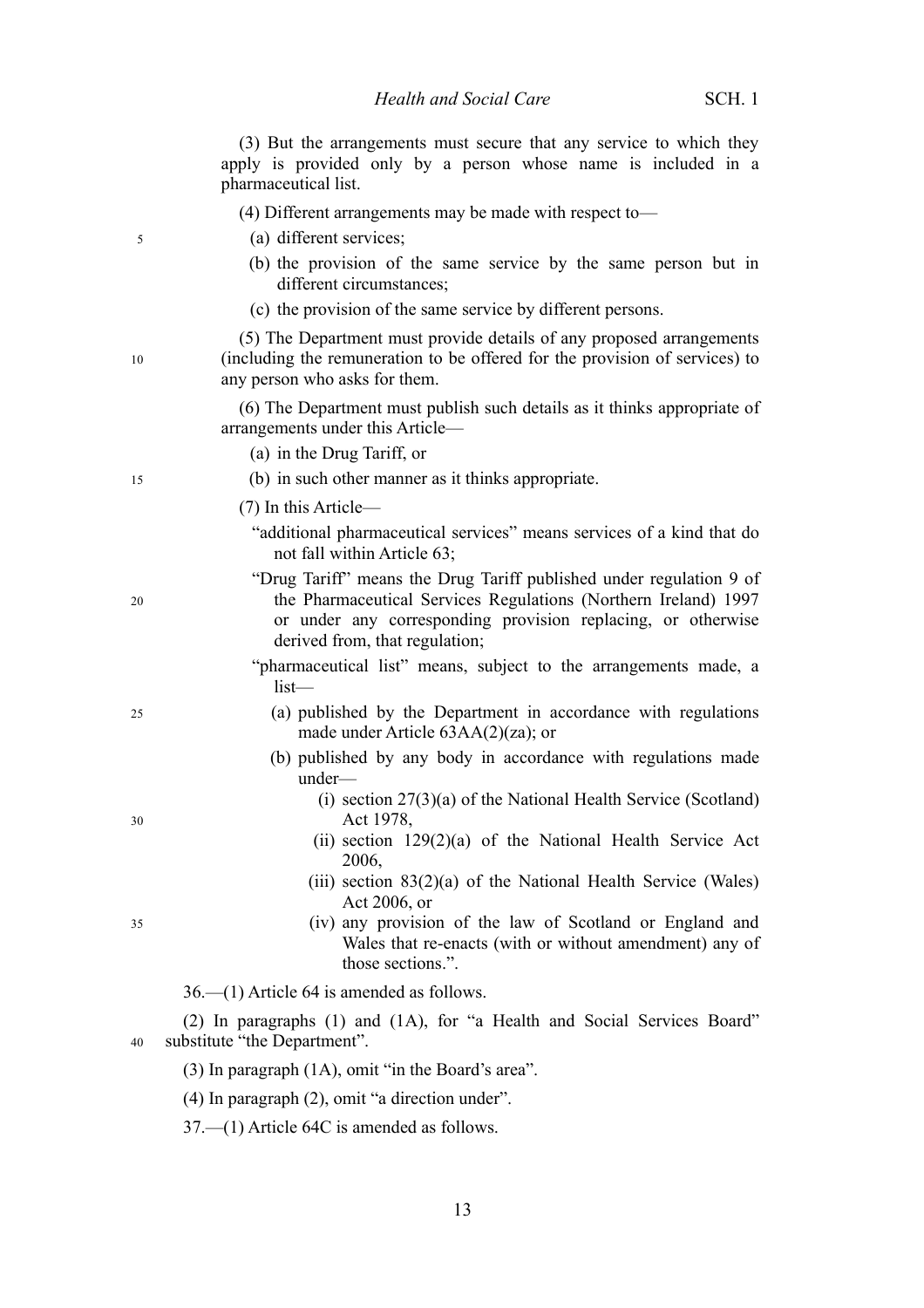(2) In paragraph (2), for "a Health and Social Services Board", "the Board" and "that Board" substitute "the Department".

(3) In paragraph (3), in the definition of "indemnity cover", for "a Health and Social Services Board" substitute "the Department".

38. Article 79 is omitted. 5

39. Article 80 is omitted.

40.—(1) Article 81 is omitted so far as it relates to Health and Social Services Boards.

(2) But that Article continues to apply to any property transferred to an HSC trust or the trustees for an HSC trust as mentioned in Article 16(8) of the 1991 Order. 10

41. Article 82 is omitted.

42.—(1) Article 83 is amended as follows.

(2) In paragraph (1), omit "a Health and Social Services Board or".

- (3) Omit paragraph (1A)(a). 15
	- (4) Omit paragraph (2).

43.—(1) Article 85 is amended as follows.

(2) In paragraph (1), omit "A Health and Social Services Board or".

 $(3)$  In paragraph  $(2)$ —

20

(a) in sub-paragraph (a), for "Health and Social Services Board" substitute "HSC trust";

(b) omit sub-paragraph (b).

(4) For the heading substitute "Power for certain health bodies to accept property on trust, etc".

44.—(1) Article 86 is amended as follows. 25

(2) In paragraph  $(1)$ —

- (a) in sub-paragraph (a), omit "Health and Social Services Boards or";
- (b) omit "a Health and Social Services Board,".

46. In Article 92B(3), omit sub-paragraph (a). 30

47.—(1) Article 99 is amended as follows.

(2) In paragraph  $(1)$ —

- (a) for "the Department" (in the first place) substitute "an HSC trust";
- (b) for "the Department" (in the second place) substitute "the trust".
- (3) In paragraph (2), omit the words from "and that standard rate" to the end. 35
	- (4) After paragraph (2) insert—

"(2A) Different rates may be determined under paragraph (2) for (in particular)—

(a) different descriptions of accommodation;

<sup>45.</sup> In Article 91(6), omit sub-paragraph (a).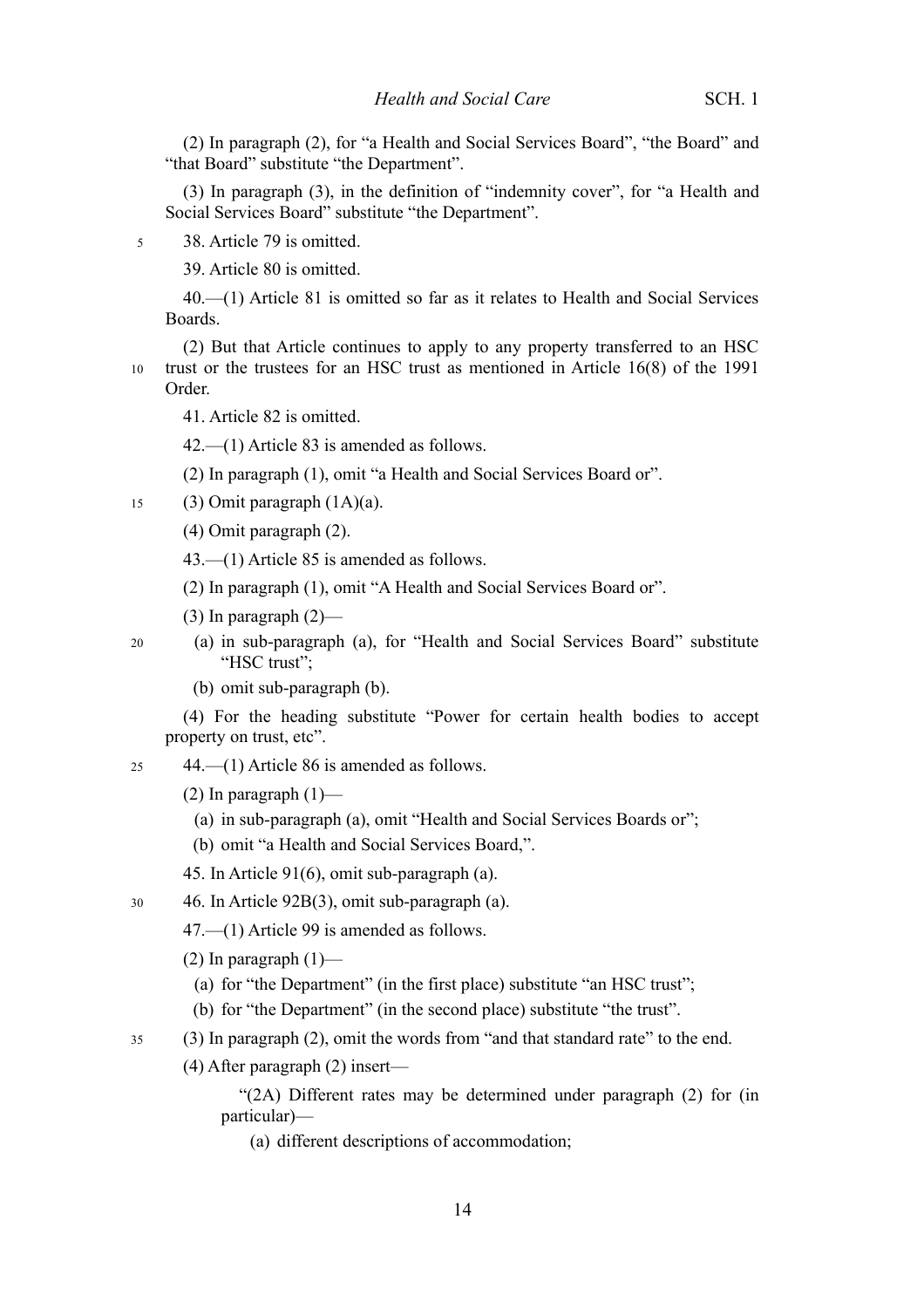#### *Health and Social Care* SCH. 1

(b) accommodation provided by different trusts.

(2B) The standard rate determined for accommodation provided by any trust must represent the full cost to the trust of providing that accommodation, other than any costs in respect of nursing care by a registered nurse (within the meaning given by Article 36(4A)) at that accommodation.".

(5) In paragraph (3), for "the Department" (in both places) substitute "the trust".

 $(6)$  In paragraph  $(6)$ —

(a) for "The Department" substitute "An HSC trust";

(b) for "the Department" (in both places) substitute "the trust".

(7) In the heading to the Article, for "Department" substitute "HSC trust".

48.—(1) Article 101 is amended as follows.

(2) In paragraph (1), for "the Ministry" substitute "the appropriate HSC trust".

(3) After paragraph (1) insert—

15

5

10

"(1A) The "appropriate HSC trust" is the trust that provided the accommodation, or arranged or secured its provision, or (as the case may be) proposed the provision of it.".

(4) In paragraphs (4) and (5), for "the Ministry" substitute "the trust".

49.—(1) Article 101A is amended as follows.

#### (2) In paragraph  $(1)$ — 20

- (a) for "the Department" (in the first place) substitute "the appropriate HSC trust";
- (b) for "the Department receive" substitute "the trust receives".

(3) In paragraph (2), for "the Department" substitute "the appropriate HSC trust". 25

(4) After paragraph (2) insert—

"(2A) "The appropriate HSC trust" is the trust that provided the accommodation, or arranged or secured the provision of it.".

50.—(1) Schedule 6 is amended as follows.

#### (2) In paragraph 8— 30

- (a) omit "the Department or";
- (b) for "the Ministry" substitute "an HSC trust".
- (3) In paragraph 12, for the definition of "responsible authority" substitute—

""responsible authority", in relation to any person, means the HSC trust in whose operational area the person resides.".

35

51.—(1) Schedule 9 is amended as follows.

(2) In paragraph 1, for the words from "The Ministry" to "Boards to" substitute "The Department may, in accordance with paragraphs 1A to 5,".

(3) After paragraph 1 insert—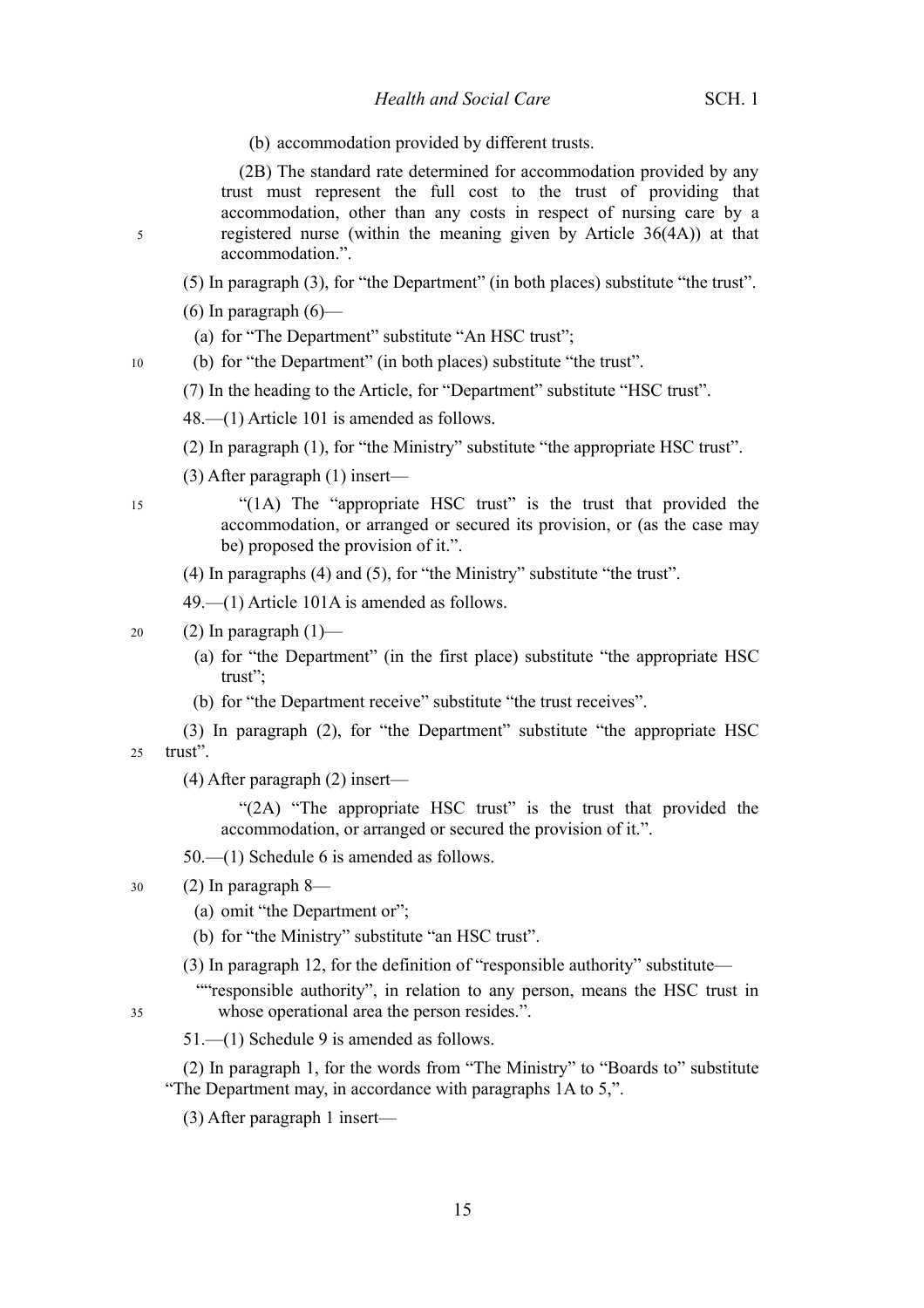"1A. Loans to practitioners providing primary medical services ("GP loans") are to be made in accordance with a scheme that is provided for in regulations made, with the approval of the Department of Finance, by the Department.".

- (4) In paragraph 2— 5
	- (a) for the words from "Without prejudice" to "may make" substitute "Regulations under paragraph 1A may include";
	- (b) omit sub-paragraph (a);
	- (c) for sub-paragraph (b) substitute—

10

- "(b) the guaranteeing by the Department of Finance of the payment of interest on, and the repayment of the principal of, any loan raised by the Department for the purpose of making GP loans;";
- (d) in sub-paragraph (c), for "loans made under the order" substitute "GP loans";
- (e) for sub-paragraph (d) substitute— 15
	- "(d) authorising the Department to hold and dispose of any land or property conveyed to it as security for a GP loan;";
	- (f) in sub-paragraph (e), for "loans under the order" substitute "GP loans".
	- (5) For paragraph 3 substitute—

20

30

40

"**3**. No regulations may be made under paragraph 1A unless a draft of the regulations has been laid before and approved by resolution of the Assembly.".

- (6) Omit paragraph 4.
- (7) In paragraph 5—
- (a) for "Where an order under this Schedule authorises the Ministry of Finance" substitute "Where regulations under paragraph 1A authorise the Department of Finance"; 25
	- (b) for "the Health and Social Services Boards" substitute "the Department";
	- (c) in sub-paragraph (a)—
		- (i) for "order" substitute "regulations";
		- (ii) for "£6,000,000" substitute "a sum specified in the scheme";
	- (d) in sub-paragraph  $(b)$ 
		- (i) for "the Ministry" substitute "the Department";
		- (ii) for "the order" substitute "the regulations";
- (e) in sub-paragraph (c), for "the Ministry" substitute "the Department"; 35
	- (f) in sub-paragraph  $(d)$ 
		- (i) for "the Health and Social Services Board" substitute "the Department";
		- (ii) for "the Ministry of Finance" substitute "the Department of Finance";
		- (iii) for "that Ministry" (in each place) substitute "the Department of Finance".
	- 52.—(1) Schedule 10 is amended as follows.
	- (2) In paragraph 1(1), omit "and has never carried on the practice".
	- (3) In paragraph 2—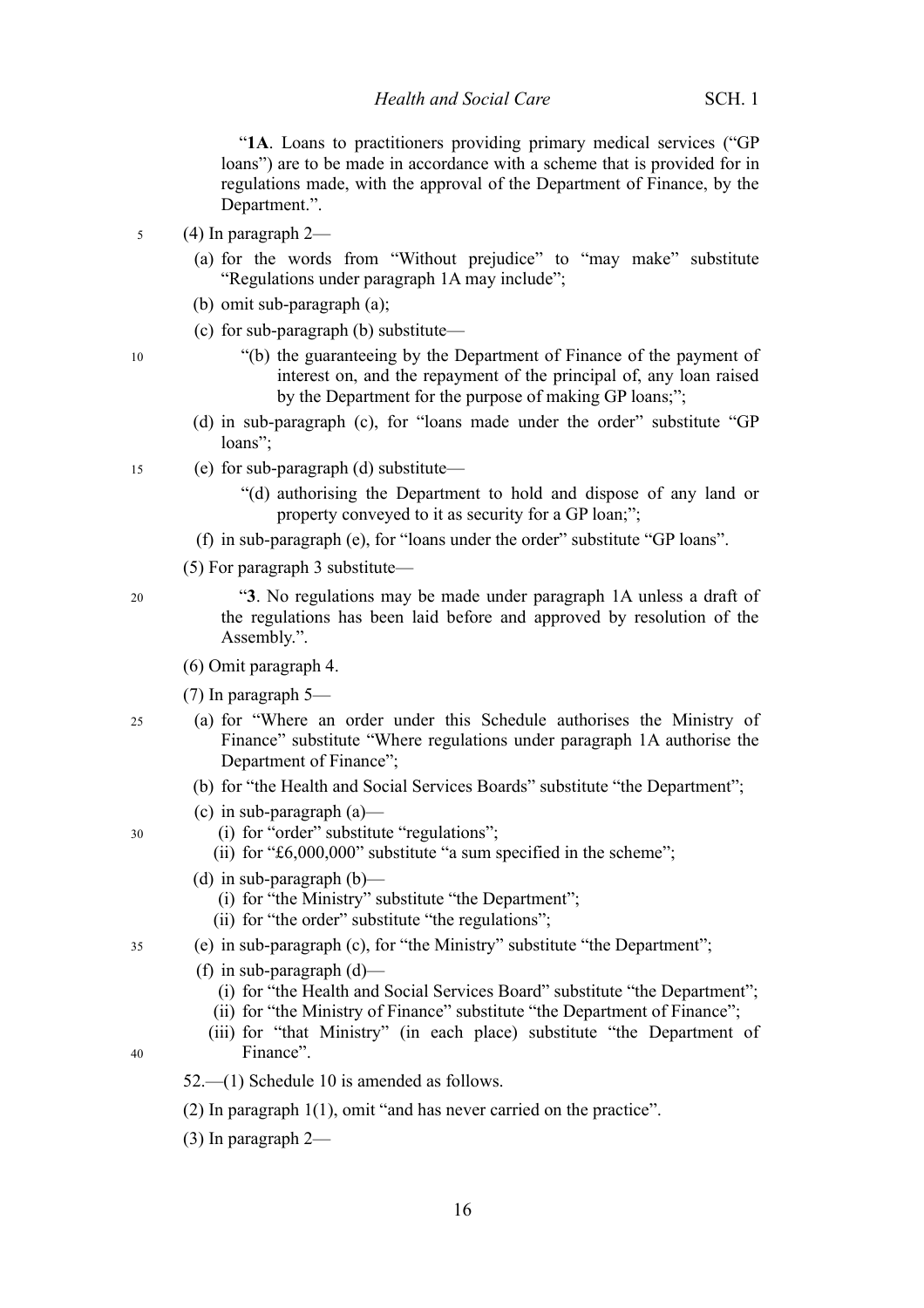- (a) in sub-paragraph (2), for "the Regional Board" substitute "the Department";
- (b) in sub-paragraph (3), for "Health and Social Services Board" and "Board" substitute "Department";
- (c) in sub-paragraphs (4), (6) and (7), for "the Health and Social Services Board" substitute "the Department".

53.—(1) Schedule 11 is amended as follows.

(2) In paragraph 1(2), for "the Regional Board" substitute "the Department".

(3) In paragraph  $3(6)$ —

(a) for "a Health and Social Services Board" substitute "the Department";

(b) for "the Board" substitute "the Department".

(4) In paragraph 4(5)(b), for "any Health and Social Services Board" substitute "the Department".

(5) In paragraph 5—

- (a) in sub-paragraph (3), for "any Health and Social Services Board" substitute "the Department";
	- (b) in sub-paragraph (4), for "a Health and Social Services Board" substitute "the Department".
	- (6) In paragraph 7(2), omit "to each Health and Social Services Board and".

(7) In paragraph 9— 20

- (a) in sub-paragraph (1), for "A Health and Social Services Board which has made representations under paragraph 1 may" substitute "The Department may, if it has made representations under paragraph 1";
- (b) in sub-paragraph (2), for "A Health and Social Services Board" substitute "The Department";

25

30

5

10

15

- (c) in sub-paragraph (8), for "a Health and Social Services Board" and "the Board" substitute "the Department".
- (8) In paragraph 14—
	- (a) for "any Health and Social Services Board" substitute "the Department";
- (b) for "that Board" substitute "the Department".

(9) In paragraph 17(1), for "Health and Social Services Boards" substitute "the Department".

54.—(1) Schedule 14 is omitted so far as it relates to Health and Social Services Boards.

(2) But that Schedule continues to apply to all endowments (and income thereof) transferred to an HSC trust or the trustees for an HSC trust as mentioned in Article 16(7) of the 1991 Order. 35

55.—(1) Schedule 15 is amended as follows.

(2) In paragraph 2, for "the Health and Social Services Boards" substitute "the Department". 40

- (3) In paragraph 2A—
	- (a) in sub-paragraph (1), omit "or by a Health and Social Services Board";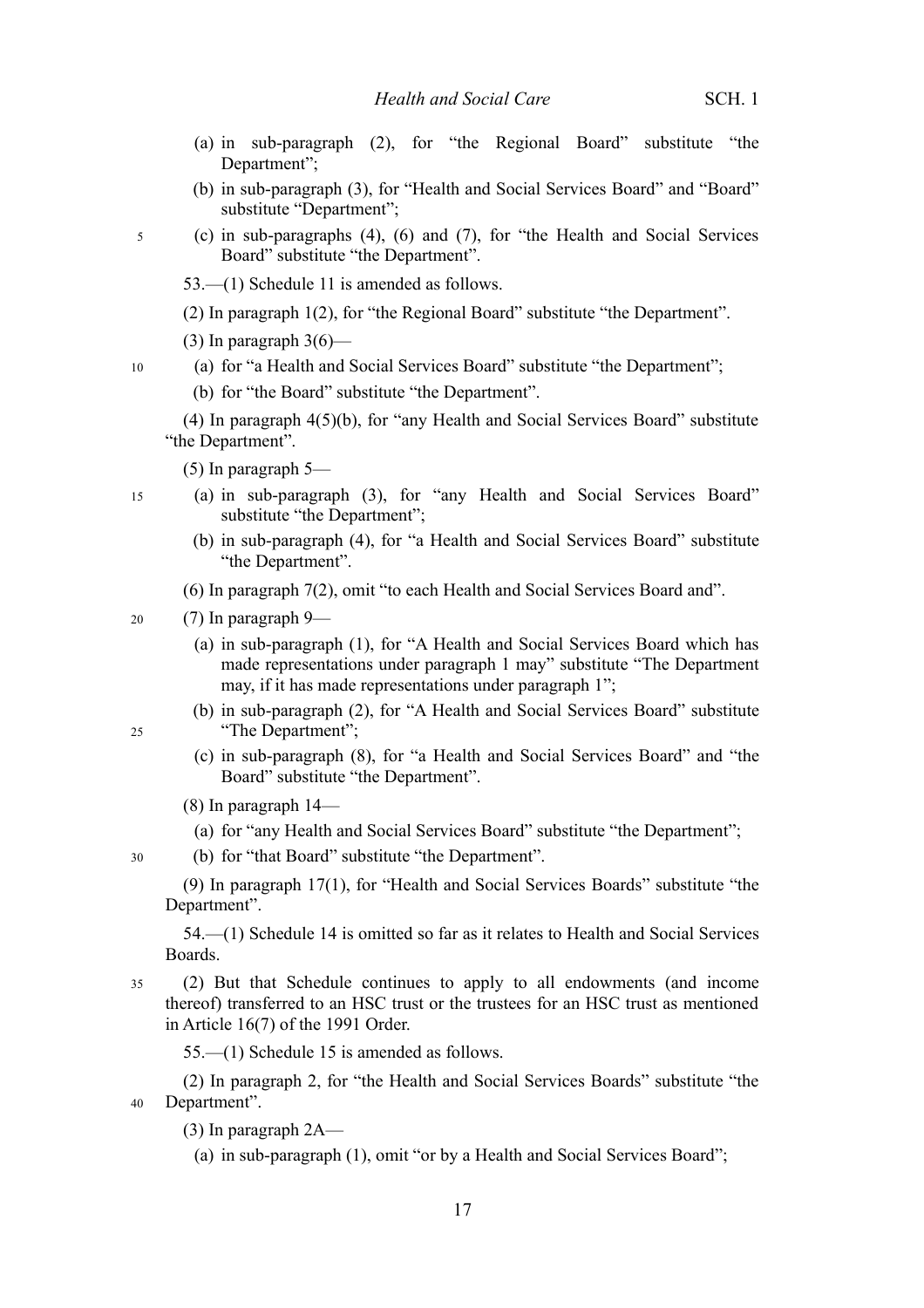- (b) in sub-paragraph (4), omit—
	- (i) "or a Health and Social Services Board" (in both places), and
	- (ii) ", the Board" (in both places).

### *Solicitors (Northern Ireland) Order 1976*

56. In Article 3(2) of the Solicitors (Northern Ireland) Order 1976, in the definition of "local authority", omit "the Regional Health and Social Care Board,". 5

#### *Pharmacy (Northern Ireland) Order 1976*

57. In Article 8AA(9) of the Pharmacy (Northern Ireland) Order 1976, for subparagraph (d) substitute—

10

#### "(d) the Department.".

### *Chronically Sick and Disabled Persons (Northern Ireland) Act 1978*

58. The Chronically Sick and Disabled Persons (Northern Ireland) Act 1978 is amended as follows.

59.—(1) Section 1 is amended as follows.

- (2) In subsection (1), omit "by that Department". 15
	- $(3)$  In subsection  $(2)$ 
		- (a) for "The Department of Health and Social Services for Northern Ireland" substitute "Each authorised HSC trust";
	- (b) in paragraph (a), for "that Department" substitute "the trust";
	- (c) in paragraph (b), for "the Department" substitute "the trust".
	- (4) After subsection (2) insert—

"(3) An authorised HSC trust is a Health and Social Care trust that is exercising social care and children functions within the meaning of Article 10A of the Health and Personal Social Services (Northern Ireland) Order 1991.".

- 25
- 60.—(1) Section 2 is amended as follows.
- (2) The existing text of section 2 becomes subsection (1) of that section.
- $(3)$  In subsection  $(1)$ —
- (a) for "the Department of Health and Social Services for Northern Ireland" substitute "an authorised HSC trust";
- 30

40

#### (b) after "any person" insert "who resides in its operational area and";

- (c) for "that Department" (in the first place) substitute "the trust";
- (d) omit "section 2(1)(b) of the Health and Social Services (Reform) Act (Northern Ireland) 2009 and" (in the first place);
- (e) in paragraph (d)— 35
	- (i) omit "by that Department";
	- (ii) for "and" (in the third place) substitute "or";
	- (iii) for "that Department" (in the second place) substitute "the trust";
	- (f) in paragraph (f) and the text following paragraph (h), for "that Department" substitute "the trust".
	- (4) After subsection (1) insert—
- $20$
-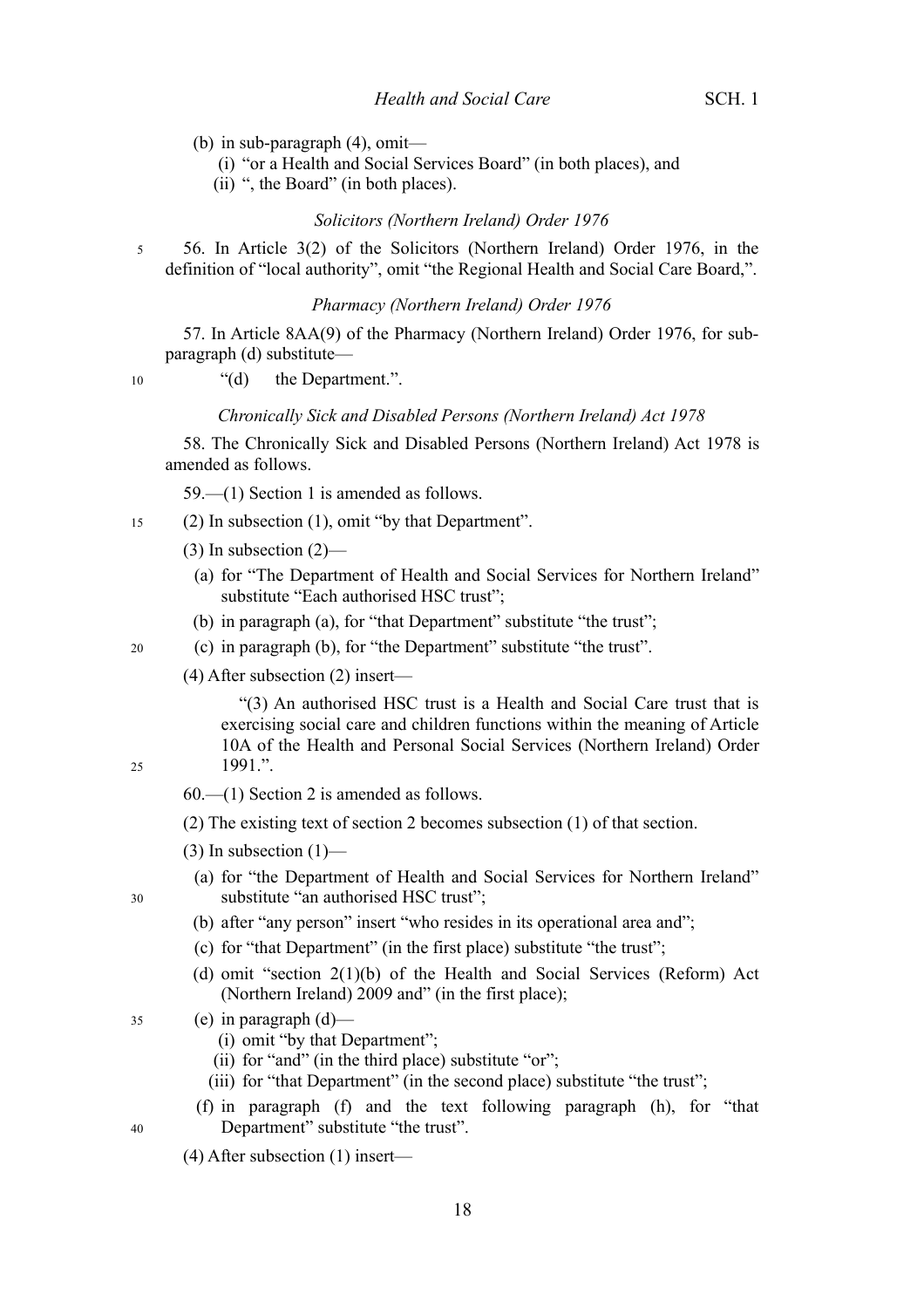"(2) In this section "authorised HSC trust" has the same meaning as in section 1.".

61.—(1) Section 12 is amended as follows.

(2) In subsection (1), for "The Department of Health and Social Services for Northern Ireland" substitute "Each authorised HSC trust". 5

(3) In subsection (2), for "that Department" substitute "any authorised HSC trust".

(4) After subsection (3) insert—

"(4) In this section "authorised HSC trust" has the same meaning as in section 1.".

#### *Health and Safety at Work (Northern Ireland) Order 1978*

62. In Article 50 of the Health and Safety at Work (Northern Ireland) Order 1978—

(a) for "Health and Social Services Board" substitute "Health and Social Care trust";

(b) for "that Board" substitute "that trust".

#### *Judgments Enforcement (Northern Ireland) Order 1981*

63. In Article 54 of the Judgments Enforcement (Northern Ireland) Order 1981—

- (a) in paragraph (2), for "the Health and Social Services Board" substitute "the Health and Social Care trust";
	- (b) in the heading, for "Health and Social Services Board" substitute "Health and Social Care trust".

#### *Legal Aid, Advice and Assistance (Northern Ireland) Order 1981*

64. Omit Article 10(5A)(a) of the Legal Aid, Advice and Assistance (Northern Ireland) Order 1981. 25

#### *Diseases of Animals (Northern Ireland) Order 1981*

65. In Article 10(5) of the Diseases of Animals (Northern Ireland) Order 1981, for the words from "the Health and Social" to "Order 1972" substitute "the Regional Agency for Public Health and Social Well-being and the Health and Social Care trust". 30

#### *Dentists Act 1984*

66.—(1) The Dentists Act 1984 is amended as follows.

 $(2)$  In section  $26B(8)$ —

- (a) omit "and" at the end of paragraph (c); 35
	- (b) in paragraph (d), for "Health and Social Services Boards" substitute "Health and Social Care trusts";
	- (c) after paragraph (d) add "; and

(e) the Department of Health in Northern Ireland.".

 $(3)$  In section 36M $(8)$ — 40

10

15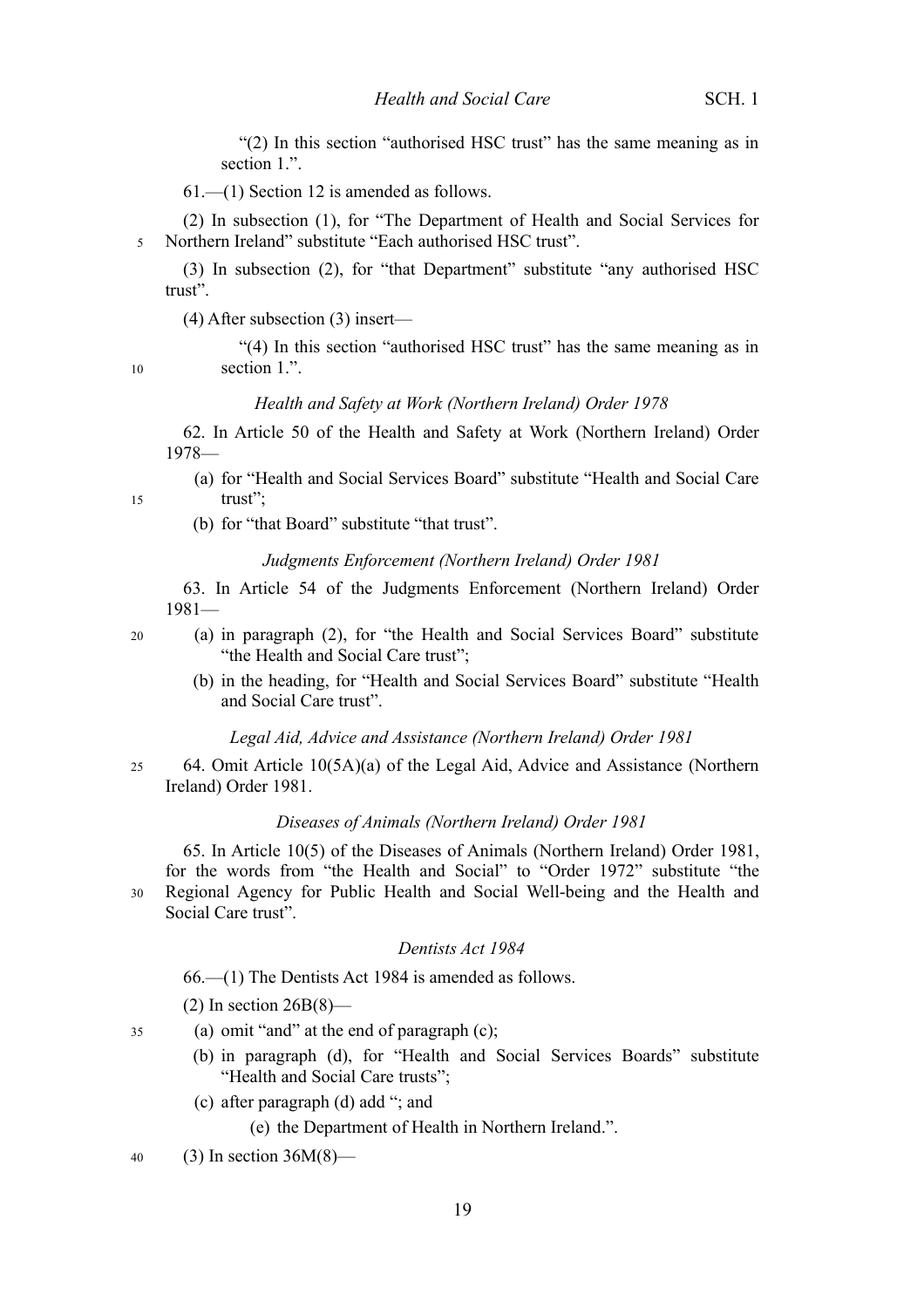- (a) omit "and" at the end of paragraph (c);
- (b) in paragraph (d), for "Health and Social Services Boards" substitute "Health and Social Care trusts";
- (c) after paragraph (d) add "; and
	- (e) the Department of Health in Northern Ireland.".
- $(4)$  In section 50D $(4)$ 
	- (a) omit "and" at the end of paragraph (c);
	- (b) in paragraph (d), for "Health and Social Services Boards" substitute "Health and Social Care trusts";
- (c) after paragraph (d) add "; and 10
	- (e) the Department of Health in Northern Ireland.".

#### *Mental Health (Northern Ireland) Order 1986*

67. The Mental Health (Northern Ireland) Order 1986 is amended as follows.

- 68.—(1) Article 2 is amended as follows.
- $(2)$  In paragraph  $(2)$  15
	- (a) in the definition of "approved social worker", omit "a Board or";
	- (b) omit the definition of "Board";
	- (c) in the definition of "responsible authority", for paragraphs (a) and (b) substitute—
		- "(a) in relation to a patient whose admission to a hospital is being sought or who is in, or is liable to be detained in, a hospital, the authorised HSC trust in which the hospital is vested;
		- (b) in relation to a patient who is the subject of a guardianship application or is subject to guardianship under this Order, the authorised HSC trust in whose area the patient resides.".

(3) In paragraph (2B), for the words from "by which functions" to the end of the paragraph substitute "that is exercising social care and children functions within the meaning of Article 10A of the Health and Personal Social Services (Northern Ireland) Order 1991.".

- 69. In Article 8(3), omit "a Board or". 30
	- 70. In Article 16(3)(f), omit "Board or".
	- 71. In Article 22(1), omit "Board," (in both places).
	- 72. In Article 25, omit "a Board or" (in both places).
	- 73. In Article 26(b), omit "Boards and".
- 74.—(1) Article 28 is amended as follows. 35
	- (2) In paragraphs (1) and (5), for "A Board or" substitute "An".
	- (3) In paragraph (4)(b), omit "the Board or".
	- 75. In Article 33—
		- (a) for "a Board or" substitute "an";
- (b) omit "Board or" (in the second place). 40

20

5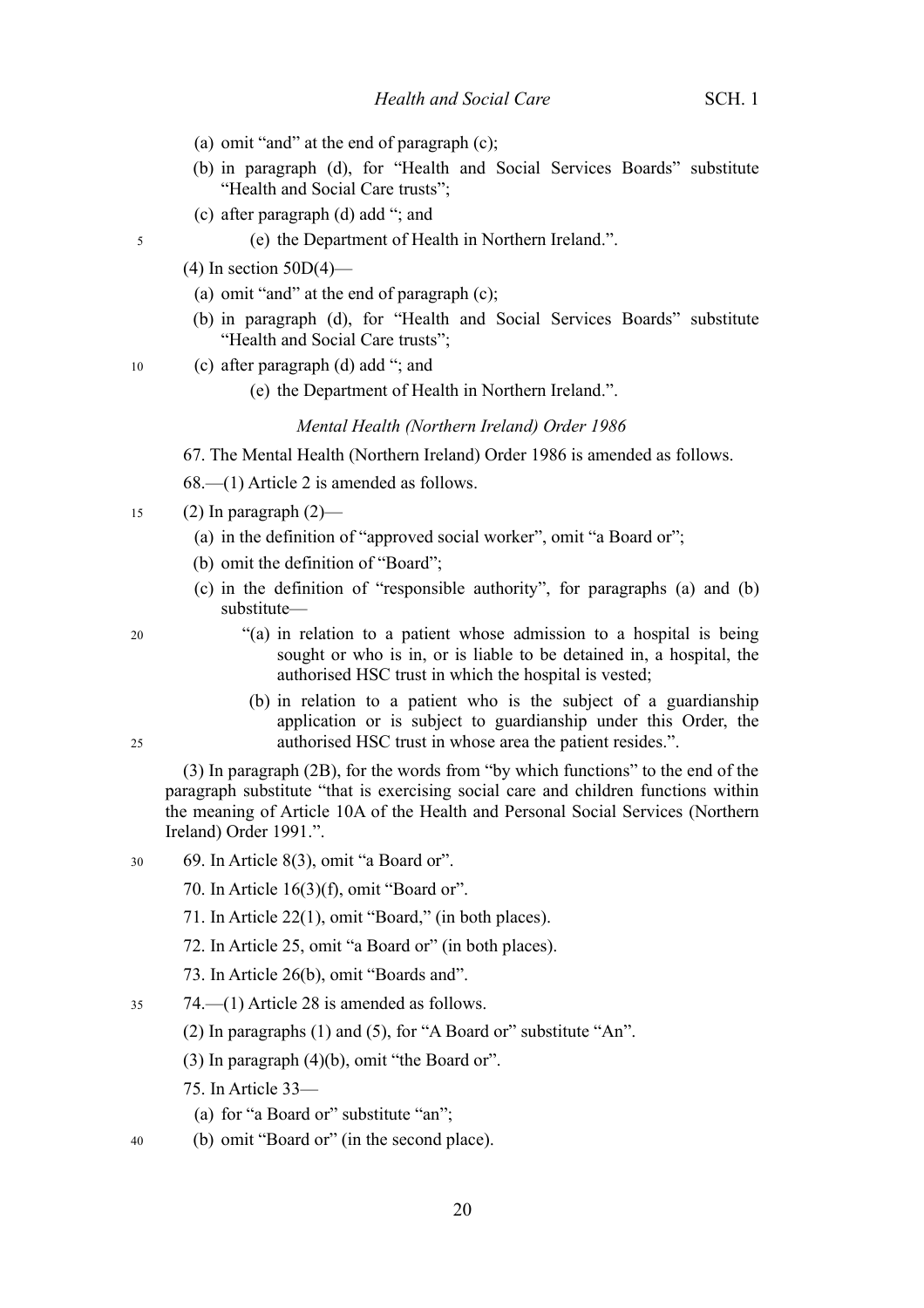76.—(1) Article 40 is amended as follows.

(2) In paragraphs (1) and (3), omit "Board or".

(3) In paragraph (4), for "a Board or" substitute "an".

(4) Omit paragraph (6).

77.—(1) Article 42 is amended as follows. 5

(2) In paragraph (1), for "the Department" substitute "such authorised HSC trust as it may specify".

(3) In paragraph (4), for "the Department" substitute "the trust which it proposes to specify".

(4) In paragraph (9)(a) and (c), for "the Department" substitute "the trust". 10

(5) In paragraph (9)(d), omit "the Board or".

78.—(1) Article 43 is amended as follows.

(2) In paragraph (1), for "the Department" substitute "such authorised HSC trust as it may specify".

(3) In paragraph (3), for "the Department" substitute "the trust which it proposes to specify". 15

79.—(1) Article 44 is amended as follows.

(2) In paragraph  $(1)$ —

20

35

(a) for "the Department" substitute "such authorised HSC trust as it may specify";

(b) omit "a Board or" (in both places).

(3) In paragraph (5), for "the Department" substitute "the trust which it proposes to specify".

80.—(1) Article 45 is amended as follows.

(2) In paragraph (1), for "the Department" substitute "such authorised HSC trust as it may specify". 25

(3) In paragraph (3), for "the Department" substitute "the trust which it proposes to specify".

81.—(1) Article 46 is amended as follows.

(2) In paragraph  $(1)$ — 30

(a) for "the Department" substitute "the trust specified by the court";

(b) omit "the Board or".

 $(3)$  In paragraph  $(2)$ —

(a) for "the Department" substitute "the trust";

(b) omit "the Board or".

 $(4)$  In paragraph  $(3)$ —

(a) for "the Department" (in both places) substitute "the trust";

(b) omit "the Board or".

(5) In paragraph (5), omit "Board,".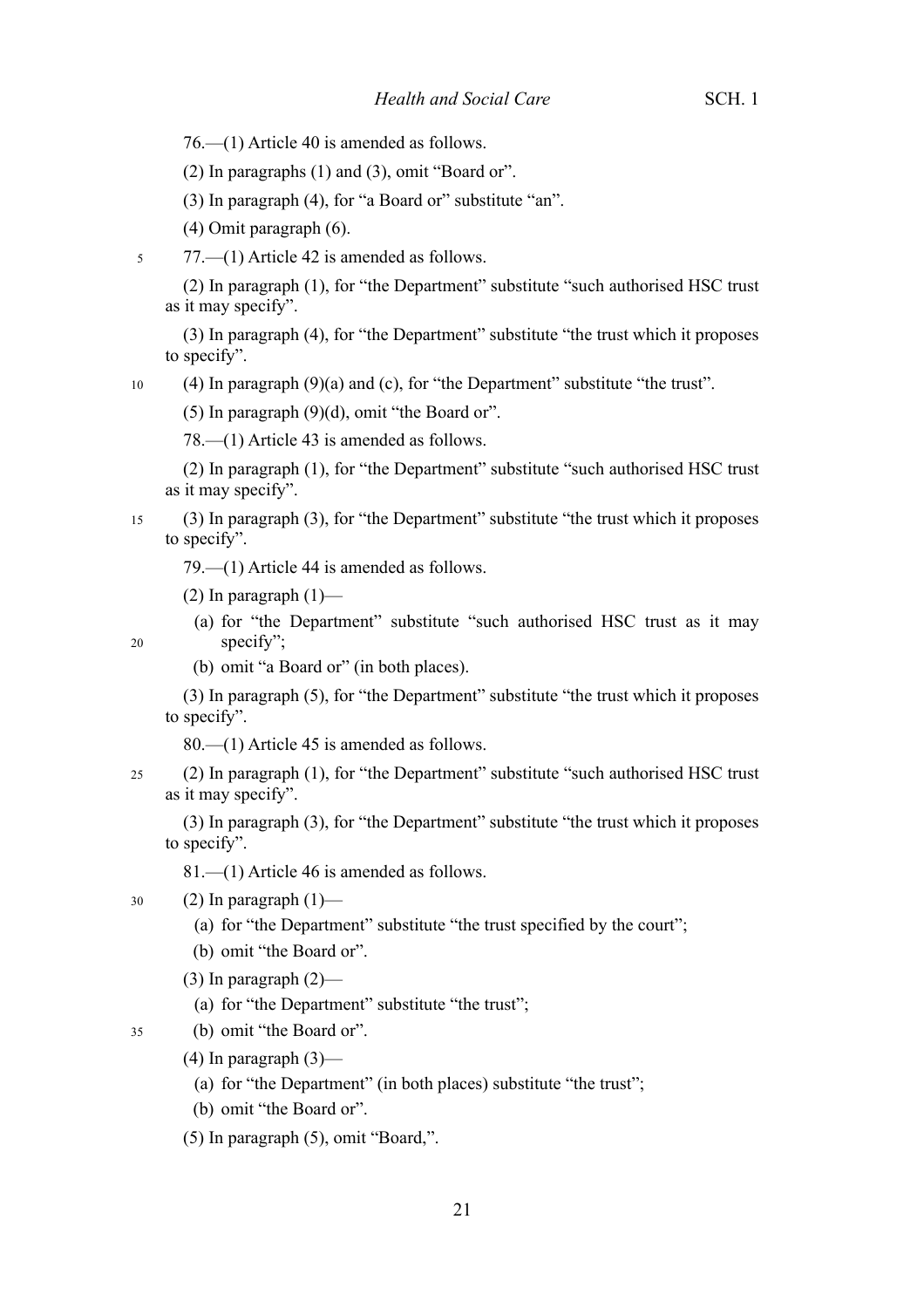82. In Article 48(3)(a), for "the Department" substitute "the HSC trust".

83. In Article 50A(4), for "the Department" substitute "the authorised HSC trust in which the hospital is vested".

84. In Article 61(2), omit "Board or".

- 85. In the heading to Article 73, for "Boards" substitute "responsible authorities". 5
	- 86.—(1) Article 86(2) is amended as follows.
	- (2) In sub-paragraph  $(c)$ 
		- (a) omit "a Board,";

(b) omit "the Board,". 10

- $(3)$  In sub-paragraph  $(d)$ 
	- (a) omit "a Board,";
	- (b) omit "the Board,".

(4) In sub-paragraph (e), omit "a Board,".

- 87.—(1) Article 107 is amended as follows. 15
	- (2) In paragraph  $(1)$ 
		- (a) for "a Board or" substitute "an".
		- (b) omit "Board or" (in the second place).
	- (3) Omit paragraph (1A).
- 88. In the heading to Part 9, for "AND BOARDS" substitute ", THE REGIONAL AGENCY AND HSC TRUSTS". 20
	- 89. In Article 111(1)(a), omit "Boards,".

90.—(1) Article 112 is amended as follows.

(2) In paragraph (1), for "The Regional Health and Social Care Board" substitute "HSC trusts".  $25$ 

(3) Omit paragraph (2).

(4) In the heading, for "Boards" substitute "the Regional Agency and HSC trusts".

91.—(1) Article 113 is amended as follows.

(2) In paragraph  $(1)$ — 30

- (a) for "a Board" substitute "an HSC trust";
- (b) in sub-paragraph (a), for "the Board" (in both places) substitute "the trust".
- (3) Omit paragraph (2).
- (4) In the heading, for "Boards" substitute "HSC trusts".

92.—(1) Article 114 is amended as follows. 35

- (2) In paragraph (1), for "a Board" substitute "an HSC trust".
- (3) Omit paragraph (2).
- (4) In the heading, for "Boards" substitute "HSC trusts".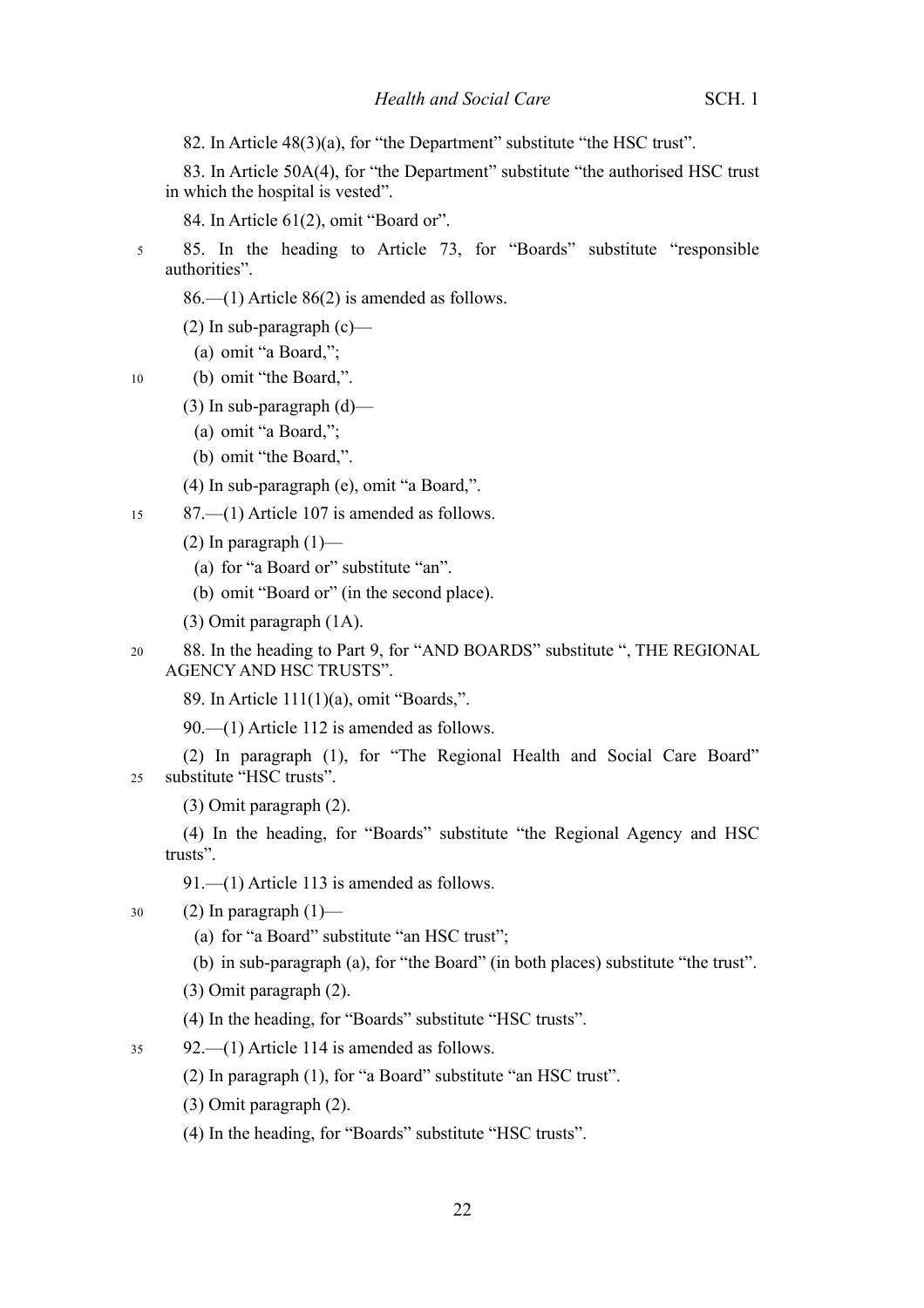- 93.—(1) Article 115 is amended as follows.
- (2) In paragraph (1), for "A Board" substitute "An authorised HSC trust".
- $(3)$  In paragraph  $(2)$ 
	- (a) for "a Board" substitute "a trust";
- (b) for "the Board" substitute "the trust".
	- (4) In paragraph (3), for "a Board" substitute "a trust".
	- (5) Omit paragraph (4).
	- (6) In the heading, for "Boards" substitute "authorised HSC trusts".
	- 94.—(1) Article 116 is amended as follows.
- (2) In paragraph  $(1)$  10

- (a) for "a Board" substitute "an HSC trust";
- (b) for "the Board" substitute "the trust".
- (3) In paragraph (2), for "a Board" substitute "a trust".
- $(4)$  In paragraph  $(3)$ —
- (a) for "a Board" substitute "a trust"; 15
	- (b) for "the Board" substitute "the trust".
	- (5) In paragraph (4), for "A Board" substitute "A trust".
	- (6) Omit paragraph (6).
	- (7) In the heading, for "Boards" substitute "HSC trusts".
- 95. In the heading to Article 117, for "Boards" substitute "responsible authorities". 20
	- 96.—(1) Article 118 is amended as follows.
	- (2) In paragraph (1), for "a Board" substitute "an HSC trust".
	- (3) In paragraph (2), for "A Board" substitute "A trust".
- $(4)$  In paragraph  $(4)$  25
	- (a) for "Each Board" substitute "Each HSC trust";
	- (b) in sub-paragraph (a), for "the Board" substitute "the trust".
	- (5) Omit paragraph (5).
	- (6) In the heading, for "Boards" substitute "HSC trusts".
- 97. In Article 121(1), omit "a member of the Board or". 30
	- 98.—(1) Article 129 is amended as follows.
	- (2) In paragraphs (1) and (2), omit "of a Board or".
	- (3) In paragraph (7), omit "Board or".
	- 99. In Article 133(4), omit ", a Board".
- 100.—(1) In Part 1 of Schedule 2, paragraph 9(a) is amended as follows. 35
	- (2) For "the Department" substitute "the trust".
	- 101.—(1) Paragraph 3 of Schedule 2A is amended as follows.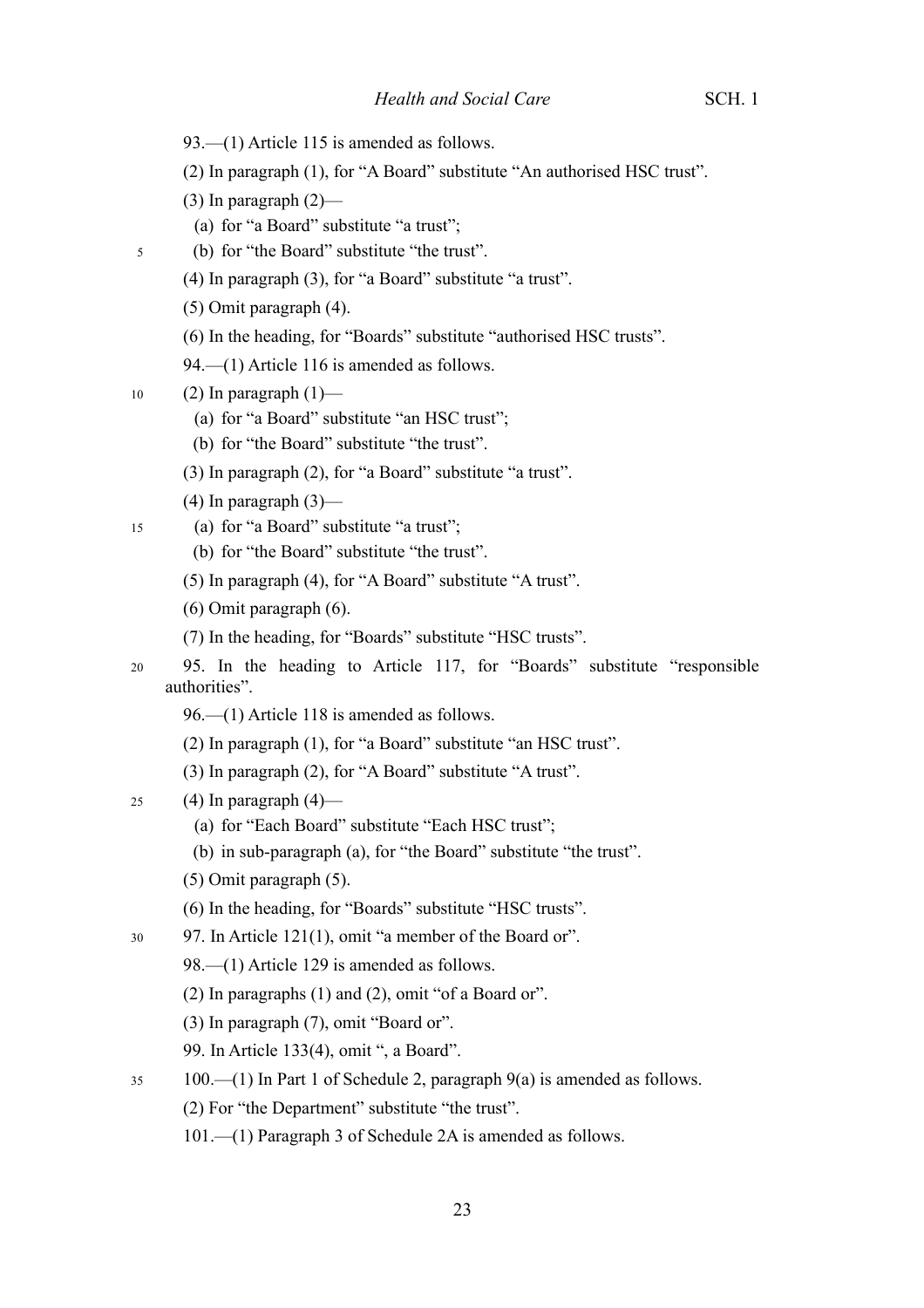- (2) In sub-paragraph  $(1)(a)$ 
	- (a) omit "the Board or";

- (b) omit "Board or" (in the second place).
- (3) In sub-paragraph  $(3)(c)$ , omit "Board or".

*Adoption (Northern Ireland) Order 1987*

102. The Adoption (Northern Ireland) Order 1987 is amended as follows.

103.—(1) Article 2 is amended as follows.

(2) In paragraph (2), omit the definition of "Board".

- (3) In paragraph (2A), for the words from "by which functions" to the end of the paragraph substitute "that is exercising social care and children functions within the meaning of Article 10A of the Health and Personal Social Services (Northern Ireland) Order 1991.". 10
	- (4) Omit paragraph (2D).

(5) In paragraph (5), for "a Board or" substitute "an".

- 104.—(1) Article 3 is amended as follows. 15
	- (2) Omit paragraph (1)(bb).

(3) In paragraph (3), omit "a Board,".

105.—(1) Article 8 is amended as follows.

(2) In paragraph (1), for "a Board or" (in both places) substitute "an".

- (3) In paragraph (2), omit "Board or". 20
	- 106. In Article  $11(3)(a)(i)$ , for "a Board or" substitute "an".
	- 107. In Article 13(3)(b), omit "Board or".
	- 108. In Article 18(2A), for "a Board or" substitute "an".
	- 109.—(1) Article 22 is amended as follows.
- (2) In paragraphs  $(1)$ ,  $(2)$  and  $(3)$ , omit "Board or". 25
	- (3) Omit paragraph (4).
	- (4) In paragraph (5), omit "or of a Board" and "or that Board".
	- (5) In the heading, for "Board" substitute "HSC trust".
	- 110.—(1) Article 23 is amended as follows.
- (2) Omit "Board or" (in both places). 30
	- (3) In the heading, for "Board" substitute "HSC trust".
	- 111. In Article 28(2A), for "a Board or" substitute "an".
	- 112.—(1) Article 29 is amended as follows.
	- (2) In paragraph (2), omit "Board or" (in both places).
- $(3)$  In paragraph  $(3)$  35
	- (a) in sub-paragraph (a), for "a Board or" substitute "an";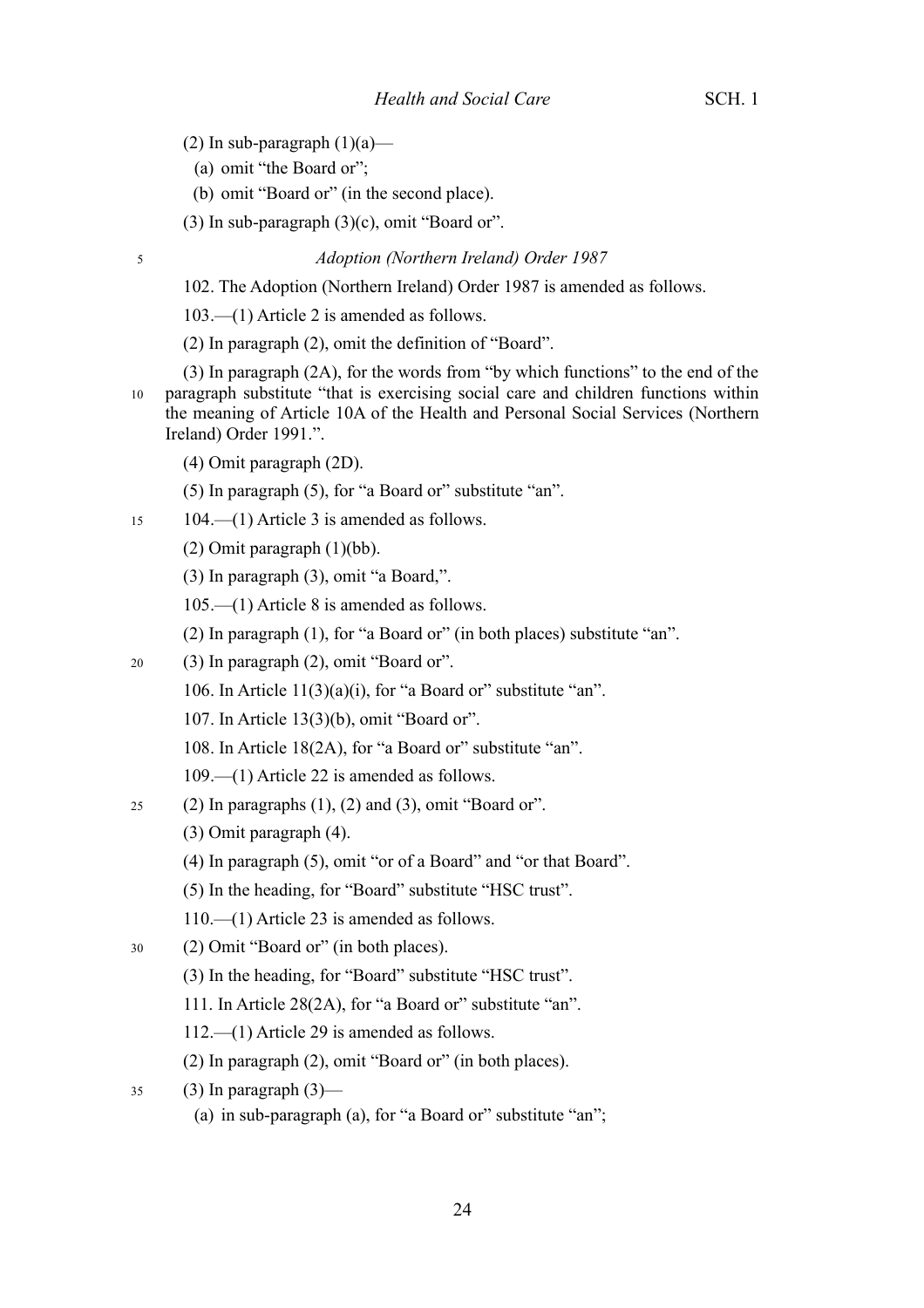- (b) in sub-paragraph (b) and in the words following that sub-paragraph, omit "Board or".
- (4) Omit paragraph (5).
- (5) In paragraph  $(5A)$ —
- (a) omit "or a Board";

10

15

- (b) omit "Board or" (in the second place).
- (6) In paragraph (6), omit "Board or".
- 113.—(1) Article 32 is amended as follows.
- (2) In paragraph  $(1)$ —
- (a) in the opening words and in the words following sub-paragraph (b), omit "Board or" (in each place);
	- (b) in sub-paragraph (a), for "a Board or" substitute "an".
	- $(3)$  In paragraph  $(2)$ —
	- (a) for "a Board or" substitute "an";
- (b) omit "Board or" (in the second place).
	- 114. In Article 33(1) and (3)(b), omit "Board or".
		- 115.—(1) Article 34 is amended as follows.
	- (2) In paragraph (1), omit "Board or" (in both places).
	- $(3)$  In paragraph  $(2)$ —
- (a) for "a Board or" substitute "an"; 20
	- (b) omit "Board or" (in the second place).
	- (4) In the heading, for "Boards" substitute "HSC trusts".
	- 116.—(1) Article 36 is amended as follows.
	- (2) Omit "Board or" (in each place).
- (3) In the heading, for "Boards" substitute "HSC trusts". 25
	- 117. In Article 37(1)(b), for "a Board or" substitute "an".
	- 118. In Article 54(3) and (5), omit "Board or".
	- 119. In Article 70, omit "Board or".
	- 120. In Article 71(1)(b) and (c), for "a Board or" substitute "an".
- 30

#### *Housing (Northern Ireland) Order 1988*

- 121. The Housing (Northern Ireland) Order 1988 is amended as follows.
- 122.—(1) Article 6A is amended as follows.
- (2) In paragraph (2), omit "and the Regional Board".
- (3) Omit paragraph (5)(b).
- 123. In Article 6B(2), omit paragraph (b) (but not the "or" at the end). 35
	- 124. In Article 6C, omit the definition of "the Regional Board".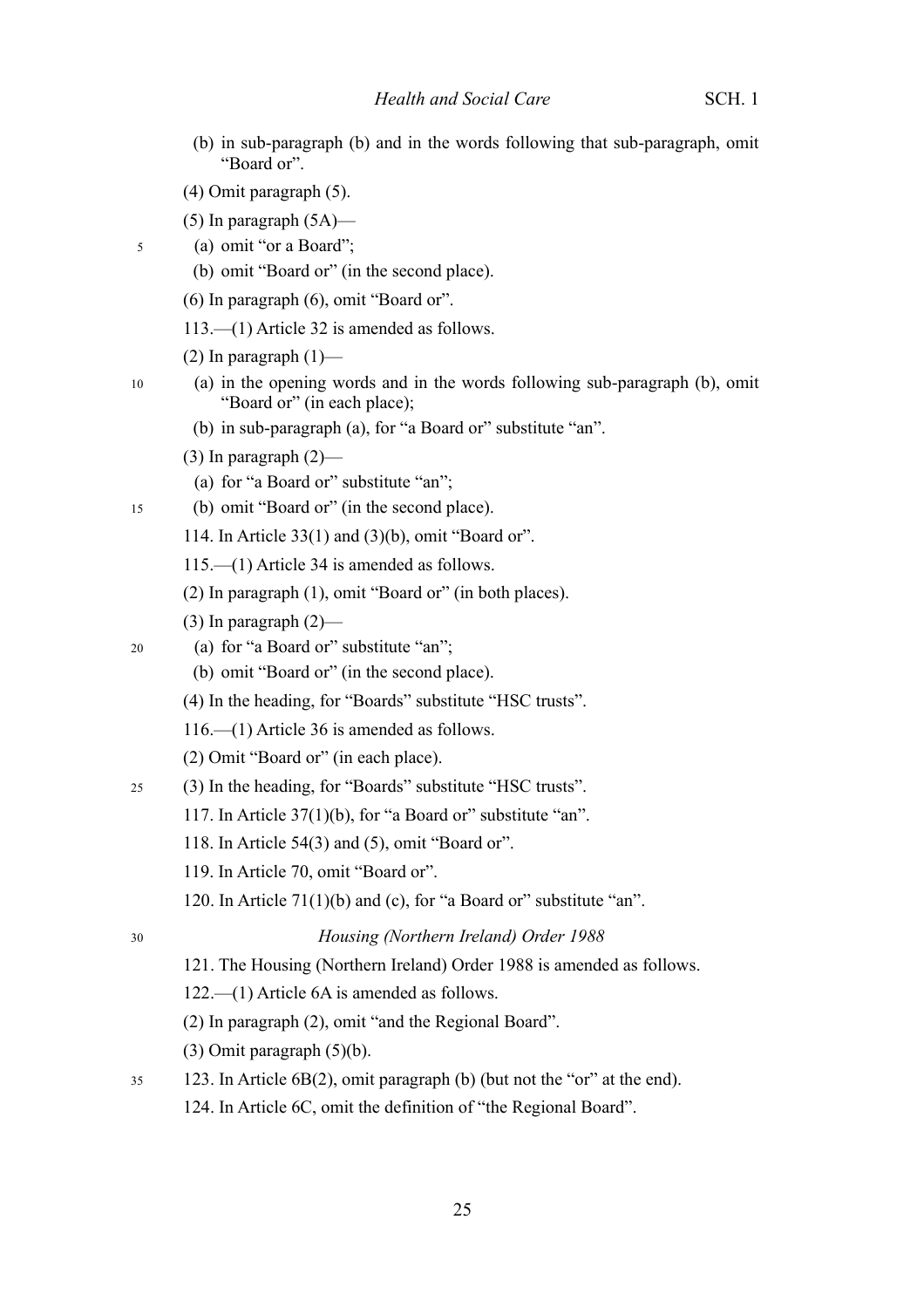### *Health and Medicines (Northern Ireland) Order 1988*

125. In Article 10(4) of the Health and Medicines (Northern Ireland) Order 1988, for "a direction" substitute "arrangements made".

#### *Disabled Persons (Northern Ireland) Act 1989*

126. The Disabled Persons (Northern Ireland) Act 1989 is amended as follows. 5

127. In section 4, for "the Board" substitute "the authority".

128. In section 5(9), in the definition of "the appropriate officer", for the words from "means" to the end of the definition substitute "means such officer as may be appointed for the purposes of this section by the HSC trust in whose operational area the child or person is for the time being ordinarily resident.".

- 129.—(1) Section 7 is amended as follows.
- (2) In subsections (1) to (3), for "Board or HSS trust" substitute "HSC trust".
- $(3)$  In subsection  $(4)$ 
	- (a) in paragraph (a), for "a Board or HSS trust" substitute "an HSC trust";
- (b) in paragraph (b), for "the Board or HSS trust" substitute "the HSC trust";
- (c) in the words following paragraph (b), omit "Board or".
- $(4)$  In subsection  $(5)$ 
	- (a) in paragraph (a), for "a Board or HSS trust" substitute "an HSC trust";
- (b) in paragraph (b), for "the Board or HSS trust" substitute "the HSC trust";
- (c) in the words following paragraph (b), omit "Board or" (in both places).

#### $(5)$  In subsection  $(6)$ —

- (a) for "a Board or HSS trust" substitute "an HSC trust";
- (b) for "the Board or HSS trust" substitute "the HSC trust".
- (6) In subsection (8), for "A Board or HSS trust" substitute "An HSC trust".
- 130. In the heading to section 8, for "Board" substitute "relevant authority". 25
	- 131. In section 11(1)—
		- (a) omit the definition of "Board";
	- (b) in the definition of "hospital accommodation", for "HSS" substitute "HSC":
- (c) for the definition of "HSS trust" substitute— 30
	- ""HSC trust" means a Health and Social Care trust established under the Health and Personal Social Services (Northern Ireland) Order 1991;";
	- (d) For the definition of "relevant authority" substitute—
- 35

10

15

20

""relevant authority" means an HSC trust that is exercising social care and children functions within the meaning of Article 10A of the Health and Personal Social Services (Northern Ireland) Order 1991;".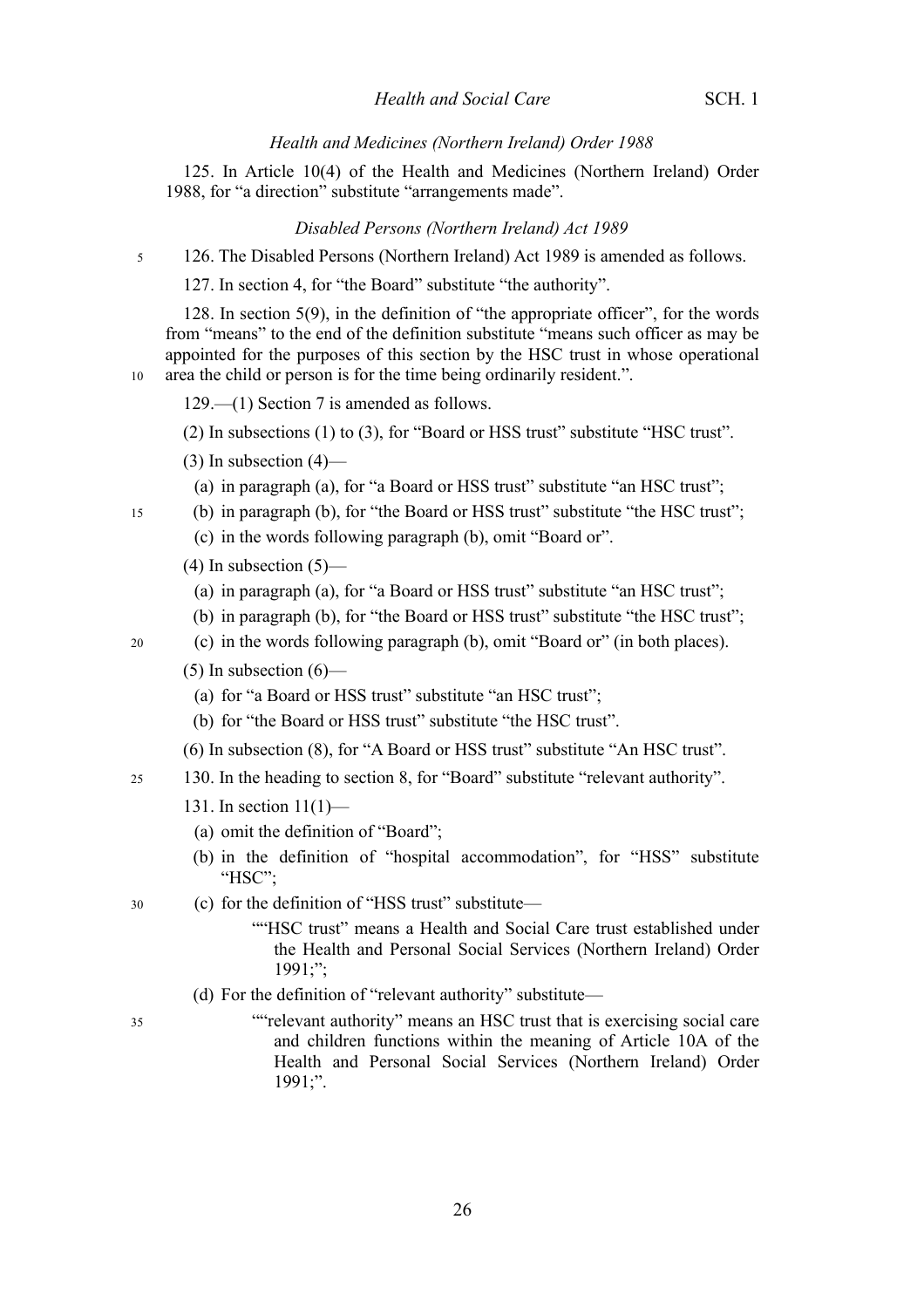#### *Police and Criminal Evidence (Northern Ireland) Order 1989*

132. In Article 2(2) of the Police and Criminal Evidence (Northern Ireland) Order 1989, in the definition of "parent or guardian"—

(a) omit "Health and Social Services Board or";

(b) after "that" omit "Board or".

#### *Children Act 1989*

133. In Schedule 2 to the Children Act 1989, in paragraph 24(3), for paragraph (b) substitute—

10

5

"(b) a Health and Social Care trust established under Article 10 of the Health and Personal Social Services (Northern Ireland) Order 1991.".

#### *Opticians Act 1989*

134. In section 27(3)(e) of the Opticians Act 1989, for sub-paragraph (iii) substitute—

15

20

"(iii) has not been certified as sight-impaired or severely sight impaired and in consequence registered as sight-impaired or severely sight-impaired in a register maintained by or on behalf of the Department of Health in Northern Ireland.".

*Health and Personal Social Services (Special Agencies) (Northern Ireland) Order 1990*

135. In Article 4(3) of the Health and Personal Social Services (Special Agencies) (Northern Ireland) Order 1990, for "a Health and Social Services Board" substitute "the Regional Agency for Public Health and Social Well-being".

*Health and Personal Social Services (Northern Ireland) Order 1991*

- 136. The 1991 Order is amended as follows. 25
	- 137. In Article 2(2), omit the definition of "the Regional Board".
	- 138. In Article 7(6), omit sub-paragraph (a).
	- 139. In Article 8—
	- (a) omit paragraph  $(2)(a)$ ;
	- (b) after paragraph (9) insert—

"(9A) The references in paragraphs (6) to (9) to a "person" include a body prescribed for the purposes of those paragraphs.

(9B) The Department may by regulations establish a body for those purposes; and such regulations may make provision—

35

30

- (a) as to the members of the body, including the terms and conditions of their appointment;
- (b) for the payment of fees and allowances to members of the body.".

140. In Article 8A(1), for "a Health and Social Services Board" substitute "the Department".

141.—(1) Article 10 is amended as follows. 40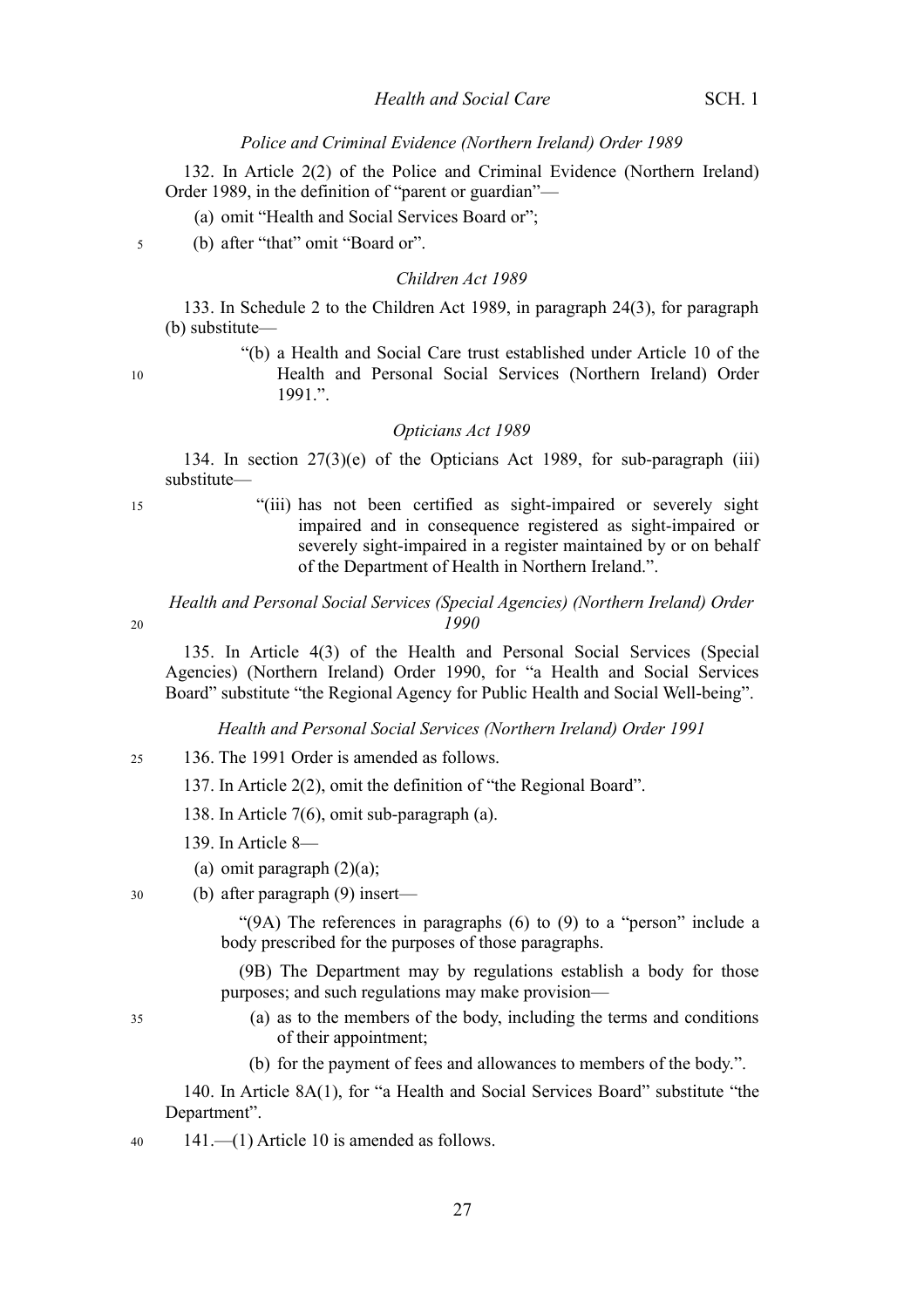- (2) In paragraph  $(1)$ 
	- (a) omit "or" at the end of sub-paragraph (a);
	- (b) for sub-paragraph (b) substitute—
		- "(b) to exercise social care and children functions (see Article 10A); or
			- (c) to exercise, on behalf of the Department, such functions as the Department may direct under Article 10B.".
- $(3)$  In paragraph  $(3)$ —
- (a) omit "this Article,";
- (b) omit sub-paragraph (a).
- 142. After Article 10 insert—

#### "**Definition of "social care and children functions"**

**10A**.—(1) In Article 10 and Schedule 3 "social care and children functions" means the following functions (so far as they are exercisable by HSC trusts under the provisions conferring them)—

- (a) functions under sections 35 and 96 of the Children and Young Persons Act (Northern Ireland) 1968;
- (b) functions under Articles 15, 36, 37, 38, 39, 99, 101 and 101A of, and Schedule 6 to, the Health and Personal Social Services (Northern Ireland) Order 1972;
- (c) functions under sections  $1(2)$ , 2 and  $12(1)$  of the Chronically Sick and Disabled Persons (Northern Ireland) Act 1978;
- (d) functions under the Mental Health (Northern Ireland) Order 1986;
- (e) functions under the Adoption (Northern Ireland) Order 1987;
- (f) functions under sections 4 to 9 of the Disabled Persons (Northern Ireland) Act 1989;
- (g) functions under the Children (Northern Ireland) Order 1995;
- (h) the function of making or submitting pre-sentence reports within the meaning of Article 2(2) of the Criminal Justice (Northern Ireland) Order 1996 or Article 4(1) of the Criminal Justice (Northern Ireland) Order 2008;
- (i) functions under the Carers and Direct Payments Act (Northern Ireland) 2002;
- (j) functions under the Mental Capacity Act (Northern Ireland) 2016.

(2) The Department may by regulations amend the list of social care and children functions set out in paragraph (1).".

143. After Article 10A insert—

#### "**Certain functions of the Department to be exercisable on its behalf by HSC trusts**

**10B**.—(1) The Department may by direction provide for specified functions of the Department to be exercisable, in relation to the operational area of a specified HSC trust, by that trust on behalf of the Department.

(2) In this Article—

28

5

15

10

- 20
- 
- 25

30

- 
- 40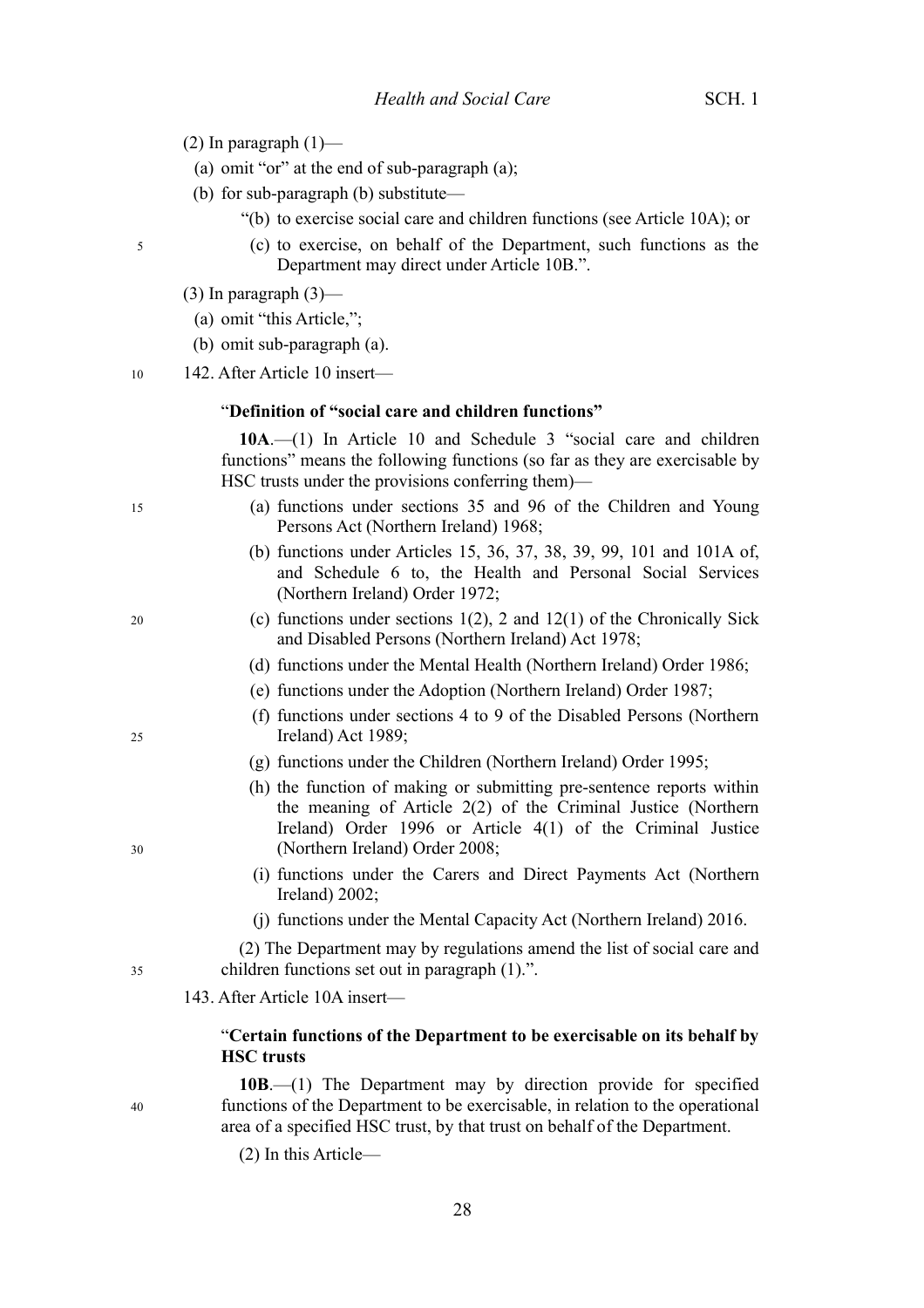|    | "delegation direction" means a direction under paragraph (1);                                                                                                                                                                                                                                                         |
|----|-----------------------------------------------------------------------------------------------------------------------------------------------------------------------------------------------------------------------------------------------------------------------------------------------------------------------|
|    | "specified" means specified in a delegation direction.                                                                                                                                                                                                                                                                |
|    | (3) A delegation direction comes into operation on such date as may be<br>specified.                                                                                                                                                                                                                                  |
| 5  | (4) A delegation direction may contain such transitional provisions as<br>the Department thinks appropriate, including in particular provisions—                                                                                                                                                                      |
| 10 | (a) for specified acts done by or in relation to the Department or an<br>HSC trust at any time before the direction comes into operation to<br>have effect after that time for specified purposes as if done by or in<br>relation to the other of them;                                                               |
| 15 | (b) for any reference to the Department or an HSC trust in any<br>statutory provision, statutory document (within the meaning of<br>section 1(e) of the Interpretation Act (Northern Ireland) 1954) or<br>order or direction of a court to have effect for specified purposes as<br>a reference to the other of them; |
|    | and any such transitional provisions have effect, for those purposes, in<br>relation to such acts, statutory provisions, statutory documents, orders or<br>directions.                                                                                                                                                |
|    | $(5)$ An HSC trust is —                                                                                                                                                                                                                                                                                               |
| 20 | (a) entitled to enforce any rights acquired in the exercise of any<br>delegated functions, and                                                                                                                                                                                                                        |
|    | (b) liable in respect of any liabilities incurred (including any liabilities<br>in tort) in the exercise of any delegated functions,                                                                                                                                                                                  |
| 25 | in all respects as if it were acting as a principal; and all proceedings for the<br>enforcement of such rights or liabilities are to be brought by or against the<br>trust in its own name.                                                                                                                           |
|    | (6) In paragraph (5) "delegated functions" means functions exercised by<br>the trust by virtue of a delegation direction.                                                                                                                                                                                             |
| 30 | (7) References in any other statutory provision to functions of an HSC<br>trust include references to functions exercisable by an HSC trust on behalf<br>of the Department by virtue of a delegation direction.                                                                                                       |
| 35 | (8) The Department may by regulations make such amendments to any<br>statutory provision as appear to the Department to be necessary or<br>expedient to facilitate, or to be otherwise consequential on, the exercise by<br>HSC trusts of functions of the Department by virtue of delegation<br>directions.".        |
|    | $144$ .— $(1)$ Article 21 is amended as follows.                                                                                                                                                                                                                                                                      |
|    | $(2)$ In paragraph $(1)$ —                                                                                                                                                                                                                                                                                            |
|    | (a) for "every Health and Social Services Board" substitute "the Department";                                                                                                                                                                                                                                         |
| 40 | (b) for "the Board" substitute "the Department".                                                                                                                                                                                                                                                                      |
|    | (3) In paragraph (4), for "the Regional Board" substitute "the Department".                                                                                                                                                                                                                                           |
|    | (4) In paragraph (5), for "a Health and Social Services Board" substitute "the<br>Department".                                                                                                                                                                                                                        |

145.—(1) Article 23 is amended as follows.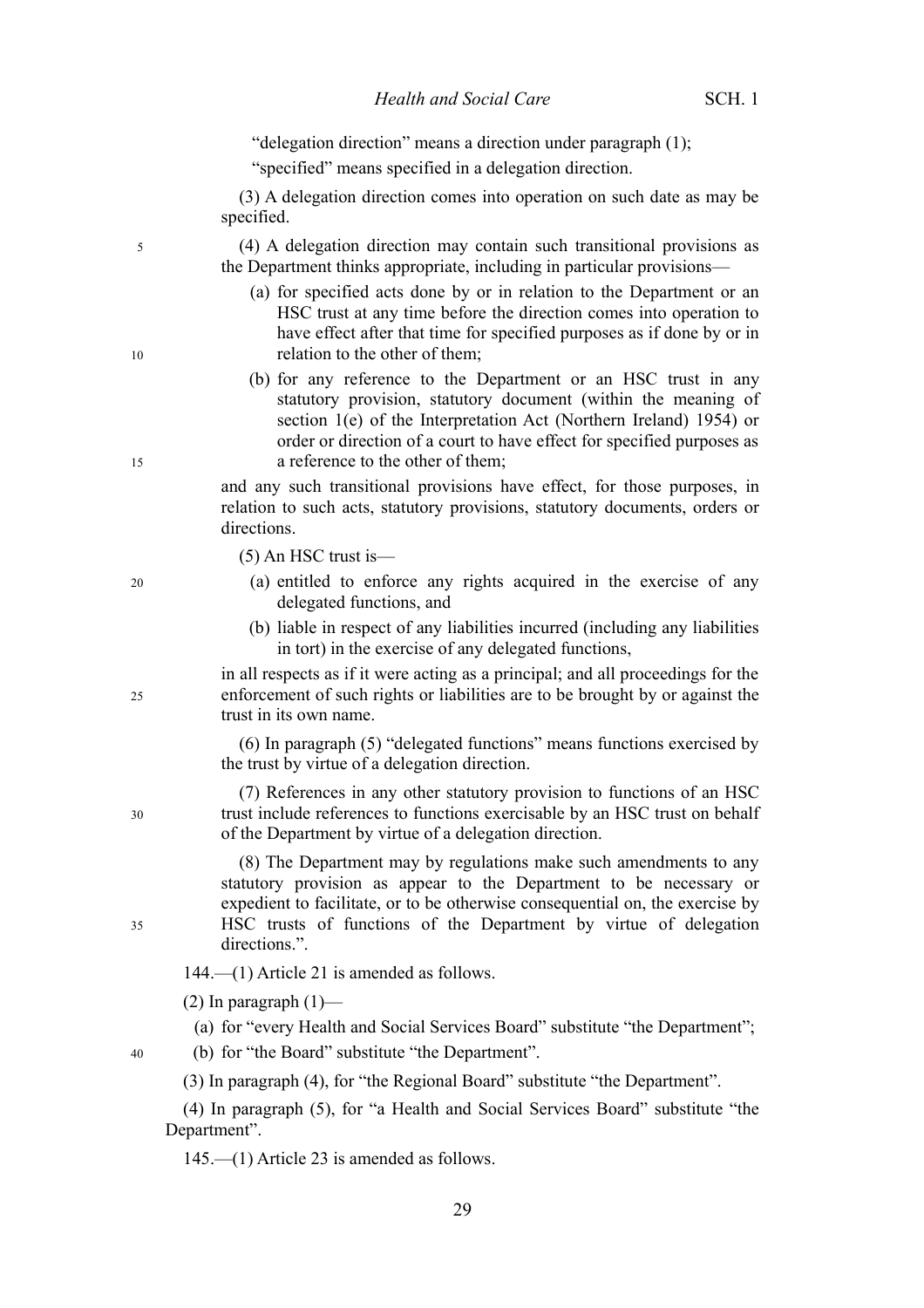(2) In paragraph (1), omit "the Regional Board,".

(3) In consequence, in the heading to the Article, for "Boards" substitute "the Regional Agency".

146. In Article 24(2), omit sub-paragraph (a).

147.—(1) Article 33 is amended as follows.

(2) At the end of paragraph (1) add "; but this is subject to paragraph (1A).".

(3) After paragraph (1) insert—

"(1A) Regulations under the provisions mentioned in paragraph (1B) that amend only statutory instruments are subject to negative resolution; and no other regulations may be made under those provisions unless a draft of the regulations has been laid before, and approved by a resolution of, the Assembly.

- (1B) The provisions are—
	- (a) Article  $10B(8)$ ;
- (b) paragraph 22A(8) of Schedule 3.".
- (4) After paragraph (4) insert—
	- "(5) Any guidance given by the Department under this Order—
		- (a) is to be in writing, and
		- (b) may be varied or revoked by subsequent guidance.".

(5) In the heading, for "and directions" substitute ", directions and guidance". 20

148.—(1) Schedule 3 is amended as follows.

(2) For paragraph 3A substitute—

"**3A**.—(1) This paragraph applies where an HSC trust is to exercise—

- (a) social care and children functions, or
- (b) functions on behalf of the Department by virtue of a delegation direction under Article 10B(1).

(2) An order in relation to the trust must specify the operational area of the trust, that is to say, the area in relation to which those functions are to be exercisable.".

(3) In paragraph 6, for sub-paragraphs (2) and (3) substitute— 30

> "(2) The Department may give directions of a general or specific nature to an HSC trust as to the carrying out by that trust of any of its functions.

> (3) The Department may give guidance to an HSC trust as to the carrying out by that trust of any of its functions.

- (4) Any directions under sub-paragraph (2) with respect to—
	- (a) the power conferred on an HSC trust by paragraph 1 of Schedule 4, or
	- (b) the maximum amount which an HSC trust may invest in any investments or class of investments,
- may be given only with the consent of the Department of Finance. 40

15

 $25$ 

35

10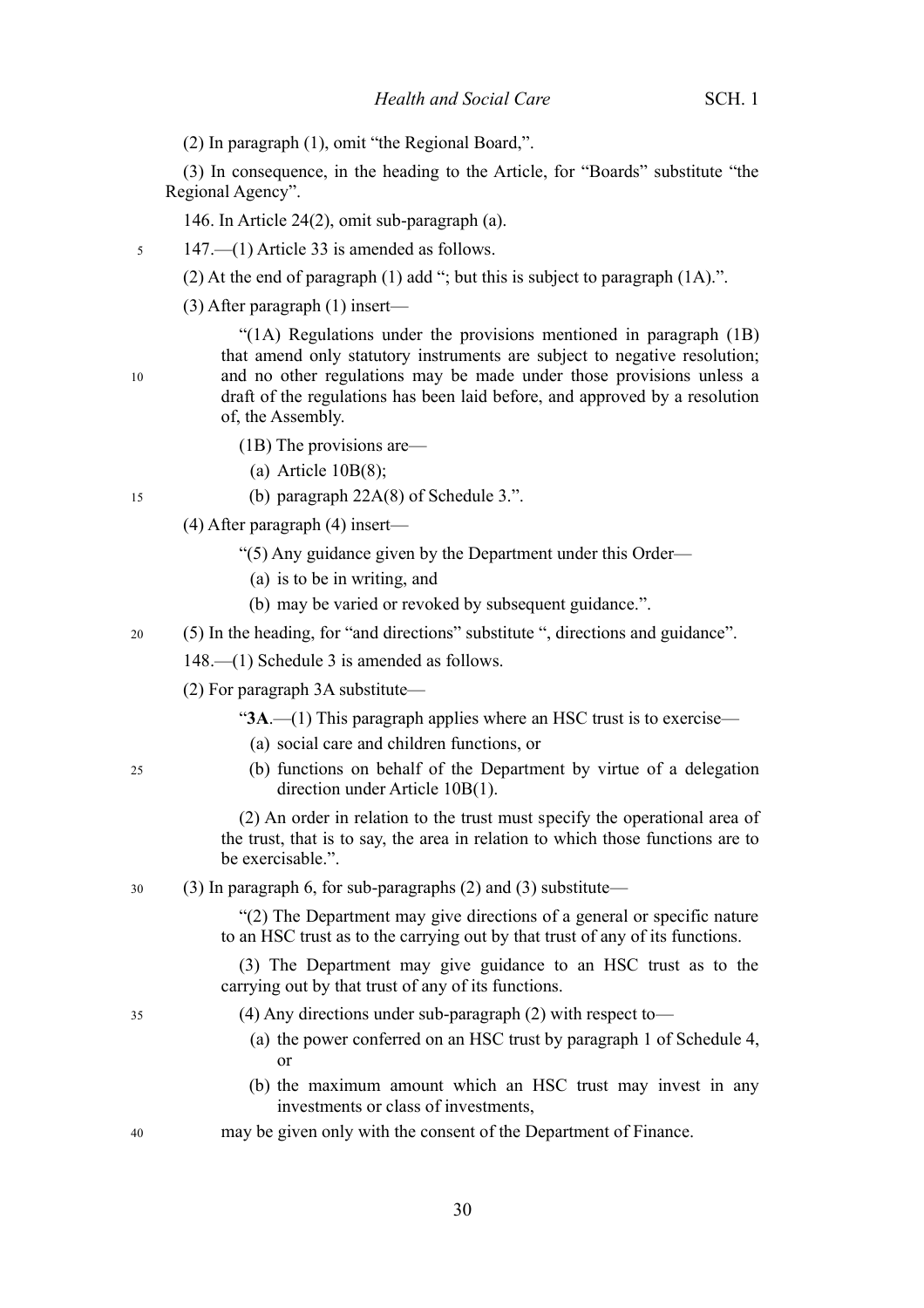(5) The Department must consult the HSC trust concerned before giving any directions under sub-paragraph (2).

(6) Where the Department is of the opinion that because of the urgency of the matter it is necessary to give directions under sub-paragraph (2) without consulting the HSC trust concerned—

- (a) sub-paragraph (5) does not apply; but
- (b) the Department must as soon as reasonably practicable give notice to the HSC trust concerned of the grounds on which the Department formed that opinion.

(7) The Department must not give any direction or guidance under this paragraph that would be inconsistent with the framework document.

- (8) An HSC trust must—
	- (a) comply with any directions given to it under sub-paragraph (2), and
- (b) have regard to any guidance given to it under sub-paragraph (3).".
- (4) For paragraph 6A substitute—

"**6A**.—(1) An HSC trust must record such information with respect to the exercise of its functions as the Department may direct.

(2) The information must be recorded in such form, and retained for such period, as the Department may direct.".

(5) After paragraph 6A insert—

"**6B**.—(1) An HSC trust must submit to the Department a scheme for the exercise by the trust of its social care and children functions.

(2) The Department may approve a scheme submitted to it by an HSC trust under sub-paragraph (1), either without modifications or with such modifications as may be agreed with the trust.

(3) An HSC trust must give effect to any scheme approved by the Department under sub-paragraph (2).

(4) An HSC trust—

(a) may at any time, and

(b) must if so requested by the Department,

submit a new scheme under this paragraph to the Department; and subparagraphs (2) and (3) apply to any such new scheme as they apply to a scheme submitted under sub-paragraph (1).".

(6) After paragraph 6B insert— 35

> "**6C**.—(1) The Department may by direction require an HSC trust to submit to the Department a scheme for the exercise by the trust on behalf of the Department of functions which are, or are proposed to become, exercisable by the trust by virtue of a delegation direction under Article 10B.

> (2) The Department may approve a scheme submitted to it by an HSC trust under sub-paragraph (1), either without modifications or with such modifications as may be agreed with the trust.

10

15

5

25

30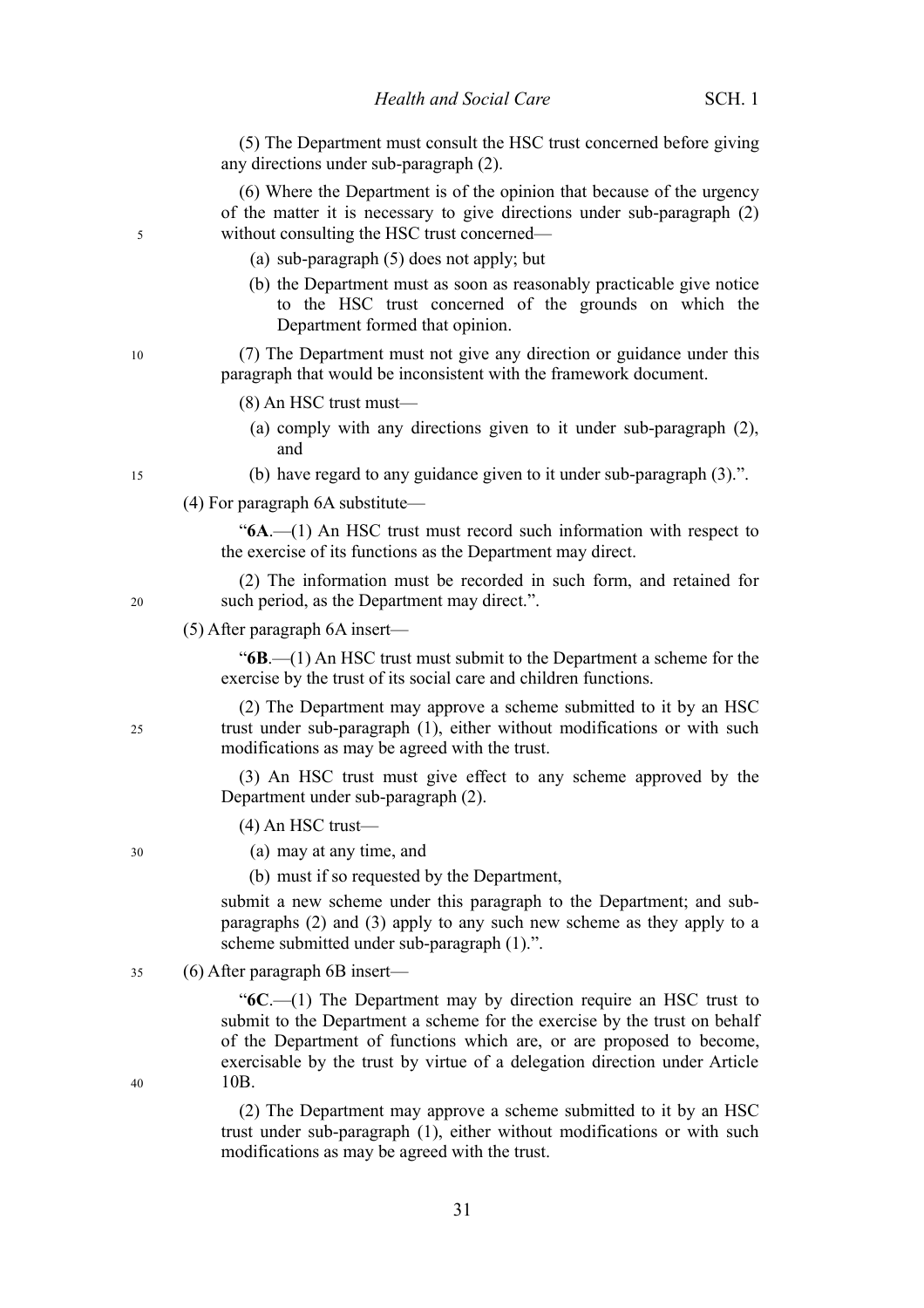(3) An HSC trust must give effect to any scheme approved by the Department under sub-paragraph (2).

- (4) An HSC trust—
	- (a) may at any time, and

(b) must, if so requested by the Department,

submit a new scheme under this paragraph to the Department; and subparagraphs (2) and (3) apply to any such new scheme as they apply to a scheme submitted under sub-paragraph (1).".

(7) In paragraph 13, for the words from "(other than functions" to "Order 1994)" substitute "(other than social care and children functions and functions exercisable on behalf of the Department by virtue of a delegation direction under Article  $10B(1)$ ". 10

(8) After paragraph 22 insert—

#### "Part 3A

Directions that Certain Functions be exercised by others

**22A**.—(1) The Department may by direction provide for specified social care and children functions to cease to be exercisable by an HSC trust and to be exercisable instead by—

- (a) the Department;
- (b) another HSC trust;
- (c) another specified person or body.
- (2) In this paragraph—

"specified" means specified in a direction under sub-paragraph (1);

"substituted person or body" means a person or body specified in a direction under sub-paragraph (1) as a person or body that is to exercise functions by virtue of the direction.

(3) A direction under sub-paragraph (1) comes into operation on such date as may be specified.

(4) A direction under sub-paragraph (1) may contain such transitional provisions as the Department thinks appropriate, including in particular provisions—

- (a) for specified acts done by or in relation to the HSC trust or a substituted person or body at any time before the direction comes into operation to have effect after that time for specified purposes as if done by or in relation to a substituted person or body or, as the case may be, the HSC trust;
- (b) for any reference to the HSC trust or a substituted person or body in any statutory provision, statutory document (within the meaning of section 1(e) of the Interpretation Act (Northern Ireland) 1954) or order or direction of a court to have effect for specified purposes as a reference to a substituted person or body or, as the case may be, the HSC trust;

and any such transitional provisions have effect, for those purposes, in relation to such acts, statutory provisions, statutory documents, orders or directions.

5

15

20

 $25$ 

30

35

40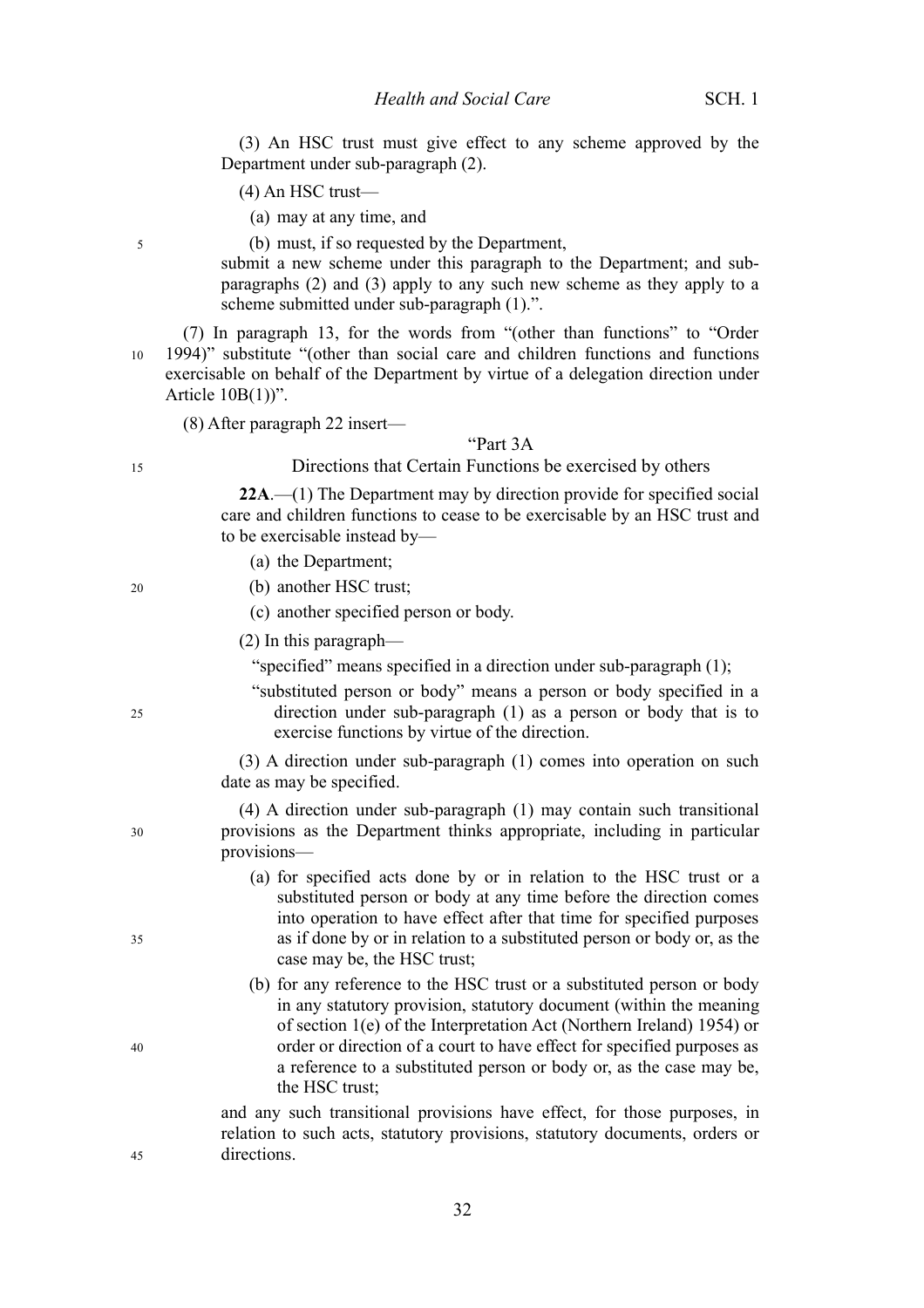(5) A substituted person or body is—

- (a) entitled to enforce any rights acquired in the exercise of any functions by virtue of a direction under sub-paragraph (1), and
- (b) liable in respect of any liabilities incurred (including any liabilities in tort) in the exercise of any such functions,

and all proceedings for the enforcement of such rights or liabilities are to be brought by or against that person or body in its own name.

(6) References in any other statutory provision to functions of an HSC trust or any specified person or body include references to functions exercisable by virtue of a direction under sub-paragraph (1).

(7) The Department may by regulations provide that paragraph 6(2) to (8) (power of Department to give directions and guidance) are to apply, subject to such modifications as may be prescribed, as between the Department and a substituted person or body in relation to such social care and children functions as may be prescribed.

(8) The Department may by regulations make such amendments to any statutory provision as appear to the Department to be necessary or expedient to facilitate, or to be otherwise consequential on, the exercise of functions by virtue of a direction under sub-paragraph (1).".

149. In Schedule 5, omit the amendment of section 11(1) of the Disabled Persons (Northern Ireland) Act 1989.

#### *Food Safety (Northern Ireland) Order 1991*

150. In Article 8(9) of the Food Safety (Northern Ireland) Order 1991—

- (a) in sub-paragraph (b), for "the Health and Social Services Board" substitute "the Regional Agency for Public Health and Social Well-being";
- (b) omit sub-paragraph (c).

#### *Social Security Contributions and Benefits (Northern Ireland) Act 1992*

151. In Schedule 9 to the Social Security Contributions and Benefits (Northern Ireland) Act 1992, in paragraph 1(2)—

(a) omit "a Health and Social Services Board or";

(b) for the words from "a Health and Social Services trust" to the end substitute "a Health and Social Care trust".

#### *Social Security Administration (Northern Ireland) Act 1992*

152. In section 14 of the Social Security Administration (Northern Ireland) Act 1992— 35

- (a) in subsections (1) and (3), for "Board" (in each place) substitute "trust";
- (b) for subsection (4) substitute—

"(4) In this section "trust" means a Health and Social Care trust.";

(c) in the heading, for "Health and Social Services Boards" substitute "Health and Social Care trusts".

10

15

5

20

30

40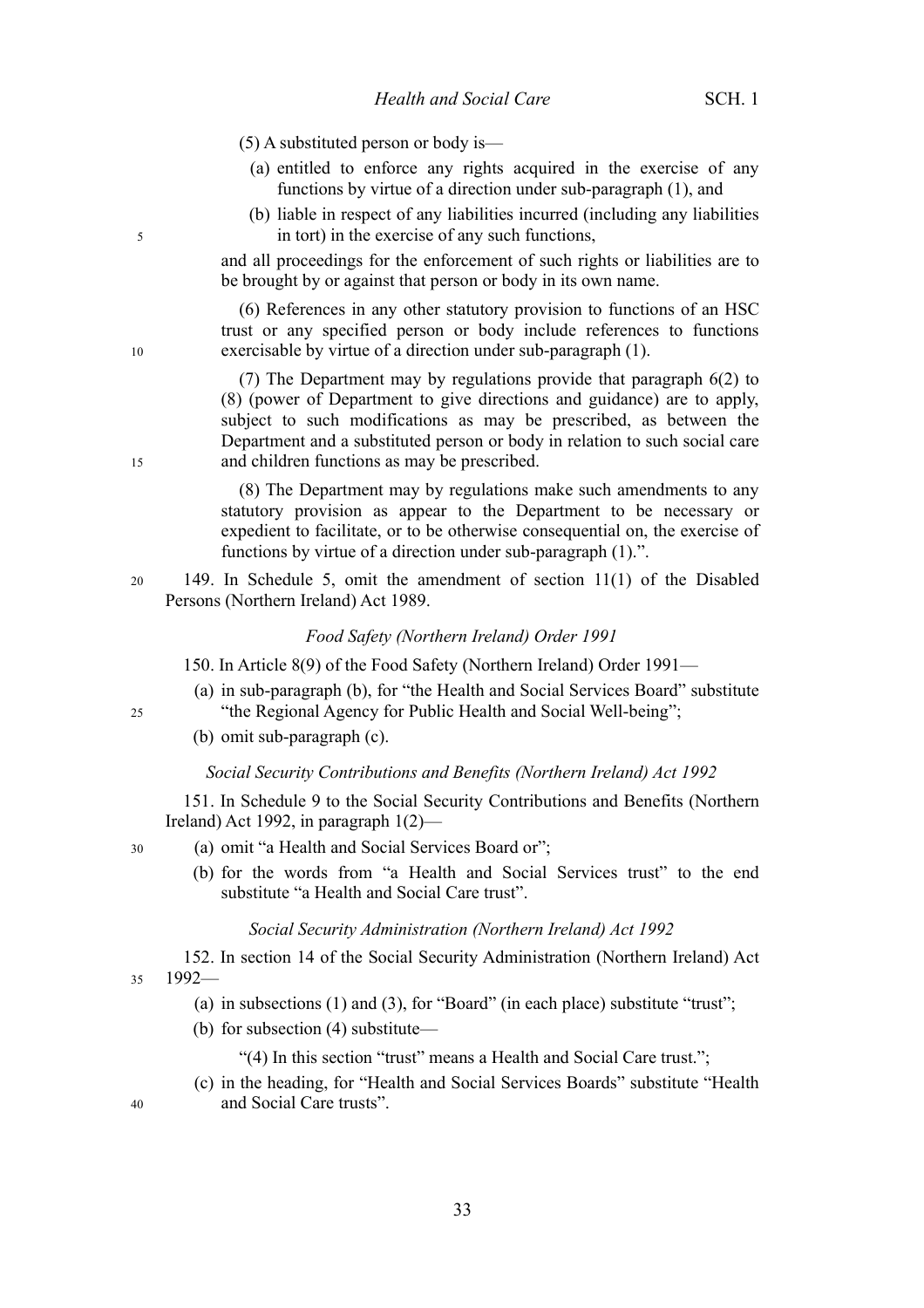#### *Access to Health Records (Northern Ireland) Order 1993*

153.—(1) The Access to Health Records (Northern Ireland) Order 1993 is amended as follows.

(2) In Article 2(2)—

- (a) omit the definition of "Health and Social Services Board";
	- (b) in the definition of "health service body", omit paragraph (a).
	- (3) In Article 3(2)—
		- (a) for "a Health and Social Services Board" (in both places), substitute "the Department";
- (b) for "the Board" (in both places), substitute "the Department". 10

#### *Health and Personal Social Services (Northern Ireland) Order 1994*

- 154.—(1) The 1994 Order is amended as follows.
- (2) Omit Articles 3 and 4.
- (3) In Schedule 1, omit—
- (a) in the amendment to Articles 112, 113 and 114, the words from "and at the end of" to the end (that is to say, the insertion of paragraph (2) of each of those Articles); 15
	- (b) the amendments that add Articles  $115(4)$ ,  $116(6)$  and  $118(5)$ ;
	- (c) the amendment to section 5(9) of the Disabled Persons (Northern Ireland) Act 1989;

20

5

- (d) the amendment that inserts the definition of "relevant authority" into section 11(1) of that Act;
- (e) the amendment to paragraph 13 of Schedule 3 to the 1991 Order.

#### *Children (Northern Ireland) Order 1995*

155. The Children (Northern Ireland) Order 1995 is amended as follows. 25

156.—(1) Article 2 is amended as follows.

- (2) In paragraph  $(2)$ 
	- (a) in the definition of "authority", for "and subject to paragraphs (3) and (4), a Board" substitute ", an HSC trust that is exercising social care and children functions within the meaning of Article 10A of the Health and Personal Social Services (Northern Ireland) Order 1991";
	- (b) omit the definition of "Board".
- (3) Omit paragraph (3).
- (4) For paragraph (4) substitute—

35

30

- "(4) References in this Order to the area of an authority are to the operational area of an HSC trust (as defined in Article 2(2) of the Health and Personal Social Services (Northern Ireland) Order 1972).".
- 157. For Article 17A(3) substitute—

"(3) An assessment under this Article is to be carried out in such manner, and is to take such form, as the authority considers appropriate;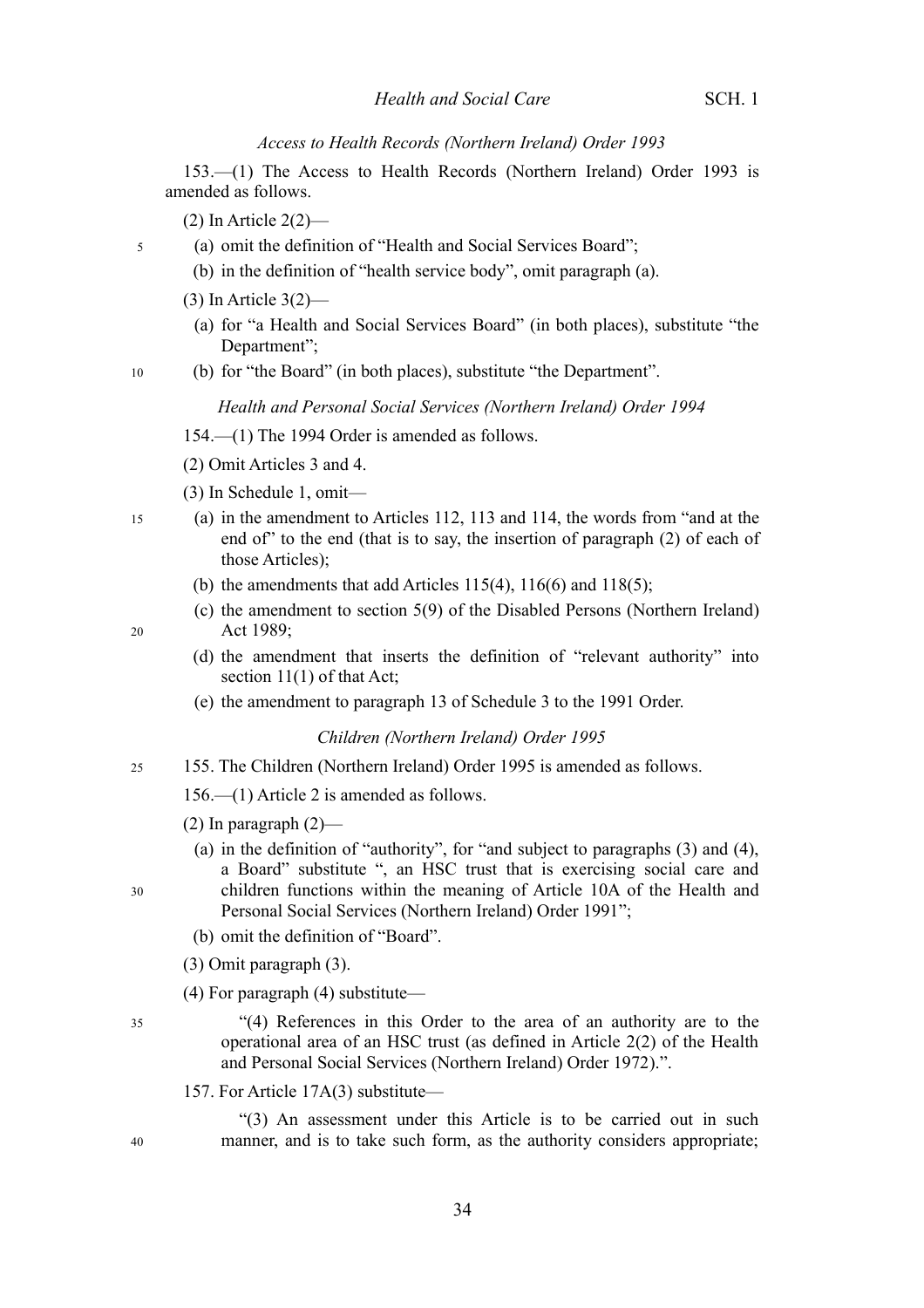but this is subject to any directions given to the authority under paragraph 6 of Schedule 3 to the Health and Personal Social Services (Northern Ireland) Order 1991.".

158. For Article 18A(4) substitute—

"(4) An assessment under this Article is to be carried out in such manner, and is to take such form, as the authority considers appropriate; but this is subject to any directions given to the authority under paragraph 6 of Schedule 3 to the Health and Personal Social Services (Northern Ireland) Order 1991.".

159. Omit Article 46(3)(a). 10

5

15

40

160. In Article 61(2), for the words from "functions exercisable on behalf of" to the end substitute "social care and children functions within the meaning of Article 10A of the Health and Personal Social Services (Northern Ireland) Order 1991 and functions exercisable by virtue of a delegation direction under Article 10B(1) of that Order)".

- 161. Omit Article 66(11)(a).
	- 162. In Article 121—
	- (a) in paragraph  $(2)(d)$ , omit "Board or";
	- (b) in paragraph (3)(a), omit "Board,".
- 163. In Article 149(5)(a), omit "Board or". 20
	- 164. In Article 173(1), omit "Board or" (in each place).
	- 165.—(1) Article 174 is amended as follows.
	- (2) Omit paragraph (1).
	- $(3)$  In paragraph  $(3)$ —
- (a) omit " $(1)$  or";  $25$ 
	- (b) omit "Board or".
	- $(4)$  In paragraph  $(4)$ 
		- (a) for " $(1)$  to" substitute " $(2)$  and";
	- (b) omit "Board or".
- (5) In paragraphs (5) and (6), omit "Board or". 30
	- 166.—(1) In Schedule 2, paragraph 2A is amended as follows.
	- (2) In sub-paragraph  $(2)$ 
		- (a) for "Every Board" substitute "The Department";
	- (b) omit "by it".
- $(3)$  In sub-paragraph  $(3)$  35
	- (a) in the opening words, for "a Board" substitute "the Department";
	- (b) in paragraph (a), omit the words from "the whole or any part" to the end;
	- (c) in paragraph (c), omit the words from "the whole or any part" to the end;
	- (d) in paragraph  $(d)$ 
		- (i) for "the Board" (in the first place) substitute "the Department";
		- (ii) omit "by the Board" (in the first place);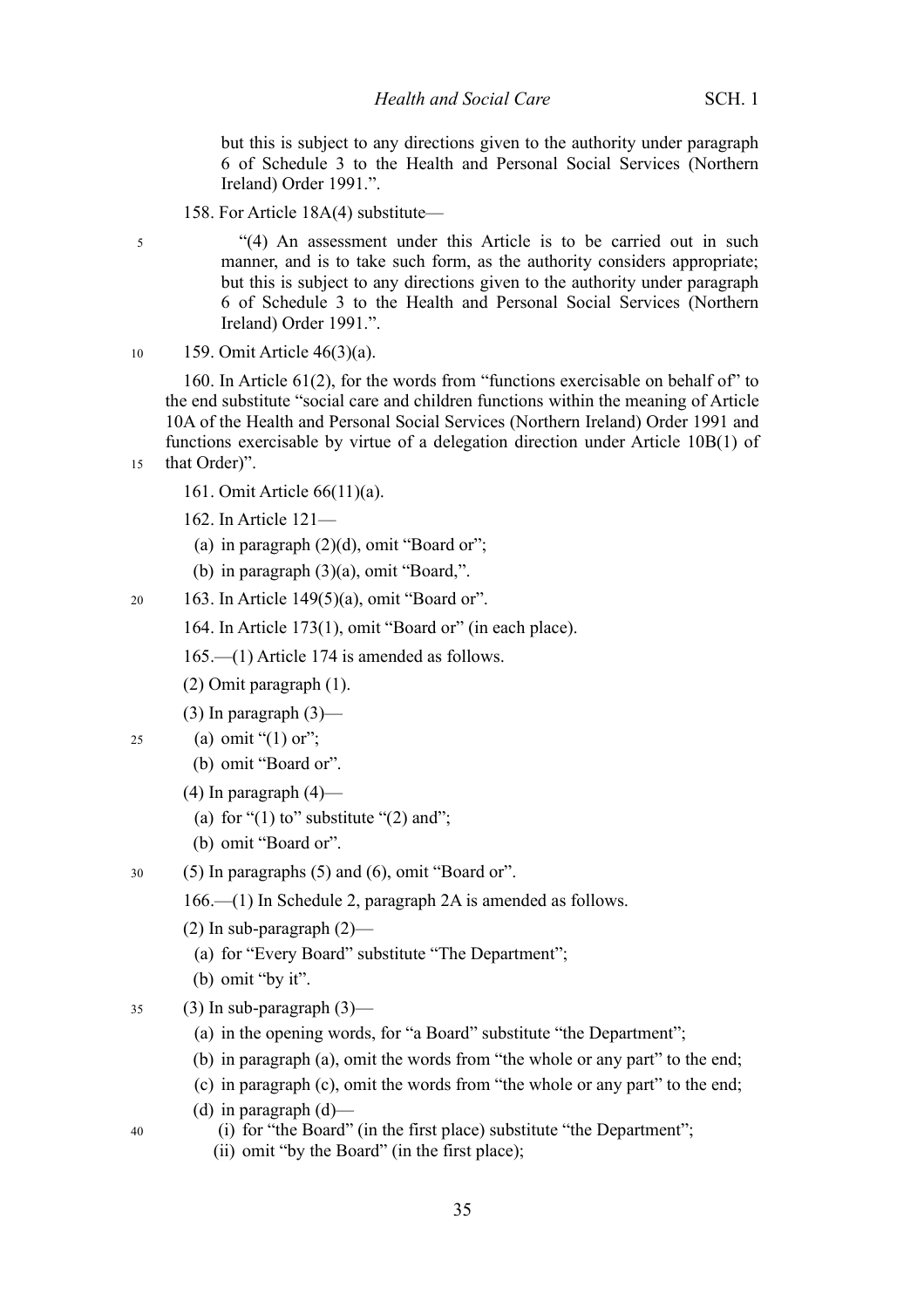- (iii) omit "in the Board's area";
- (iv) for "by the Board" (in the second place) substitute "by an HSC trust";
- (e) in paragraph (h), for "the Board" substitute "the Department";
- (f) omit paragraph (i) and the "and" preceding it.
- (4) Omit sub-paragraph (4). 5

### *Trade Union and Labour Relations (Northern Ireland) Order 1995*

167. In Article 144 of the Trade Union and Labour Relations (Northern Ireland) Order 1995—

- (a) for "a Health and Social Services Board" (in each place) substitute "the Department of Health";
- (b) for "that Board" (in both places) substitute "the Department of Health".

#### *Education (Northern Ireland) Order 1996*

168.—(1) The Education (Northern Ireland) Order 1996 is amended as follows.

(2) In Article 12A (as set out in section 4 of the Special Educational Needs and Disability Act (Northern Ireland) 2016), in paragraph (4), omit paragraph (a) of the definition of "health and social services authority". 15

(3) In Article 14—

- (a) in paragraph (6), omit sub-paragraph (a);
- (b) in the heading, omit "health and social services boards and".

20

10

*Employment Rights (Northern Ireland) Order 1996*

169.—(1) The Employment Rights (Northern Ireland) Order 1996 is amended as follows.

(2) In Article 14(9), after sub-paragraph (c) add—

"(d) the Regional Health and Social Care Board;

 $25$ 

30

- (e) the Regional Agency for Public Health and Social Well-being;
- (f) the Regional Business Services Organisation.".
- (3) In Article 67K—
	- (a) in paragraph (1)(ba) and (c), for "a Health and Social Services Board" substitute "the Department of Health";
- (b) in paragraph (2)(aa), for "the Board referred to in that sub-paragraph" substitute "the Department of Health";
	- (c) in paragraph (2)(b), for "the board referred to in that sub-paragraph" substitute "the Department of Health".
	- (4) In Article 78(6), omit sub-paragraph (a).

35

#### *Criminal Justice (Northern Ireland) Order 1996*

170.—(1) Article 2 of the Criminal Justice (Northern Ireland) Order 1996 is amended as follows.

- $(2)$  In paragraph  $(2)$ 
	- (a) omit the definition of "Board";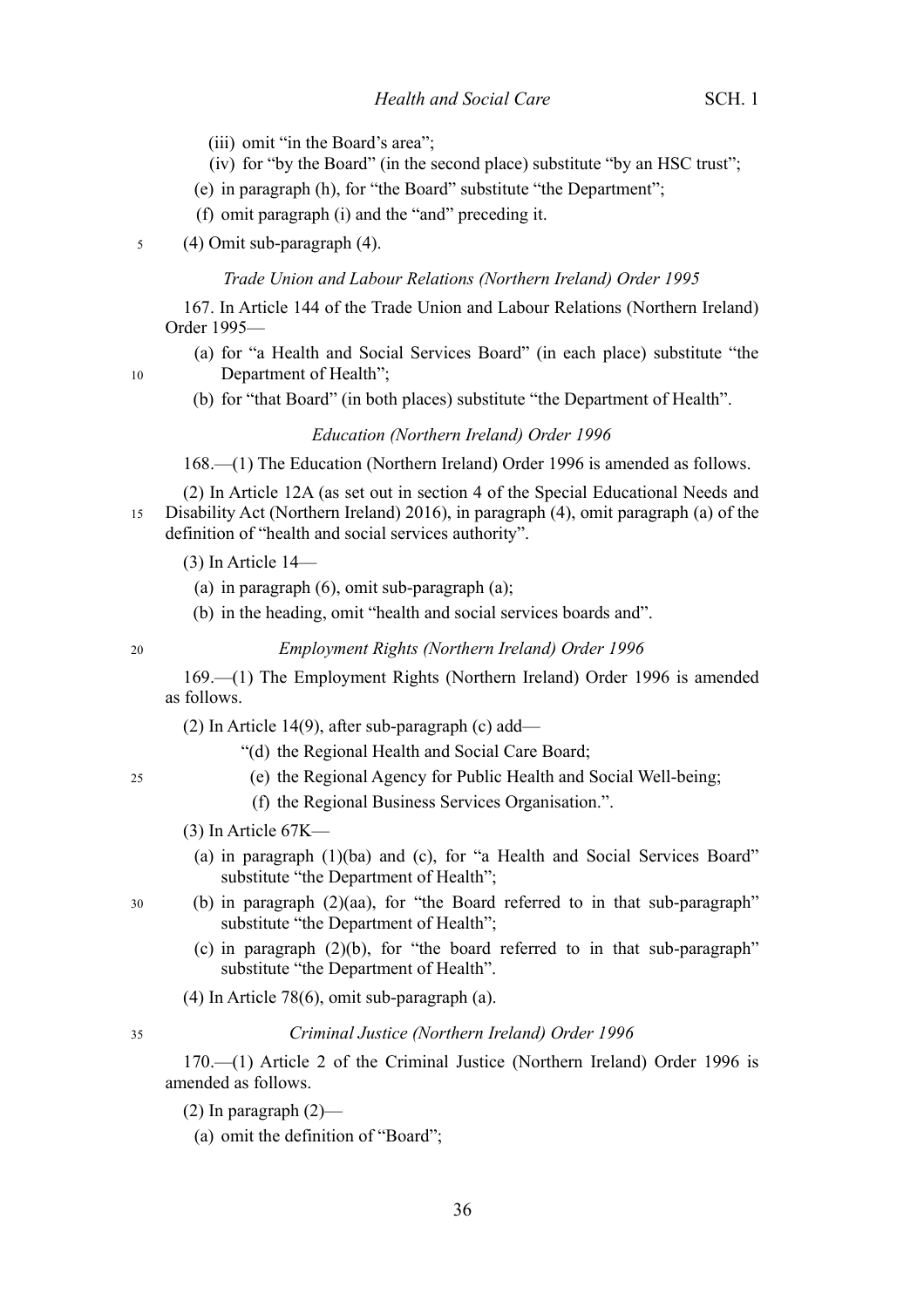(b) in the definition of "pre-sentence report", for "a Board or" substitute "an".

(3) In paragraph (3), for the words from "by which functions" to the end of the paragraph substitute "that is exercising social care and children functions within the meaning of Article 10A of the Health and Personal Social Services (Northern 5 Ireland) Order 1991.".

#### *Health Services (Primary Care) (Northern Ireland) Order 1997*

171. The Health Services (Primary Care) (Northern Ireland) Order 1997 is amended as follows.

172. In Article 1(5), for "A board or" substitute "An".

173. In Article 2(3), omit the definition of "board".

174.—(1) Article 3 is amended as follows.

- (2) In paragraph  $(1)$ 
	- (a) for "a board with respect to its area and" substitute "the Department";
- (b) omit sub-paragraph (a);

(c) in sub-paragraph (b), for "the board" substitute "the Department". 15

- (3) Omit paragraph (2).
- (4) In paragraph (3), in sub-paragraph (a), omit "personal medical services or".
- (5) In paragraph  $(5)$ —
- (a) omit sub-paragraph (a);
- (b) in sub-paragraph (b), for "the board concerned" substitute "the Department".

(6) In paragraph (7), omit the definition of "personal medical services".

- 175. Omit Article 4.
- 176. In Article 5(2), for "a board" substitute "the Department".
- 177. Omit Articles 6 and 7. 25
	- 178. For Article 8 substitute—

#### "**Implementation of pilot schemes**

**8**.—(1) Before implementing a pilot scheme the Department must—

- (a) prepare proposals for the scheme, and
- (b) consult such persons as appear to it to be representative of persons who, in the opinion of the Department, may be significantly affected by the scheme.

(2) Proposals for a pilot scheme must include satisfactory provision for any participant other than the Department to withdraw from the scheme if the participant wishes to do so.

(3) A proposed participant in a pilot scheme (other than the Department) may withdraw at any time before the scheme is implemented in relation to that person.

30

35

10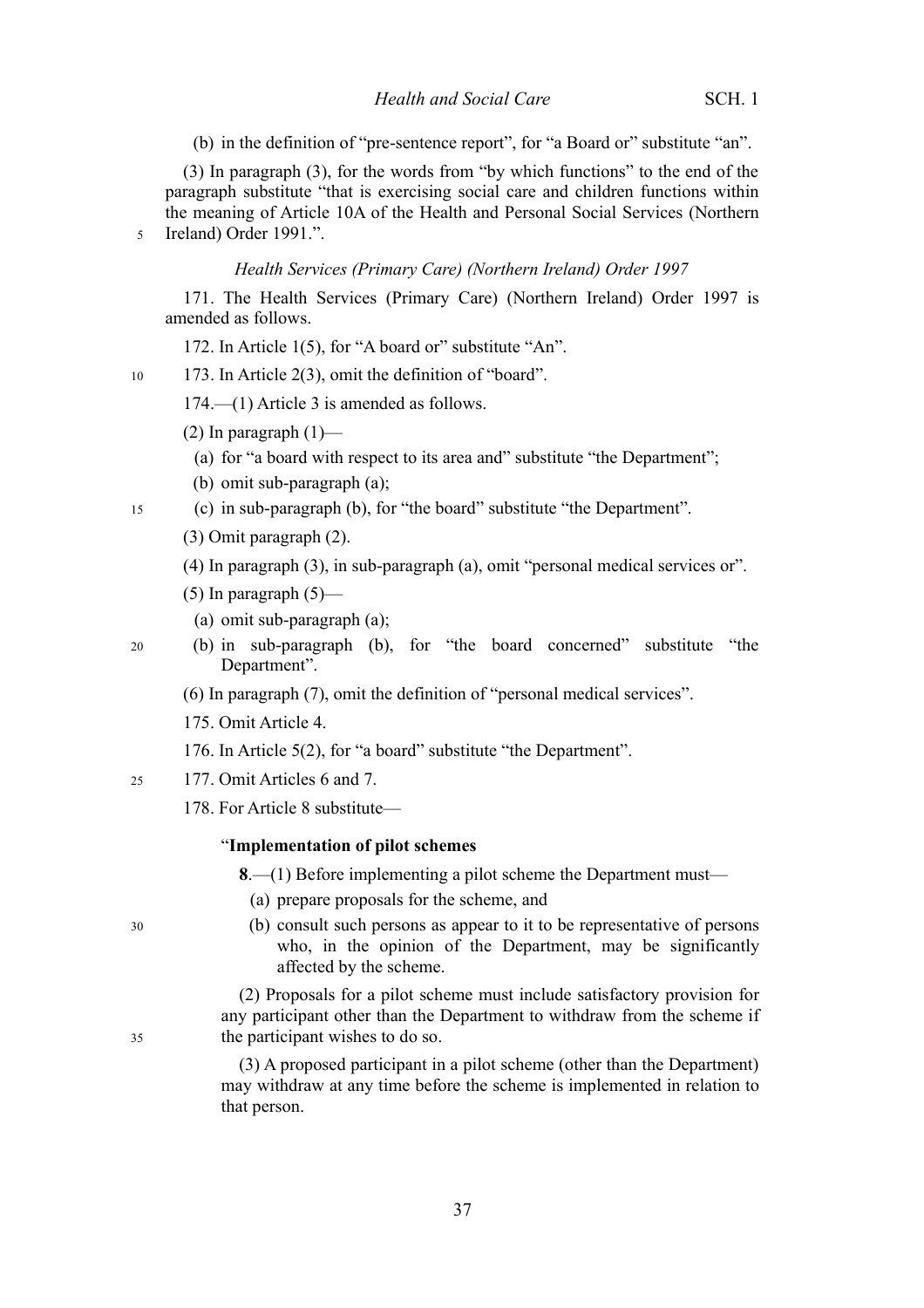(4) As soon as is reasonably practicable after implementing a pilot scheme, the Department must publish such details of the scheme as it considers to be appropriate.".

179. In Article 9(3), omit sub-paragraph (a).

180.—(1) Article 10 is amended as follows.

(2) In paragraph (1), for the words from "by directions" to the end of the paragraph substitute "vary a pilot scheme that has been implemented".

(3) In paragraph  $(2)$ —

5

10

15

35

(a) for "Directions under paragraph (1) may be given" substitute "The Department may vary a pilot scheme under paragraph (1)";

(b) in sub-paragraph (a), for "the board or by any other" substitute "any".

(4) For paragraph (3) substitute—

"(3) A participant in a pilot scheme (other than the Department) may withdraw at any time before a variation of the scheme is implemented in relation to that person.

(3A) As soon as is reasonably practical after implementing a variation, the Department must publish such details of the scheme as varied as it considers to be appropriate.".

(5) In paragraph (4), for the words from "give directions" to the end of the paragraph substitute "bring the scheme to an end". 20

181.—(1) Article 11 is amended as follows.

(2) In paragraph (1), omit the words from ", apart from Article  $17(1)$ " to "its behalf),".

(3) In paragraph (2), omit sub-paragraph (b) and the preceding "but".

(4) Omit paragraph (3).  $25$ 

182. Omit Articles 12, 13, 14 and 16.

183.—(1) Article 18 is amended as follows.

(2) In paragraph (1), for "boards" substitute "the Department".

(3) In paragraph (3), for "a board" substitute "the Department" (in both places).

- 184. Omit Articles 27 and 28. 30
	- 185. In Article 31, omit paragraphs (4) and (5).
	- 186. Omit Schedule 1.

#### *Freedom of Information Act 2000*

187. In Schedule 1 to the Freedom of Information Act 2000—

- (a) in paragraph 48, for "Health and Social Services Trust" substitute "Health and Social Care trust";
	- (b) omit paragraph 51C.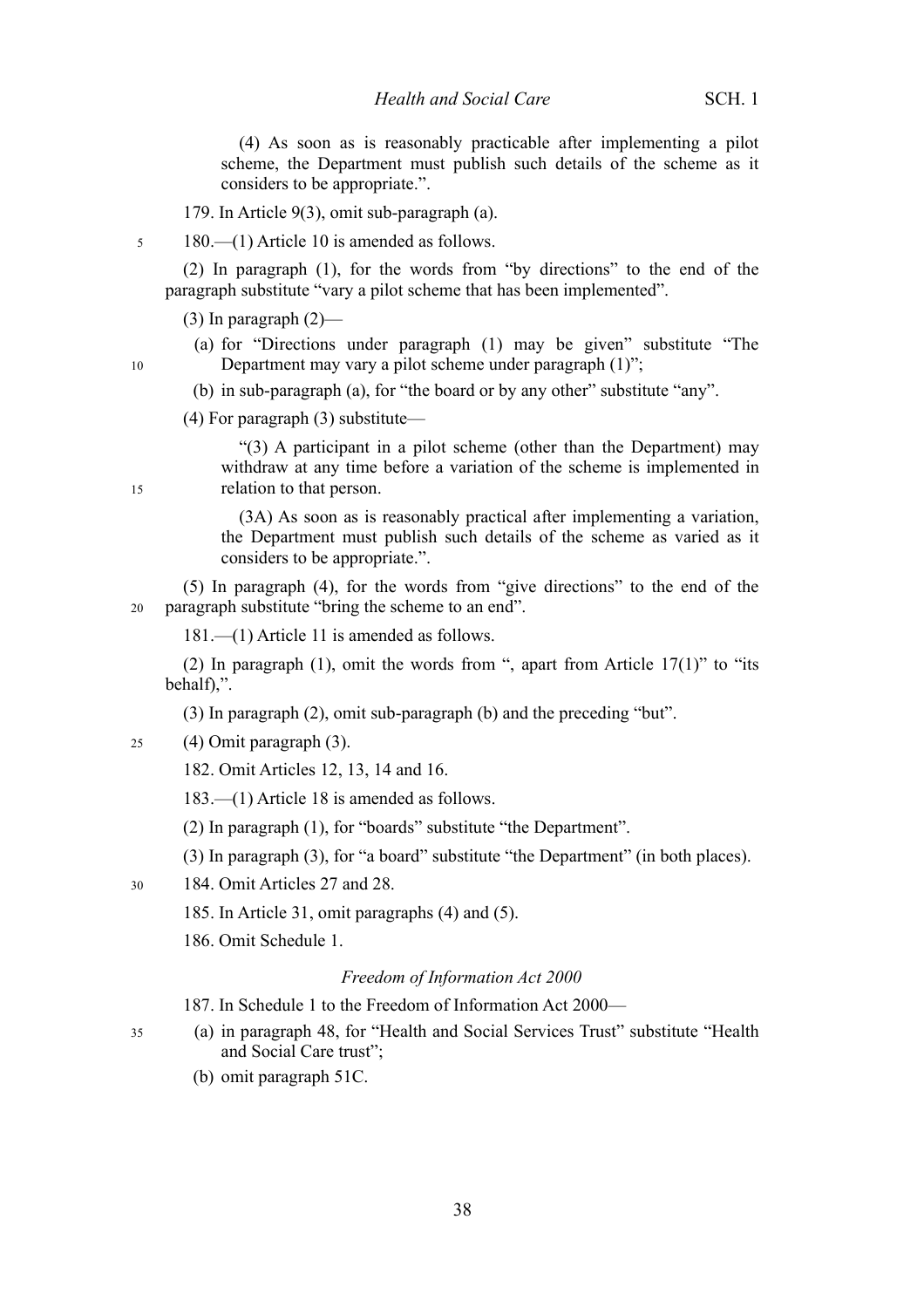#### *Criminal Justice and Court Services Act 2000*

188.—(1) Section 36 of the Criminal Justice and Court Services Act 2000 is amended as follows.

(2) For subsection  $(8)(a)$  substitute—

"(a) a position whose normal duties consist wholly or mainly of the direction or oversight of the exercise of the functions of the Department of Health in Northern Ireland that are mentioned in subsection (8A),".

(3) In subsection (8)(b), for "Health and Social Services trust" substitute "Health and Social Care trust". 10

(4) After subsection (8) insert—

"(8A) The functions referred to in subsection  $(8)(a)$  are those functions of the Department that relate to, or are exercised in connection with, the social care and children functions of Health and Social Care trusts (within the meaning given by Article 10A of the Health and Personal Social Services (Northern Ireland) Order 1991).".

*Health and Personal Social Services Act (Northern Ireland) 2001*

189.—(1) The Health and Personal Social Services Act (Northern Ireland) 2001 is amended as follows.

 $(2)$  In section  $2(3)$ —  $20$ 

- (a) in paragraph (a), for "the Regional Board or an" substitute "the Department or an";
- (b) in paragraph (d), for "the Regional Board" substitute "the Department".
- $(3)$  In section  $51(4)$ —
- (a) for "the Regional Board" substitute "the Department"; 25
	- (b) omit "which occurred in the Board's area".
	- (4) Omit section 54(1)(a).

#### *Carers and Direct Payments Act (Northern Ireland) 2002*

190.—(1) The Carers and Direct Payments Act (Northern Ireland) 2002 is amended as follows. 30

(2) For section 1(4) substitute—

"(4) An assessment under this section is to be carried out in such manner, and is to take such form, as the authority considers appropriate; but this is subject to any directions given to the authority under paragraph 6 of Schedule 3 to the Health and Personal Social Services (Northern Ireland) Order 1991.".

(3) For section 10(3) substitute—

"(3) In this Act "authority", in relation to a person, means the HSC trust in whose area the person resides.".

15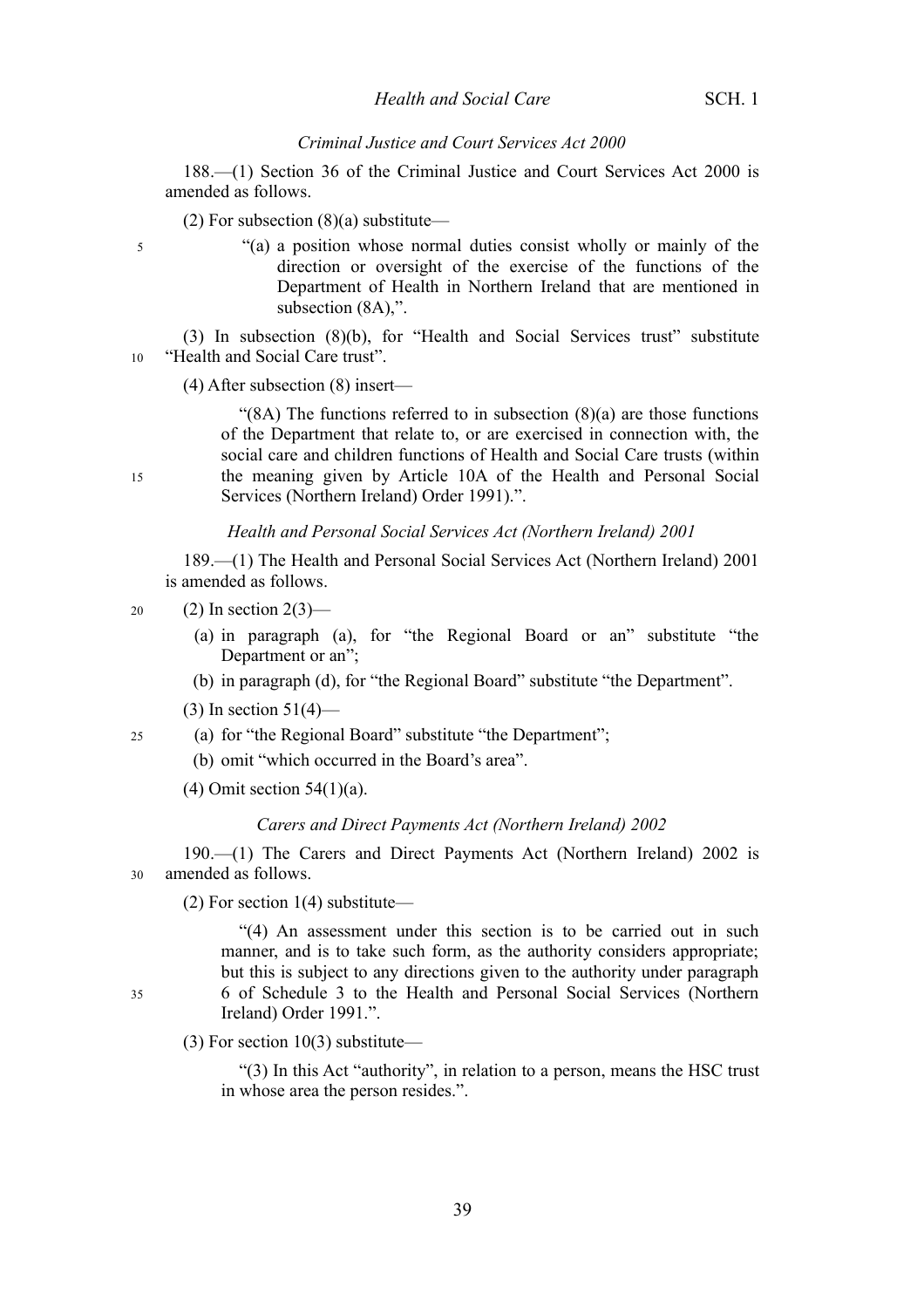*Health and Personal Social Services Act (Northern Ireland) 2002*

191. Omit section 1(3) of the Health and Personal Social Services Act (Northern Ireland) 2002.

*Justice (Northern Ireland) Act 2002*

192. In section 46 of the Justice (Northern Ireland) Act 2002— 5

- (a) in subsection (1)(i), omit "Health and Social Services Boards and";
- (b) in subsection (5), omit "a Health and Social Services Board or".

#### *Adoption and Children Act 2002*

193.—(1) The Adoption and Children Act 2002 is amended as follows.

- $(2)$  In section 63— 10
	- (a) in subsection  $(4)(a)$ , for the words from "Health and Social Services Board" to the end of the paragraph substitute "Health and Social Care trust established under Article 10 of the Health and Personal Social Services (Northern Ireland) Order 1991,";
- (b) in subsection (4)(b), for "adoption society which is registered under Article 4" substitute "appropriate voluntary organisation within the meaning of Article 2(2)"; 15
	- (c) omit subsection (5).
	- (3) In section  $65(2)(b)$ —

(a) for "a Health and Social Services Board established under Article 16 of the Health and Personal Social Services (Northern Ireland) Order 1972 (S.I. 1972/1265 (N.I. 14))" substitute "a Health and Social Care trust established under Article 10 of the Health and Personal Social Services (Northern Ireland) Order 1991"; 20

(b) for "adoption society which is registered under Article 4" substitute "appropriate voluntary organisation within the meaning of Article 2(2)". 25

*Nationality, Immigration and Asylum Act 2002*

194.—(1) Section 46(7) of the Nationality, Immigration and Asylum Act 2002 is amended as follows.

(2) In Article 15(7) of the 1972 Order as set out in that subsection, for "the Department" substitute "an HSC trust". 30

#### *Marriage (Northern Ireland) Order 2003*

195.—(1) The Marriage (Northern Ireland) Order 2003 is amended as follows.

(2) In Article 22(2)(c), omit "Health and Social Services Board or".

(3) In Article 29(3)(b), for "Health and Social Services Board" substitute "Health and Social Care trust". 35

#### *Protection of Children and Vulnerable Adults (Northern Ireland) Order 2003*

196.—(1) The Protection of Children and Vulnerable Adults (Northern Ireland) Order 2003 is amended as follows.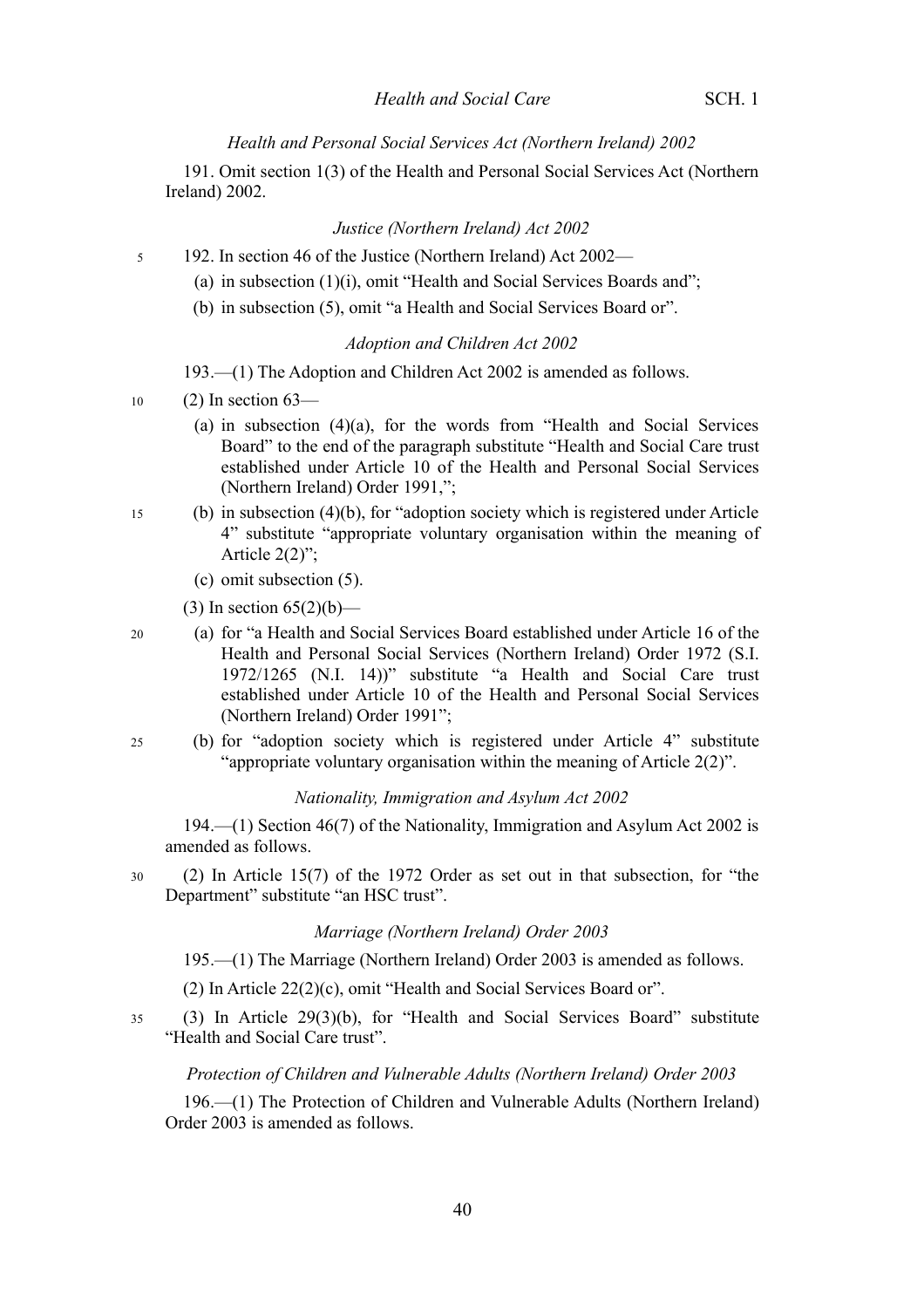(2) In Article 2(2), in the definition of "director of social care", for paragraph (a) substitute—

> "(a) a person employed in a role the normal duties of which consist wholly or mainly of the direction or oversight of the exercise of the functions of the Department that are mentioned in paragraph (2A), or".

(3) After Article 2(2) insert—

10

5

"(2A) The functions of the Department referred to in the definition of "director of social care" are those functions that relate to, or are exercised in connection with, the social care and children functions of Health and Social Care trusts (within the meaning given by Article 10A of the Health and Personal Social Services (Northern Ireland) Order 1991).".

(4) In Article 29(1), for "a director of social care" substitute "an executive director of social work of a Health and Social Care trust".

(5) In Article 31(6)(a), omit "a Health and Social Services Board or". 15

## *Health and Personal Social Services (Quality, Improvement and Regulation) (Northern Ireland) Order 2003*

197. The Health and Personal Social Services (Quality, Improvement and Regulation) (Northern Ireland) Order 2003 is amended as follows.

198. In Article 4(1)(b), omit "Health and Social Services Boards,".

199. In Article 21(3), for the words from "the Department" to the end of the paragraph substitute "the following persons of the making of the application—

- (a) the Department;
- (b) the HSC trust in whose operational area the establishment or agency in question is located; and
- (c) any HSC trust that has entered into arrangements with the establishment or agency under paragraph 13 of Schedule 3 to the the Health and Personal Social Services (Northern Ireland) Order 1991.".
- 200. In Article 34(1)— 30
	- (a) omit "Each Health and Social Services Board and";
	- (b) for "them" substitute "that care".
	- 201. In Article 35(9), omit "a Health and Social Services Board,".
	- 202. In Article 36(1)—
- (a) omit "Each Health and Social Services Board and"; 35
	- (b) in sub-paragraph (a), omit "Board's or";
	- (c) in sub-paragraph (b), omit "Board or".
	- 203. In Article 37(1), omit "Health and Social Services Boards and".
	- 204. In Article 39(1)—
	- (a) for "a Health and Social Services Board," substitute "an";
		- (b) omit "Board,".
		- 205. In Article 41—

20

25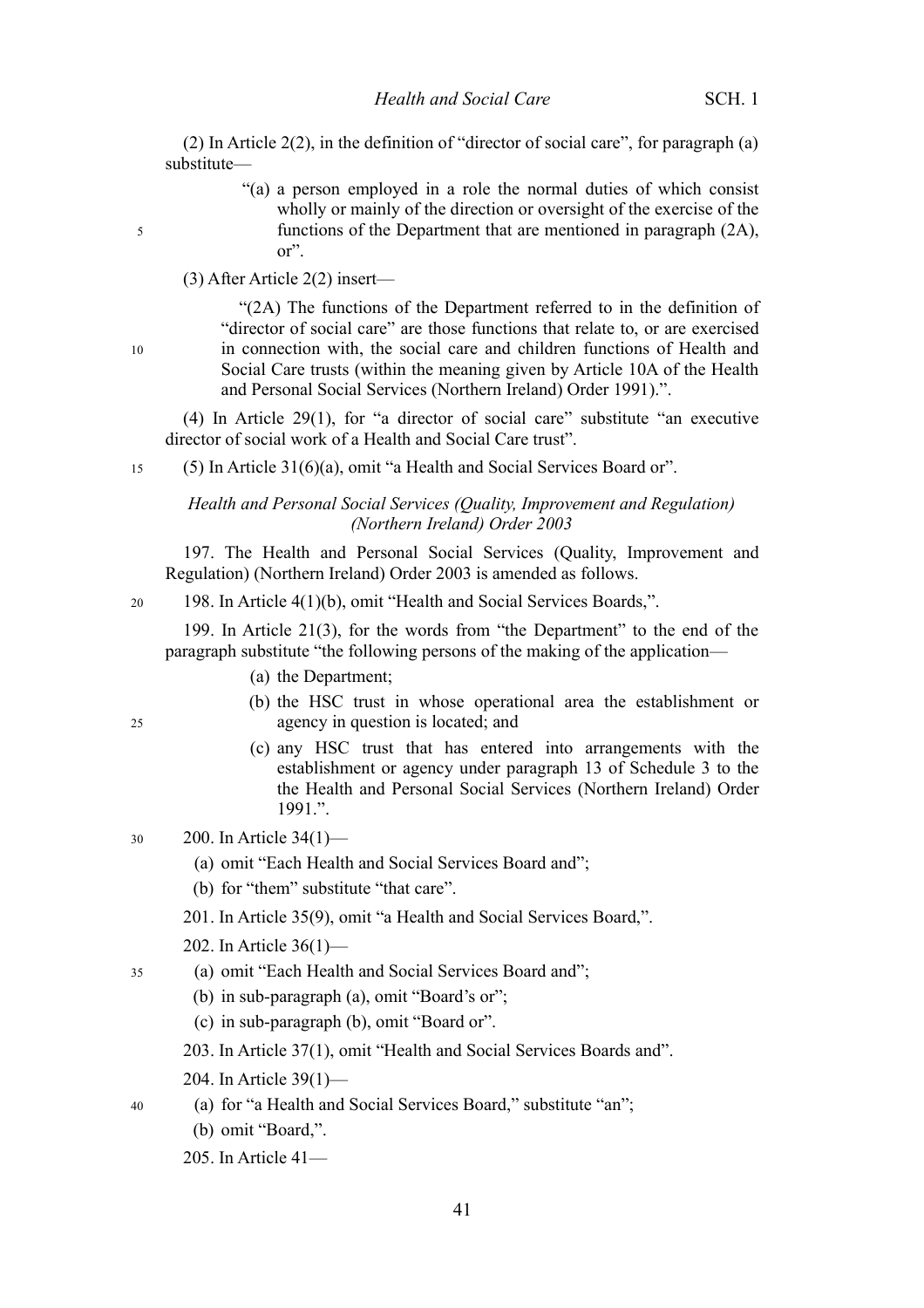- (a) in paragraph (1), for "a Health and Social Services Board," substitute "an";
- (b) in the heading, for "Boards and HSC trusts, etc." substitute "HSC trusts, special agencies and service providers".

206. In the heading to Part 5, omit "BOARDS AND".

#### *Commissioner for Children and Young People (Northern Ireland) Order 2003* 5

207.—(1) The Commissioner for Children and Young People (Northern Ireland) Order 2003 is amended as follows.

(2) In Article 2(2), in the definition of "health and social care body", omit paragraph (a).

(3) In Article 3(2), omit "a Health and Social Services Board or". 10

#### *Domestic Violence, Crime and Victims Act 2004*

208. In section 9(4)(b) of the Domestic Violence, Crime and Victims Act 2004—

(a) omit the words from "Health and Social Services Boards" to "(N.I. 14));";

(b) for "Health and Social Services trusts" substitute "Health and Social Care trusts".

#### *Civil Partnership Act 2004*

209.—(1) The Civil Partnership Act 2004 is amended as follows.

(2) In section 149(3)(b), for "Health and Social Services Board" substitute "Health and Social Care trust". 20

(3) In Schedule 13—

15

- (a) in paragraph 1, in column 2 of the table, for "Health and Social Services Board or Health and Social Services trust" substitute "Health and Social Care trust";
- (b) in paragraph 2, for "Health and Social Services trust" substitute "Health and Social Care trust". 25

#### *Emergency Workers (Obstruction) Act 2006*

210. In the Emergency Workers (Obstruction) Act 2006, in section 1(5)(b), for "Health and Social Services trust or Health and Social Services Board" substitute "Health and Social Care trust". 30

#### *Recovery of Health Services Charges (Northern Ireland) Order 2006*

211. In Article 17(3)(b) of the Recovery of Health Services Charges (Northern Ireland) Order 2006, omit "a Health and Social Services Board or".

#### *Water and Sewerage Services (Northern Ireland) Order 2006*

212.—(1) Article 118 of the Water and Sewerage Services (Northern Ireland) Order 2006 is amended as follows. 35

(2) In paragraph (2), for the words from "the district council" to the end substitute "the persons set out in paragraph (2A).".

(3) After paragraph (2) insert—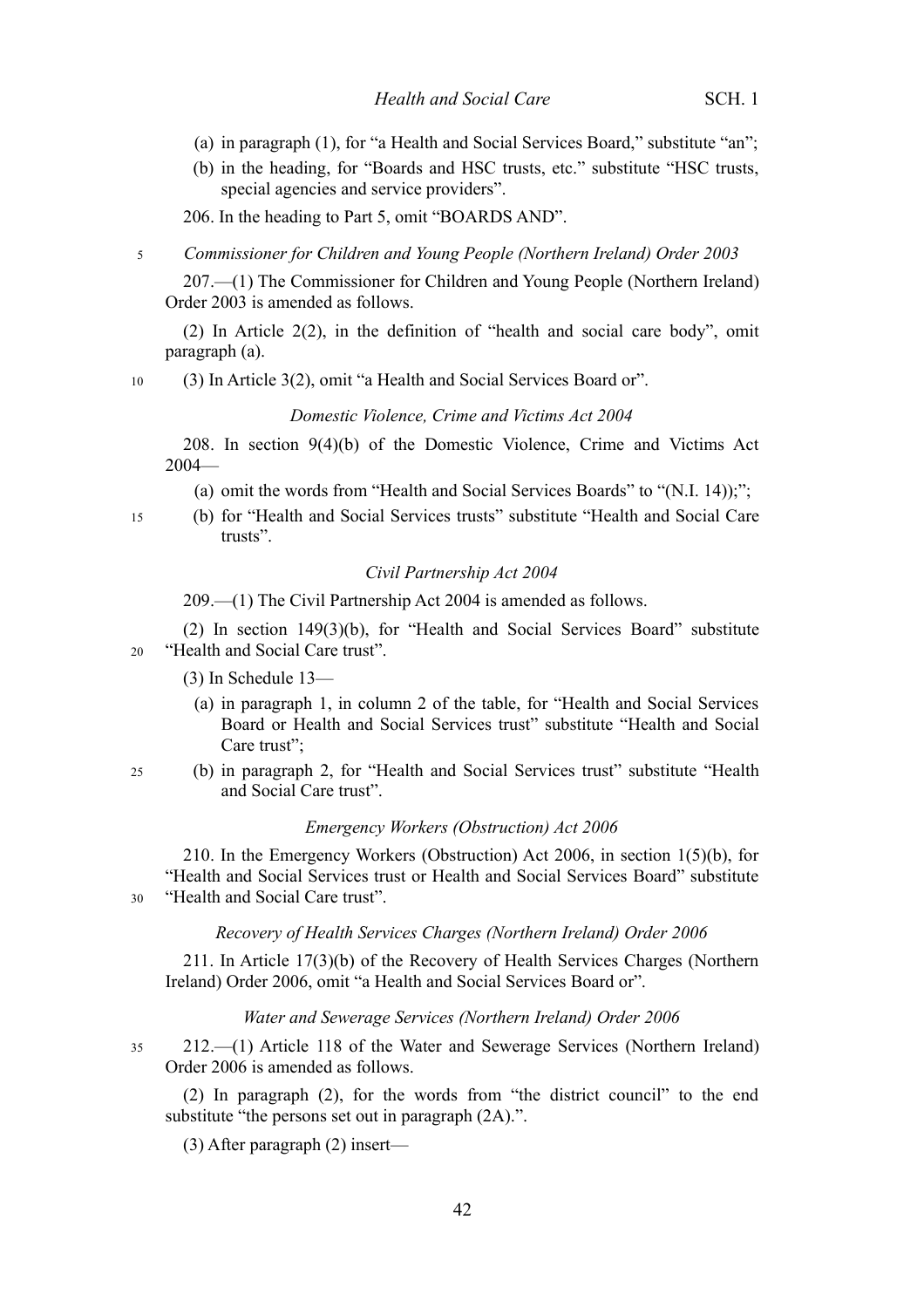"(2A) The persons are—

- (a) the district council for the district in which the premises are, and the supply is, situated;
- (b) the HSC trust for the area in which the premises are, and the supply is, situated;
- (c) the Regional Agency for Public Health and Social Well-being.".

#### *Corporate Manslaughter and Corporate Homicide Act 2007*

213. In section 6(7)(d) of the Corporate Manslaughter and Corporate Homicide Act 2007, for "Health and Social Services trust or Health and Social Services Board" substitute "Health and Social Care trust". 10

#### *Safeguarding Vulnerable Groups (Northern Ireland) Order 2007*

214.—(1) In Article 2 of the Safeguarding Vulnerable Groups (Northern Ireland) Order 2007, the definition of "HSC body" is amended as follows.

(2) For "within the meaning of the Health and Social Care (Reform) Act (Northern Ireland) 2009" substitute "(see the Health and Social Care (Reform) Act (Northern Ireland) 2009 for the bodies mentioned in paragraphs (b) to (e))". 15

(3) For paragraph (a) substitute—

"(a) the Department of Health;".

#### *Health (Miscellaneous Provisions) Act (Northern Ireland) 2008*

215. The Health (Miscellaneous Provisions) Act (Northern Ireland) 2008 is amended as follows. 20

216.—(1) Section 2 (which inserts new Article 60A and substitutes new Articles 61 to 61F of the 1972 Order) is amended in accordance with paragraphs [217](#page-46-0) to [223;](#page--1-0) and any reference in those paragraphs to a numbered Article is to that Article as set out in that section.

<span id="page-46-0"></span>217.—(1) Article 60A is amended as follows.

- (2) In paragraph  $(1)$ 
	- (a) for "Each Health and Social Services Board" substitute "The Department";
- (b) omit "exercise its powers so as to";
- (c) omit "within its area" (in both places).
	- $(3)$  In paragraph  $(2)$ 
		- (a) for "A Health and Social Services Board" substitute "The Department";
		- (b) omit "(whether within or outside its area)" (in both places).

(4) In paragraph (3), for "Each Health and Social Services Board" substitute "The Department". 35

(5) Omit paragraph (4).

218.—(1) Article 61 is amended as follows.

(2) In paragraph (1), for "A Health and Social Services Board" substitute "The Department".

30

 $25$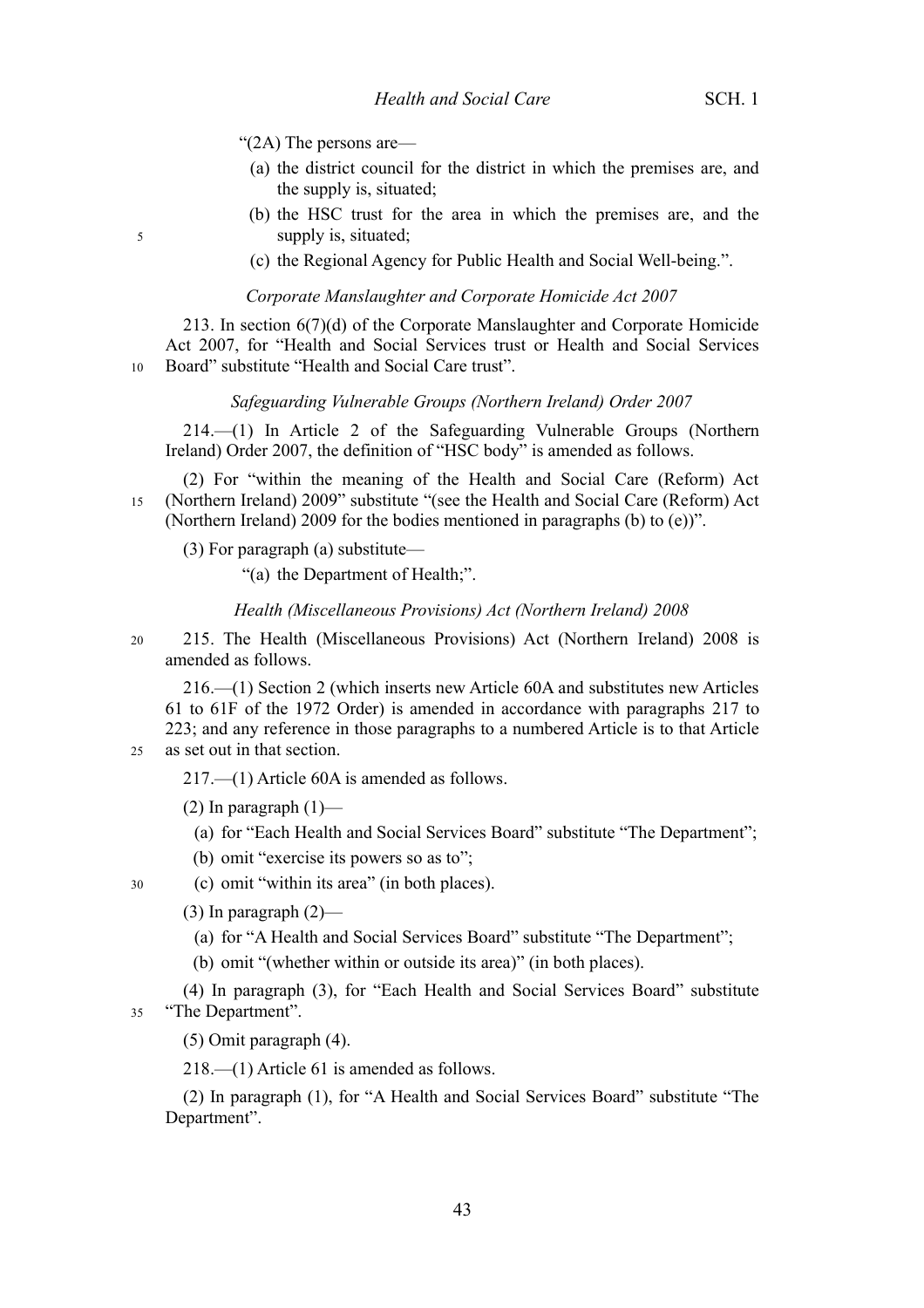(3) In paragraphs (3) and (5), for "the Health and Social Services Board" substitute "the Department".

(4) In paragraph (4), omit sub-paragraph (b).

219. In Article 61B(1), for "A Health and Social Services Board" substitute "The Department". 5

220.—(1) Article 61C is amended as follows.

(2) In paragraph (1), for "give directions as to" substitute "make a scheme providing for".

(3) In paragraph (2), for "directions" substitute "any scheme".

 $(4)$  In paragraph  $(3)$ — 10

- (a) for "directions" substitute "a scheme";
- (b) for "direction" (in each place) substitute "scheme";
- (c) in sub-paragraph (b)(i), for "any scheme" substitute "any method of calculation";
- (d) in sub-paragraph (d), for "a Health and Social Services Board" substitute "the Department". 15
	- $(5)$  In paragraph  $(4)$ 
		- (a) for "giving a direction" substitute "making a scheme";
		- (b) in sub-paragraph (a), for "direction" substitute "scheme".

(6) After paragraph (4) insert— 20

> "(4A) The Department must publish a scheme under paragraph (1) in such manner as it thinks appropriate.".

221. In Article 61D(3), for "a Health and Social Services Board" substitute "the Department".

222.—(1) Article 61E is amended as follows. 25

(2) In paragraph  $(2)$ —

- (a) after "paragraph (1) may" insert "in particular";
- (b) in sub-paragraph (a), for "the Department" substitute "a prescribed body";
- (c) in sub-paragraph (b), for "the Department, or a person appointed by it," substitute "that body".

30

35

(3) After paragraph (2) insert—

"(2A) Regulations making provision as to the matters referred to in paragraph (2)(a) and (b) may make provision—

(a) as to the members of the body, including the terms and conditions of their appointment;

(b) for the payment of fees and allowances to members of the body.".

223.—(1) Article 61F is amended as follows.

(2) In paragraphs (1) and (2), for "the Regional Board" substitute "the Department".

(3) In paragraph (3), for ", (3B) and (4)" substitute "and (3B)". 40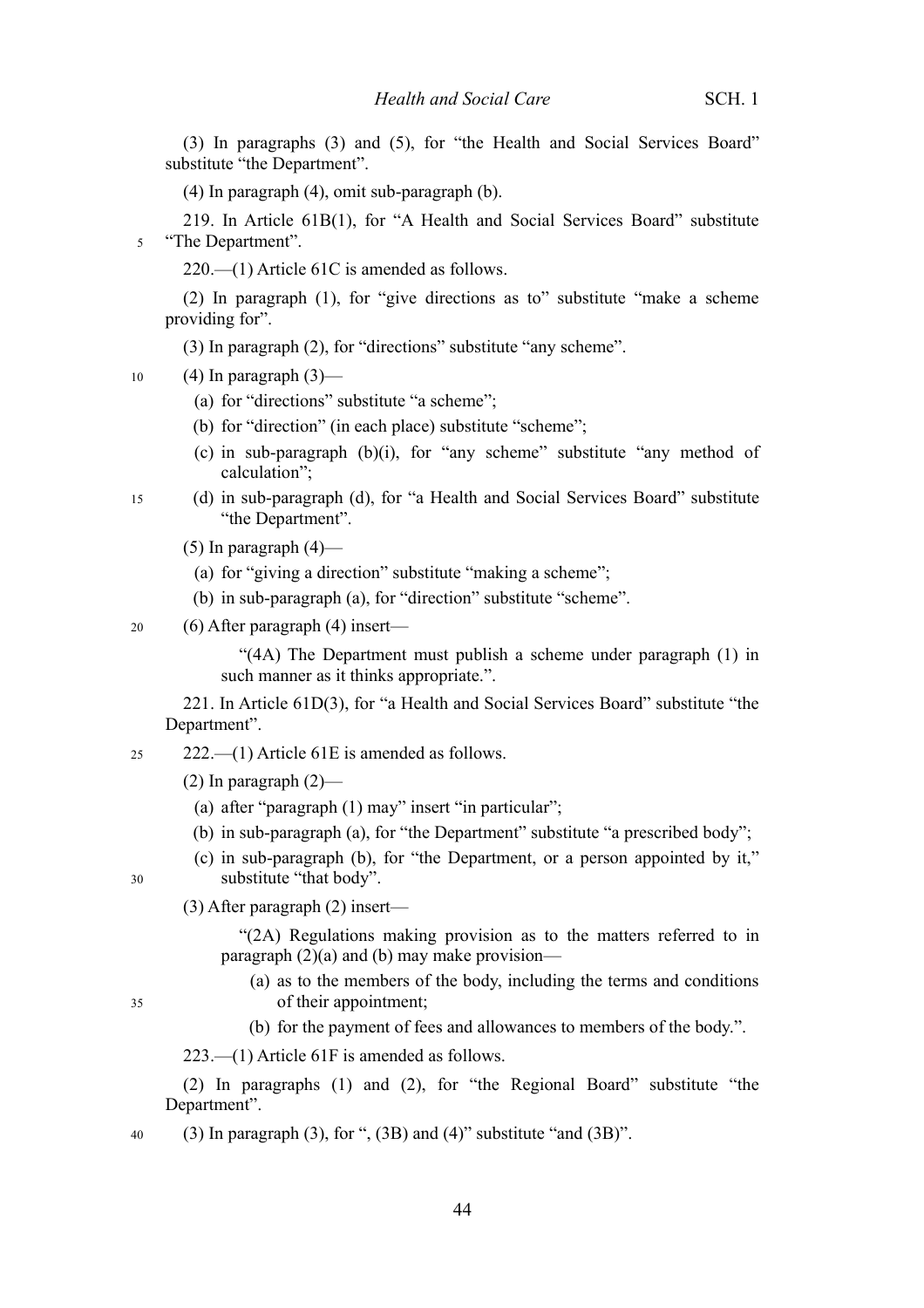- 224. In section 3—
	- (a) for "a Health and Social Services Board" (in both places) substitute "the Department";
	- (b) in subsection (4), for the words from "the Department" to the end of the subsection substitute "a body specified in the order";
	- (c) after subsection (4) insert—

"(4A) An order specifying a body for the purposes of subsection (4) may make provision—

- (a) as to the members of the body, including the terms and conditions of their appointment;
- (b) for the payment of fees and allowances to members of the body.".

225. In section 6, for "a Health and Social Services Board" substitute "the Department".

#### *Criminal Justice (Northern Ireland) Order 2008*

- 226.—(1) The Criminal Justice (Northern Ireland) Order 2008 is amended as follows. 15
	- (2) In Article 3(1), omit the definition of "HSS Board".
	- (3) In Article 4(1), in the definition of "pre-sentence report"—
		- (a) in paragraph (a), omit "HSS Board or";
	- (b) for the words from "by which functions" to the end of the definition substitute "that is exercising social care and children functions within the meaning of Article 10A of the Health and Personal Social Services (Northern Ireland) Order 1991.".
		- (4) In Article  $49(1)(g)$ , omit "HSS Boards and".

25

20

5

10

#### *Sexual Offences (Northern Ireland) Order 2008*

- 227. In the Sexual Offences (Northern Ireland) Order 2008, in Article 55(3)—
	- (a) omit sub-paragraph (a);
	- (b) in the words following sub-paragraph (e), omit "Board,".

#### *Health and Social Care (Reform) Act (Northern Ireland) 2009*

- 228. The Health and Social Care (Reform) Act (Northern Ireland) 2009 is amended as follows. 30
	- 229. In section 1(5), omit paragraph (a).
	- 230. In section 2(3)(h), omit "the Regional Board,".
	- 231. In section 6(1), omit paragraph (a).
- 232. Omit sections 7 and 8 and the italic heading before section 7. 35
	- 233. In section 9, omit subsections (1), (3)(b), (6)(b) and (7).
		- 234. Omit sections 10 and 11.
	- 235. In section  $13(6)(b)$ 
		- (a) omit ", the Regional Board and Local Commissioning Groups";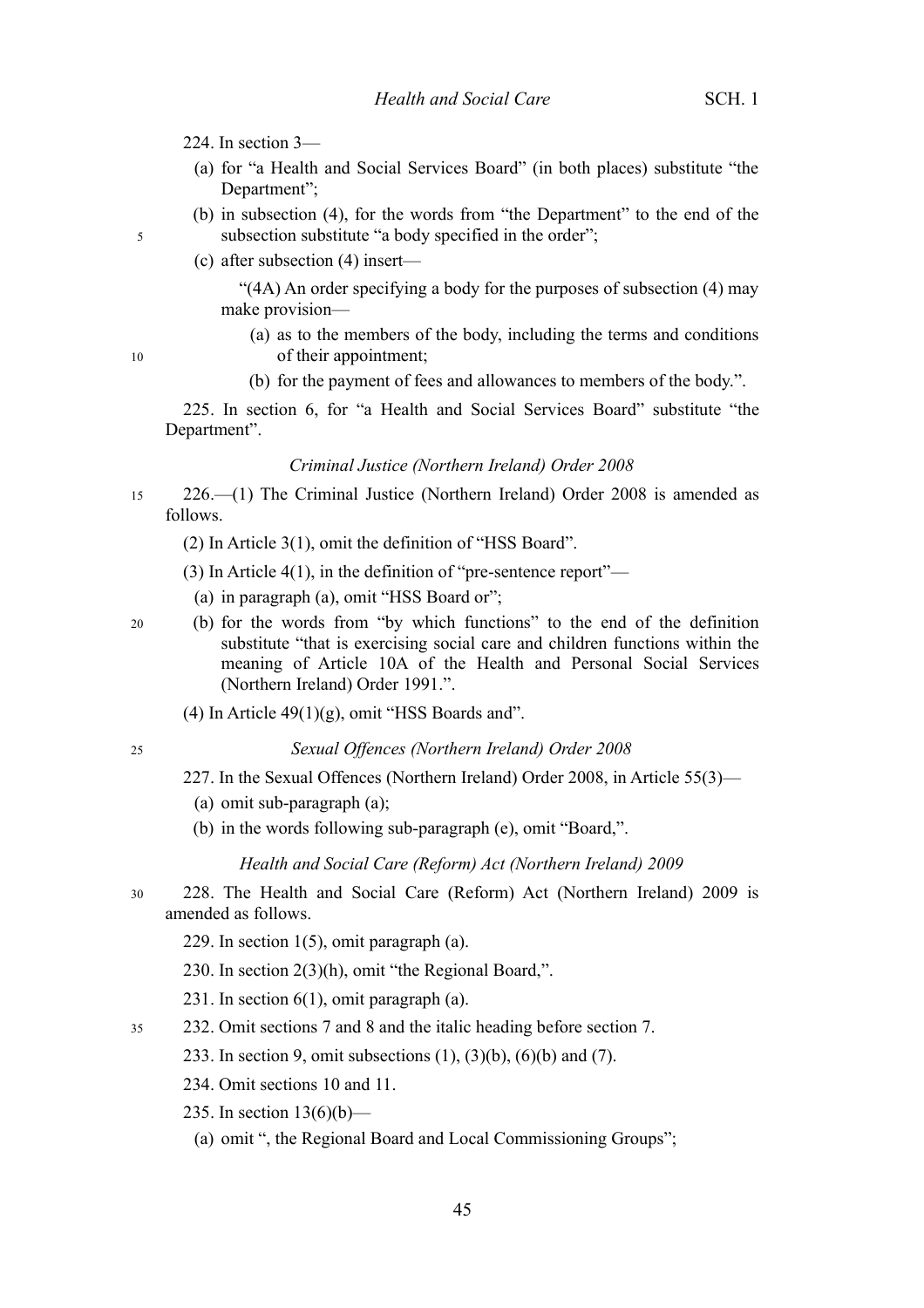- (b) for "they" substitute "it";
- (c) for "their" substitute "its".
- 236. In section 17(8), omit paragraph (b).

237.—(1) Section 24 is amended as follows.

- (2) Omit subsection (2). 5
	- (3) In subsection (3)—
		- (a) for "Subsections  $(1)$  and  $(2)$ " substitute "Subsection  $(1)$ ";
		- (b) for "apply" substitute "applies";
		- (c) for "are" substitute "is";
- (4) In subsection (4), for "subsections (1) and (2) are" substitute "subsection (1) is". 10
	- 238. In section 27(2), omit paragraph (b).
	- 239. In section 29(3), omit "or the Regional Board".
	- 240. In section 31, omit the definition of "the Regional Board".
- 241. In Schedule 1 omit— 15
	- (a) paragraphs 1 to 7;
	- (b) paragraphs 8 to 11(1), except so far as those paragraphs apply to, or relate to, the Local Commissioning Groups and their members;
	- (c) paragraph 11(2);
- (d) paragraphs 12 to 21. 20
	- 242. In Schedule 6 omit—
		- (a) paragraph  $3(49)$  and  $(50)(b)$ ;
		- (b) paragraph  $13(1)$  and  $(8)(b)$ ;
		- (c) paragraph  $18(1)(b)$ .

25

#### *Commissioner for Older People Act (Northern Ireland) 2011*

243. In section 27 of the Commissioner for Older People Act (Northern Ireland) 2011, in the definition of "health and social care body", omit paragraph (a).

#### *Safeguarding Board Act (Northern Ireland) 2011*

244.—(1) The Safeguarding Board Act (Northern Ireland) 2011 is amended as follows. 30

- $(2)$  In section 1—
- (a) omit subsection  $(3)(a)$ ;
- (b) after subsection (3) insert—
- 35

" $(3A)$  The persons who may be prescribed under subsection  $(2)(b)$ include any individual employed in a role the normal duties of which consist wholly or mainly of the direction or oversight of the exercise of the functions of the Department that are mentioned in subsection (3B) (and for that purpose the employer of such an individual may be prescribed under subsection  $(3)(j)$ ).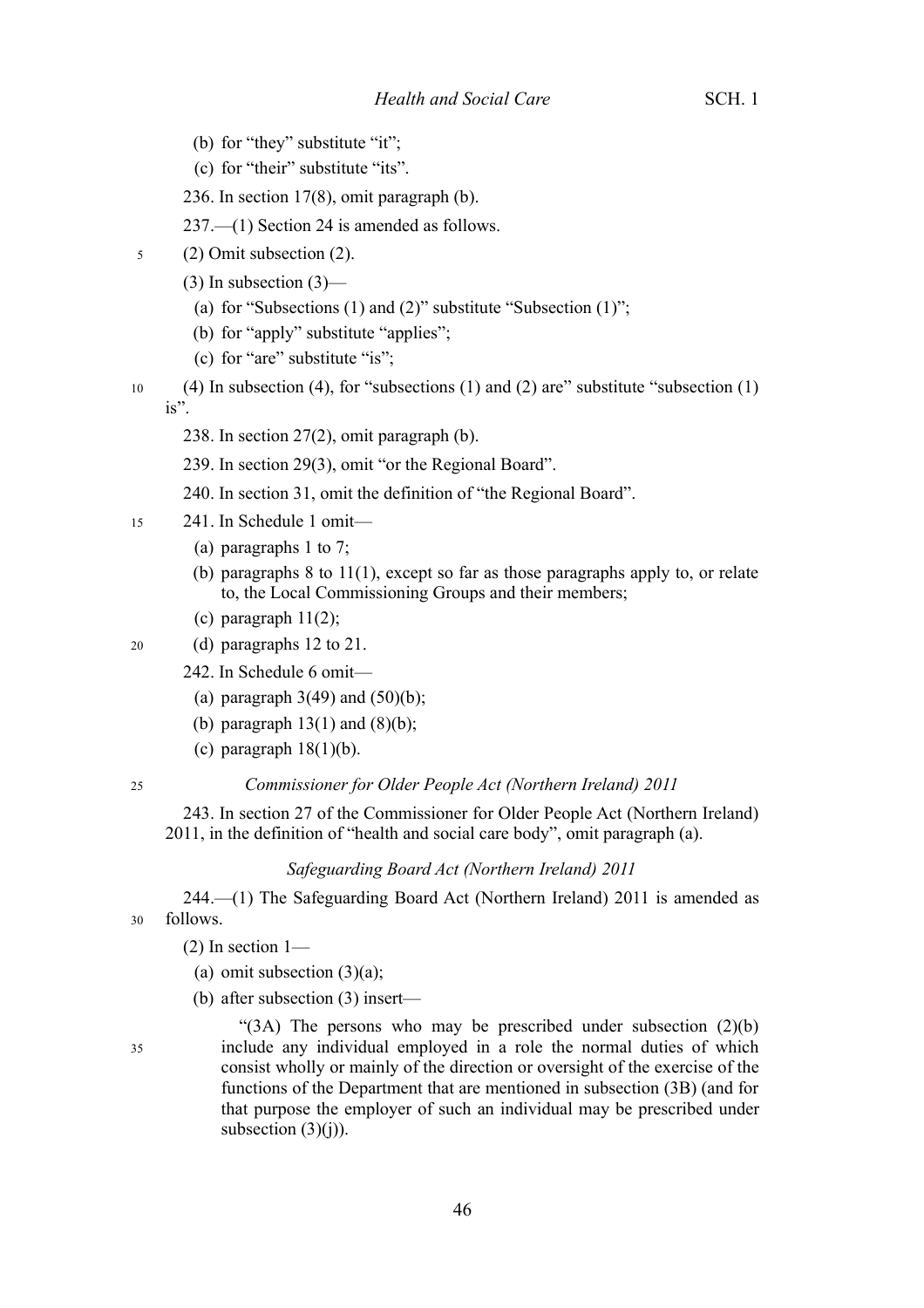(3B) Those functions are the functions of the Department that relate to, or are exercised in connection with, the social care and children functions of Health and Social Care trusts (within the meaning given by Article 10A of the Health and Personal Social Services (Northern Ireland) Order 1991).".

5

 $(3)$  In section 3(6)—

- (a) for "the Regional Health and Social Care Board" substitute "the Department";
- (b) omit "and Local Commissioning Groups".

 $(4)$  In section 12(1), omit paragraph (a). 10

#### *Health and Social Care (Amendment) Act (Northern Ireland) 2014*

245. In section 3(1) of the Health and Social Care (Amendment) Act (Northern Ireland) 2014, omit "1," and "the Regional Health and Social Care Board,".

#### *Modern Slavery Act 2015*

246. In Schedule 3 to the Modern Slavery Act 2015, omit the reference to the Regional Health and Social Care Board. 15

> *Human Trafficking and Exploitation (Criminal Justice and Support for Victims) Act (Northern Ireland) 2015*

- 247. In section 21 of the Human Trafficking and Exploitation (Criminal Justice and Support for Victims) Act (Northern Ireland) 2015—  $20$ 
	- (a) in subsection (1), for "The Regional Health and Social Care Board" substitute "The Department";
	- (b) in subsections (3) and (4)(e)(iv), for "the Regional Health and Social Care Board" substitute "the Department";
- (c) in subsections (5) and (9), for "The Department of Health, Social Services and Public Safety" substitute "The Department"; 25
	- (d) in subsection (11), after the definition of "charity" insert— ""the Department" means the Department of Health;".

*Children's Services Co-operation Act (Northern Ireland) 2015*

- 248. In section 9 of the Children's Services Co-operation Act (Northern Ireland)  $2015-$ 30
	- (a) in subsection (1), in the definition of "children's authority", omit paragraph (iv),
	- (b) in subsection (2), omit "the Regional Health and Social Care Board or".

## *Welfare Reform (Northern Ireland) Order 2015*

249. In Article 120(8) of the Welfare Reform (Northern Ireland) Order 2015, in the definition of "relevant body", omit paragraph (b).

#### *Public Services Ombudsman Act (Northern Ireland) 2016*

250.—(1) The Public Services Ombudsman Act (Northern Ireland) 2016 is amended as follows. 40

<sup>35</sup>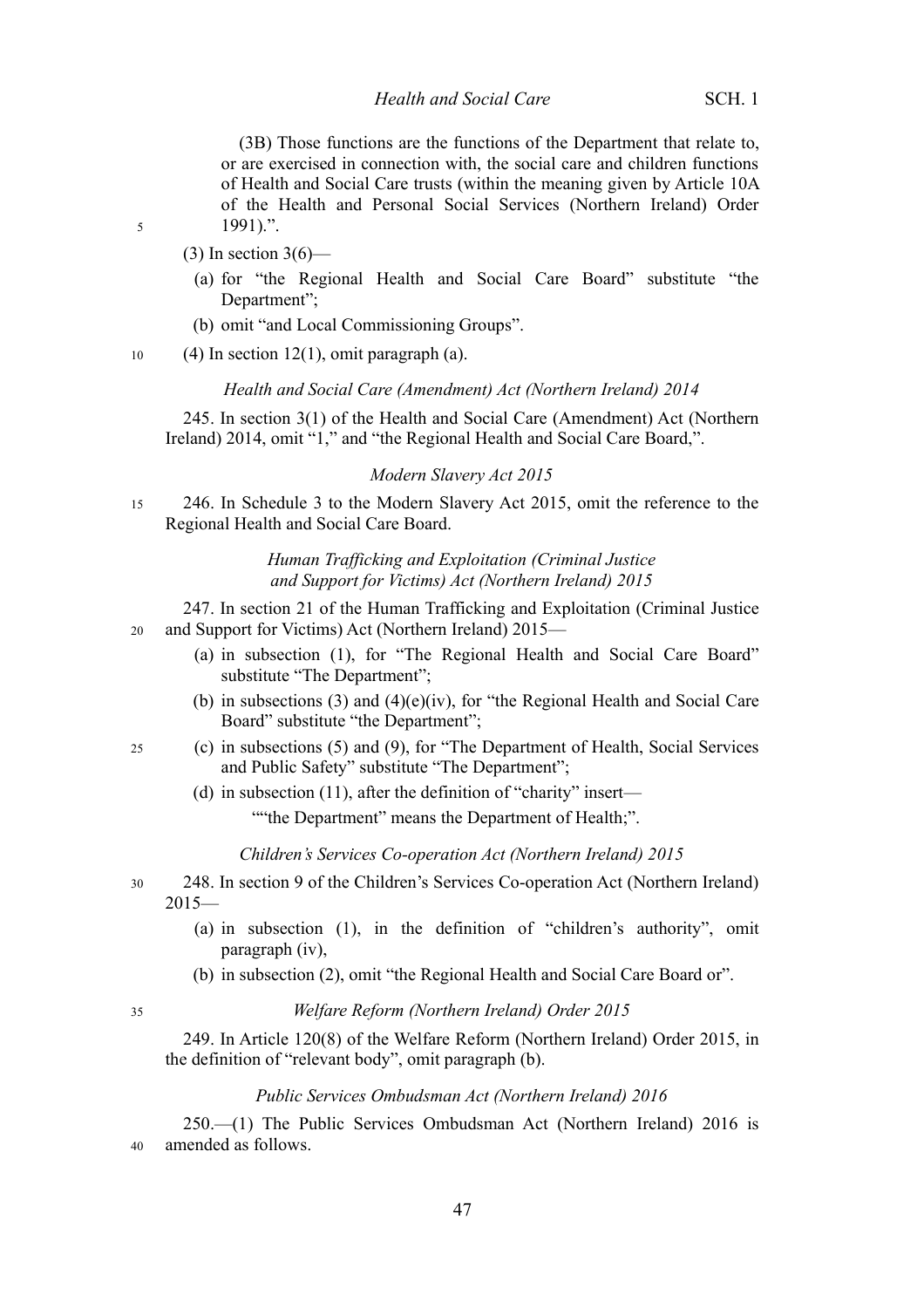(2) In section 59, in the definition of "health and social care body", omit paragraph (c).

(3) In Schedule 3, omit the reference to the Regional Health and Social Care Board.

(4) In Schedule 5, in paragraph 2, for "the Regional Health and Social Care Board" substitute "the Department of Health". 5

*Special Educational Needs and Disability Act (Northern Ireland) 2016*

251.—(1) This paragraph applies if paragraph 168(3)(a) (amendment of Article 14 of the Education (Northern Ireland) Order 1996) comes into operation before the amendment made to that Article by subsection (4) of section 5 of the Special Educational Needs and Disability Act (Northern Ireland) 2016. 10

(2) That subsection is amended as follows—

(a) for "sub-paragraphs (a) and (b)" substitute "sub-paragraph (b)";

(b) omit sub-paragraph (a) in the substituted text.

15

### *Mental Capacity Act (Northern Ireland) 2016*

252.—(1) The Mental Capacity Act (Northern Ireland) 2016 is amended as follows.

(2) In section 120(3), for "the Regional Board" substitute "the Department".

(3) In section 121(6), in the definition of "relevant record", omit paragraph (b).

 $(4)$  In section 127(5), omit paragraph (b). 20

(5) In section  $128(2)(b)$  and  $(3)(b)$ , for "the Regional Board" substitute "the Department".

 $(6)$  In section 131(5), omit paragraph  $(b)$ .

- (7) In section 298(3), omit ", the Regional Board".
- (8) In section 306(1), omit the definition of "the Regional Board".  $25$

#### *Rural Needs Act (Northern Ireland) 2016*

253. In the Schedule to the Rural Needs Act (Northern Ireland) 2016, omit the reference to the Regional Health and Social Care Board.

#### *Justice Act (Northern Ireland) 2016*

254. In section 44(2) of the Justice Act (Northern Ireland) 2016, for paragraph (h) substitute— 30

> "(h) to the Department of Health for the purposes of the exercise of any of the functions of that Department in relation to any matter arising in connection with an investigation under this Part;".

*Health and Personal Social Services (Amendment) Act (Northern Ireland) 2016* 35

255. Omit section 6(2) of the Health and Personal Social Services (Amendment) Act (Northern Ireland) 2016.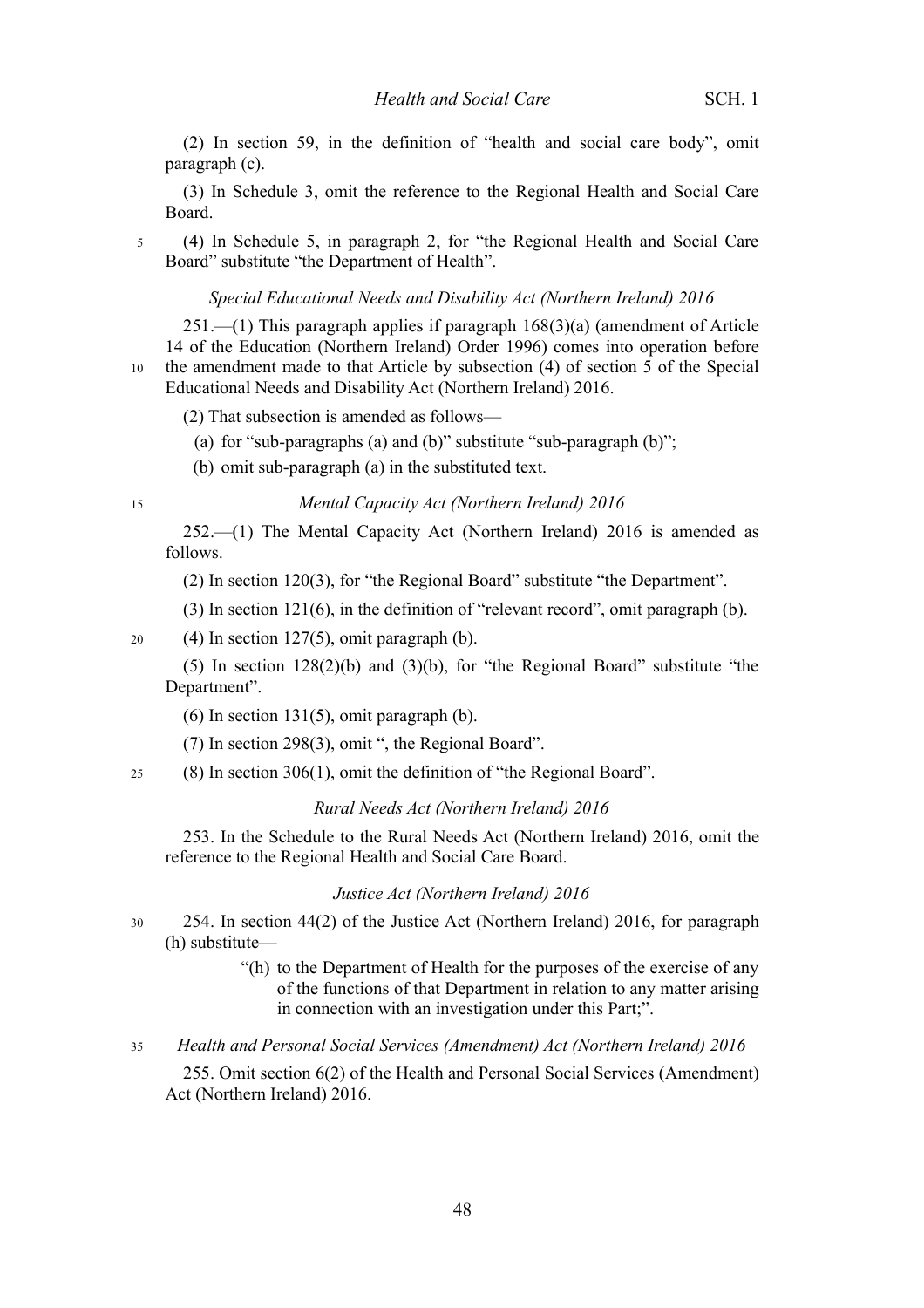256. Omit section 13(1) of the Health (Miscellaneous Provisions) Act (Northern Ireland) 2016.

#### *Coronavirus Act 2020*

257. In paragraph 4(5) of Schedule 7 to the Coronavirus Act 2020, omit paragraph (b). 5

### SCHEDULE 2

Section [3.](#page-4-0)

#### LOCAL COMMISSIONING GROUPS

1.—(1) The following provisions continue to apply to or in relation to Local Commissioning Groups and their members—

- (a) section 9(2), (3)(a), (4), (5) and (6)(a) and (c) of the Health and Social Care (Reform) Act (Northern Ireland) 2009 ("the 2009 Act");
- (b) paragraphs 8 to 11(1) of Schedule 1 to the 2009 Act, so far as those paragraphs apply to, or relate to, committees of the Regional Board and their members;
	- (c) regulations 1, 2(2) and 3 of, and the Schedule to, the Local Commissioning Groups (Number, Area and Functions) Regulations (Northern Ireland) 2009 (S.R. 2009/99);
	- (d) the Local Commissioning Groups (Membership) Regulations (Northern Ireland) 2009 (S.R. 2009/395) (the "Membership Regulations"), except regulation  $3(1)$  to  $(3)$  (appointments);

but this is subject to the modifications made by sub-paragraph (2).

- (2) The provisions applied by sub-paragraph (1) are modified as follows—  $25$ 
	- (a) the power conferred by paragraph 9 of Schedule 1 to the 2009 Act is conferred on the Department, and in that paragraph the words "Without prejudice to section  $19(1)(a)(v)$  of the Interpretation Act (Northern Ireland) 1954 (c. 33)" are omitted;
	- (b) in the Membership Regulations—
		- (i) references (however expressed) to employment by the Regional Board are to be read as references to employment by the Department or the Regional Business Services Organisation;
		- (ii) other references to the Regional Board are to be read as references to the Department.

2. Paragraph 1 does not affect the continued operation of any other statutory provision that applies to, or relates to, Local Commissioning Groups.

### *Appointments and terms of office*

3.—(1) Any person who is a member of a Local Commissioning Group immediately before the dissolution of the Regional Board is to continue to be a member of that Group; but this is subject to the following provisions of this paragraph. 40

30

35

15

*Statutory provisions to continue to operate in relation to Groups as continued* 10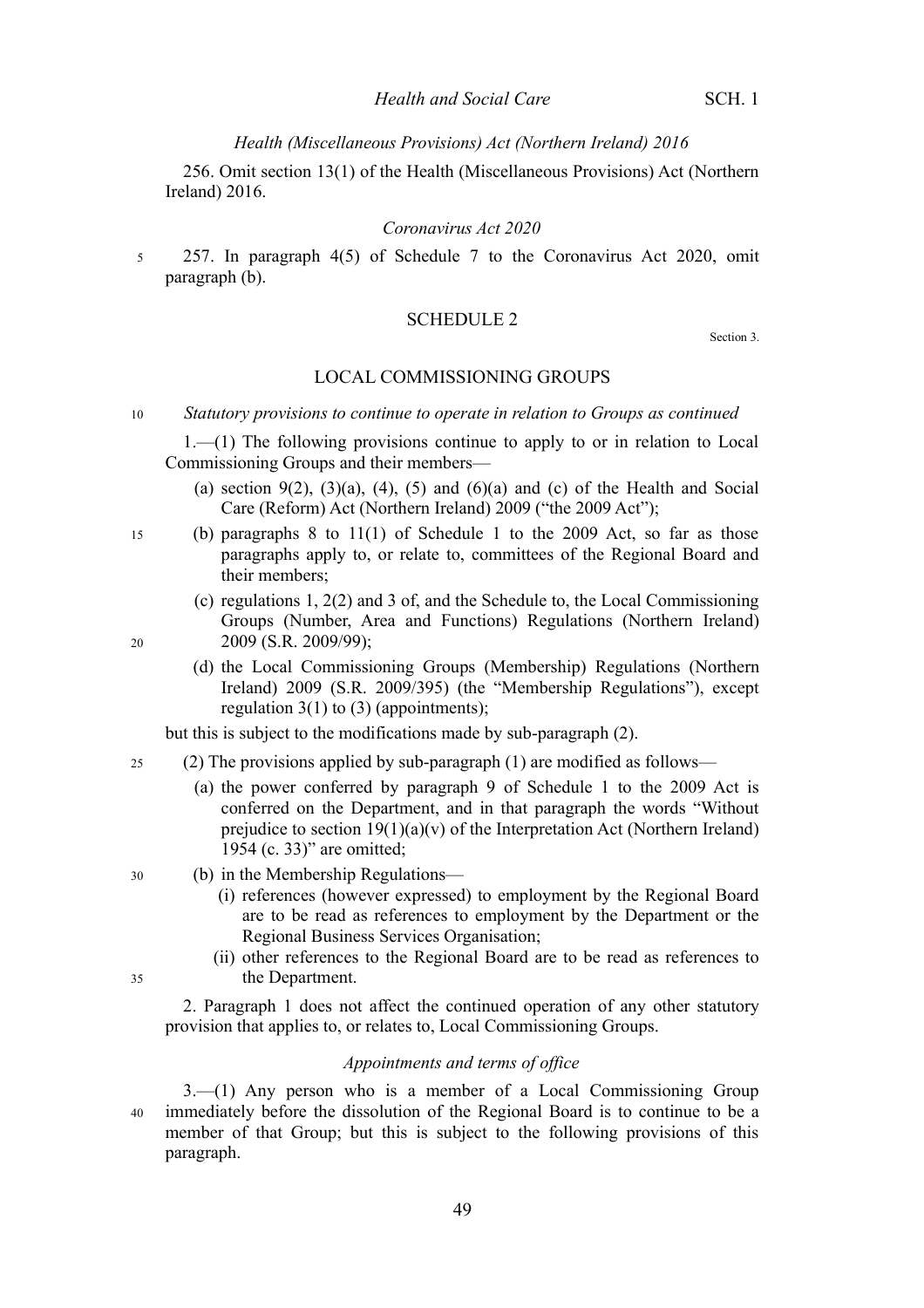(2) The term of office of a person who is a member of a Group by virtue of subparagraph (1) is to end six months after the date on which the Regional Board is dissolved.

(3) The Department may direct in writing that the term of office under subparagraph (2) is to be extended by such period, not exceeding 12 months, as may 5 be specified in the direction.

(4) The Department may exercise the power conferred by sub-paragraph (3) more than once.

4.—(1) In the event of any vacancy in the membership of a Local Commissioning Group (as determined in accordance with regulation 2 of the Membership Regulations), the Department may appoint a person to fill the vacancy. 10

(2) The terms of appointment under sub-paragraph (1) must comply with the Membership Regulations, but otherwise are to be determined by the Department.

(3) A person who has ceased to be a member of a Group is eligible for reappointment. 15

5. Paragraphs 3 and 4 are subject to regulations 3(4) to (9) and 4 to 6 of the Membership Regulations (cessation of membership in certain circumstances, disqualification, resignation and removal).

 $20$ 

#### *Other provision about the Groups as continued*

6. The Department may pay to members of a Local Commissioning Group who are not employees or officers of the Department or the Regional Business Services Organisation such remuneration and allowances as the Department may determine.

7. In the 2009 Act—

- (a) section 2(3)(h) (duty of Department to monitor and hold to account) applies in relation to Local Commissioning Groups; 25
	- (b) the duty in section 5 (preparation of framework document) applies as if a Local Commissioning Group were a health and social care body;
	- (c) section 6 (power of Department to give directions) applies in relation to Local Commissioning Groups;
	- (d) a Local Commissioning Group is a relevant body for the purposes of section 15 (RBSO support services);
	- (e) sections 17 to 19 (Patient and Client Council and public involvement) apply to Local Commissioning Groups.
- 8.—(1) The Department may give guidance to a Local Commissioning Group as to the carrying out by the Group of any of its functions. 35

(2) It is the duty of a Local Commissioning Group to have regard to any guidance given to it under sub-paragraph (1).

(3) Section 29(3) of the 2009 Act applies to guidance given under sub-paragraph (1). 40

9. References in the following provisions to a health and social care body are to be treated as including a Local Commissioning Group—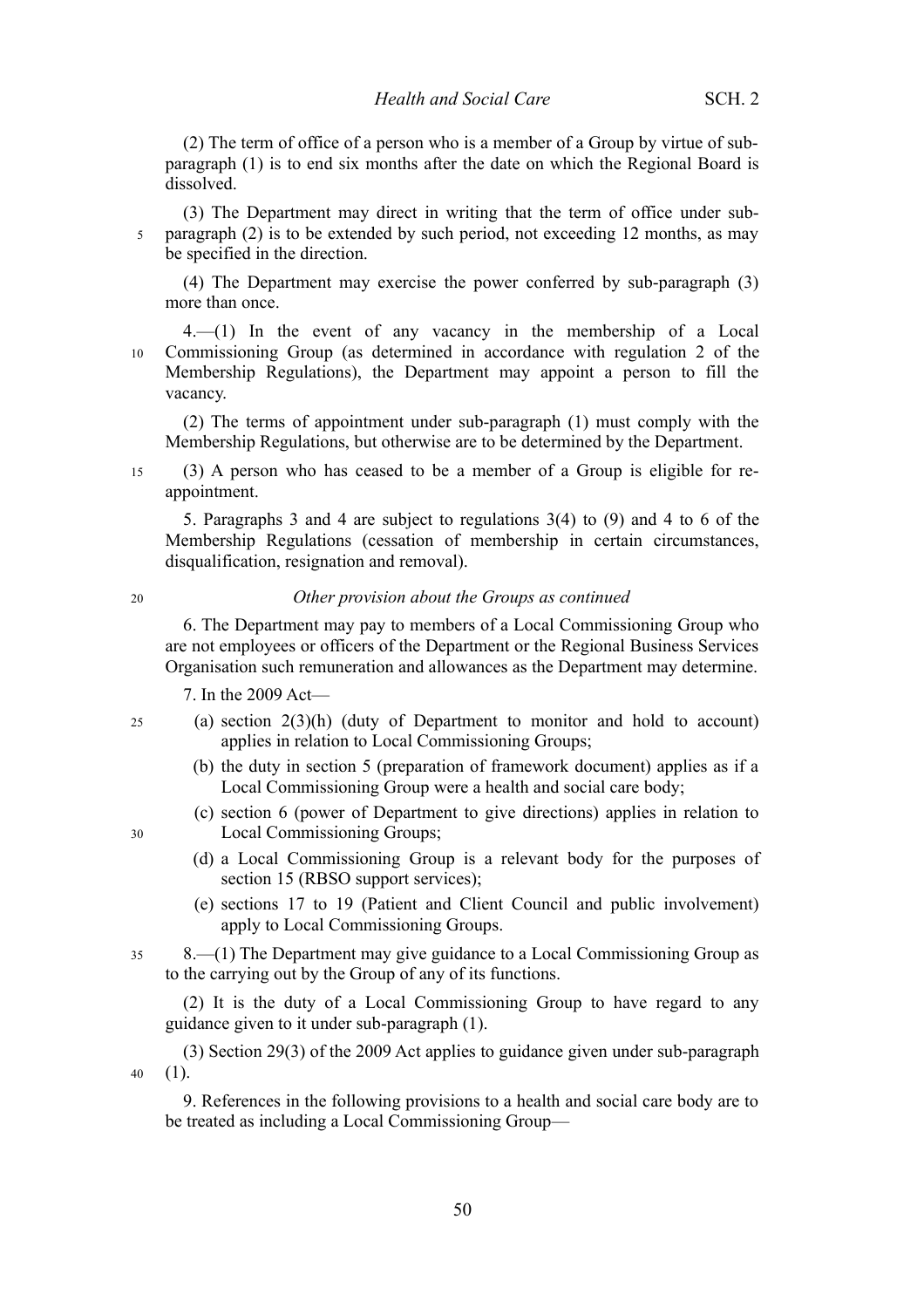- (a) Article 67 of the 1972 Order (duty of various bodies to co-operate with one another);
- (b) section 3(8) of the Health and Social Care (Control of Data Processing) Act (Northern Ireland) 2016 (code of practice on processing of information);
- (c) sections 14(2)(a) and 15(1) of the Public Services Ombudsman Act (Northern Ireland) 2016 (matters which the Ombudsman may investigate).

#### *Continuity*

10.—(1) Any document made or other thing done by the Regional Board in relation to the Local Commissioning Groups, if in effect immediately before the dissolution of the Board, continues to have effect to the same extent and subject to the same provisions. 10

- (2) Sub-paragraph  $(1)$ 
	- (a) does not apply if the context requires otherwise, and
- (b) is subject to any power conferred on the Department by paragraphs 1 to 9 to make other provision. 15

#### *Power of Department to dissolve the continued Groups*

11.—(1) The following provisions cease to have effect on such day as the Department may by regulations appoint—

(a) section  $9(2)$ ,  $(3)(a)$ ,  $(4)$ ,  $(5)$  and  $(6)(a)$  and  $(c)$  of the 2009 Act;

- (b) paragraphs 8 to 11(1) of Schedule 1 to the 2009 Act, so far as those paragraphs apply to, or relate to, the Local Commissioning Groups and their members;
- (c) section [3](#page-4-0) and this Schedule;
- (d) the Local Commissioning Groups (Number, Area and Functions) Regulations (Northern Ireland) 2009; 25
	- (e) the Membership Regulations.

(2) Accordingly, on the day appointed under sub-paragraph (1), the Local Commissioning Groups are dissolved.

(3) The Department may not make regulations under sub-paragraph (1) unless the Department makes, or has made, regulations under section 15B(1) of the 2009 Act, as inserted by section [4\(](#page-4-3)1) of this Act (establishment of local area bodies). 30

(4) Regulations under sub-paragraph (1) are subject to negative resolution.

(5) But sub-paragraph (4) does not apply if a draft of the regulations (whether alone or with other provision) has been laid before, and approved by a resolution of, the Assembly. 35

#### SCHEDULE 3

Section [5.](#page-7-1)

#### TRANSFER OF ASSETS, ETC

### *Transfer of assets and liabilities*

1.—(1) A scheme may designate the assets or liabilities to be transferred—

5

20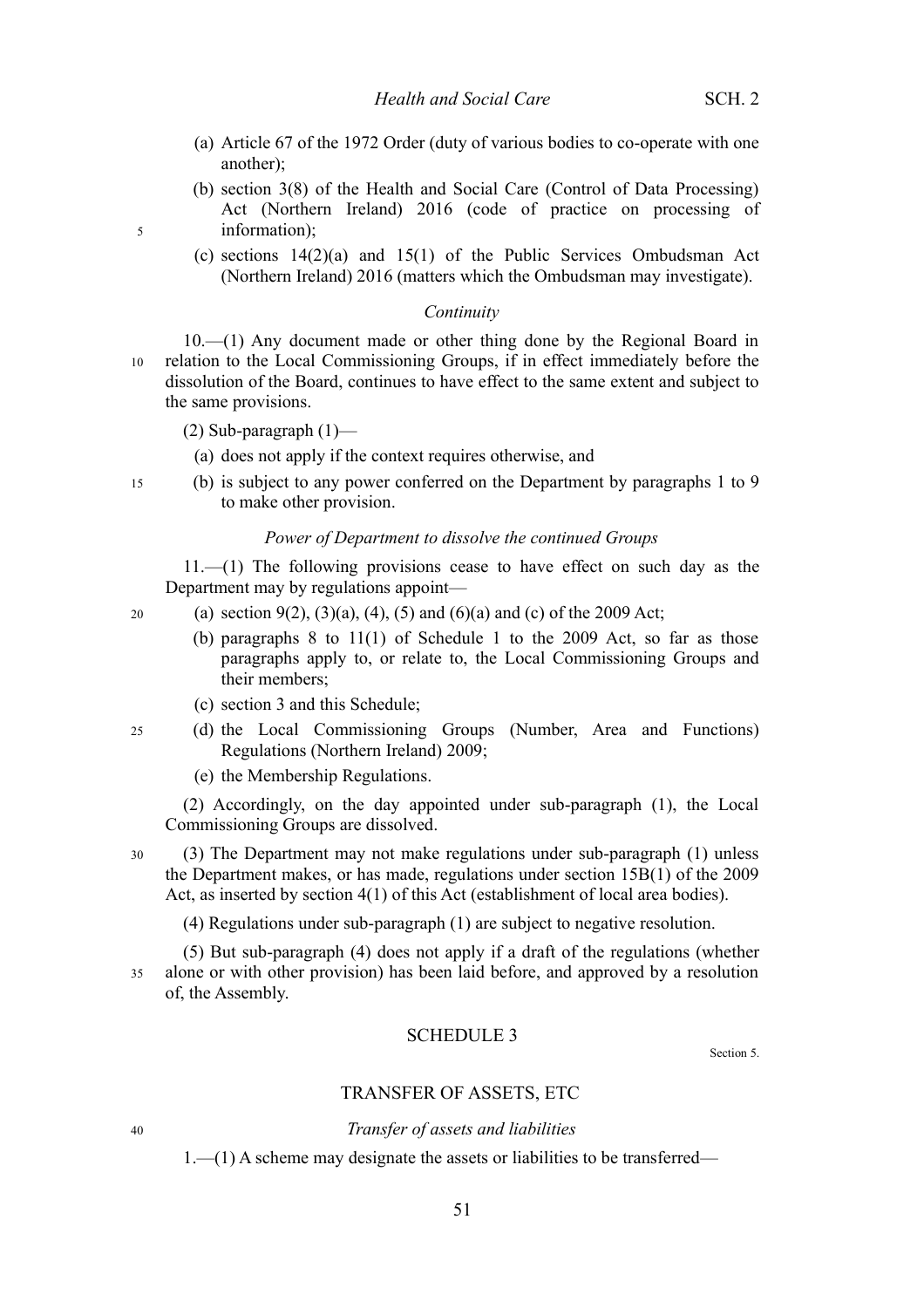- (a) by specifying them or describing them in particular;
- (b) by identifying them generally by reference to a specified part of the Regional Board's undertaking, or their connection with the exercise of specified functions of the Board; or
- (c) in any other manner appearing to the Department to be appropriate in relation to the assets or liabilities in question. 5
	- (2) A scheme may provide for the transfer of—
		- (a) assets and liabilities which would not otherwise be capable of being transferred;
- (b) assets and liabilities arising in the period after the making of the scheme and before the transfer date; 10

and accordingly, a scheme has effect in relation to the assets or liabilities to which it applies in spite of any provision or rule of law which would otherwise prevent or restrict the transfer of those assets or liabilities.

(3) A scheme may contain supplementary, incidental, transitional and consequential provisions. 15

(4) A certificate issued by the Department that—

- (a) any assets or liabilities specified in the certificate have vested in a person mentioned in section [5\(](#page-7-1)2) by virtue of a scheme;
- (b) any assets or liabilities specified in the certificate have not so vested in such a person,

is conclusive evidence for all purposes of that fact.

(5) In this Schedule—

"scheme" means a scheme under section [5;](#page-7-1)

"transferee", in relation to any assets or liabilities transferred by a scheme, means the person to whom those assets or liabilities are transferred.

### *Transfer of employed staff*

2.—(1) This paragraph applies if rights and liabilities under a contract of employment are transferred by virtue of a scheme.

(2) The Transfer of Undertakings (Protection of Employment) Regulations 2006 (S.I. 2006/246) apply to the transfer whether or not the transfer would, apart from this paragraph, be a relevant transfer for the purposes of the Regulations.

(3) The scheme must—

- (a) in relation to each transferee, identify the transferring employees (whether by name or otherwise);
- (b) include provision securing pension protection for such employees;
- (c) include provision for procedures designed to resolve any grievances of such employees arising in relation to matters dealt with by the scheme; and
- (d) include provision for the payment of compensation by the Department to any such employee who suffers loss or detriment in consequence of the scheme.
- (4) Before making the scheme the Department must consult—

 $25$ 

20

30

35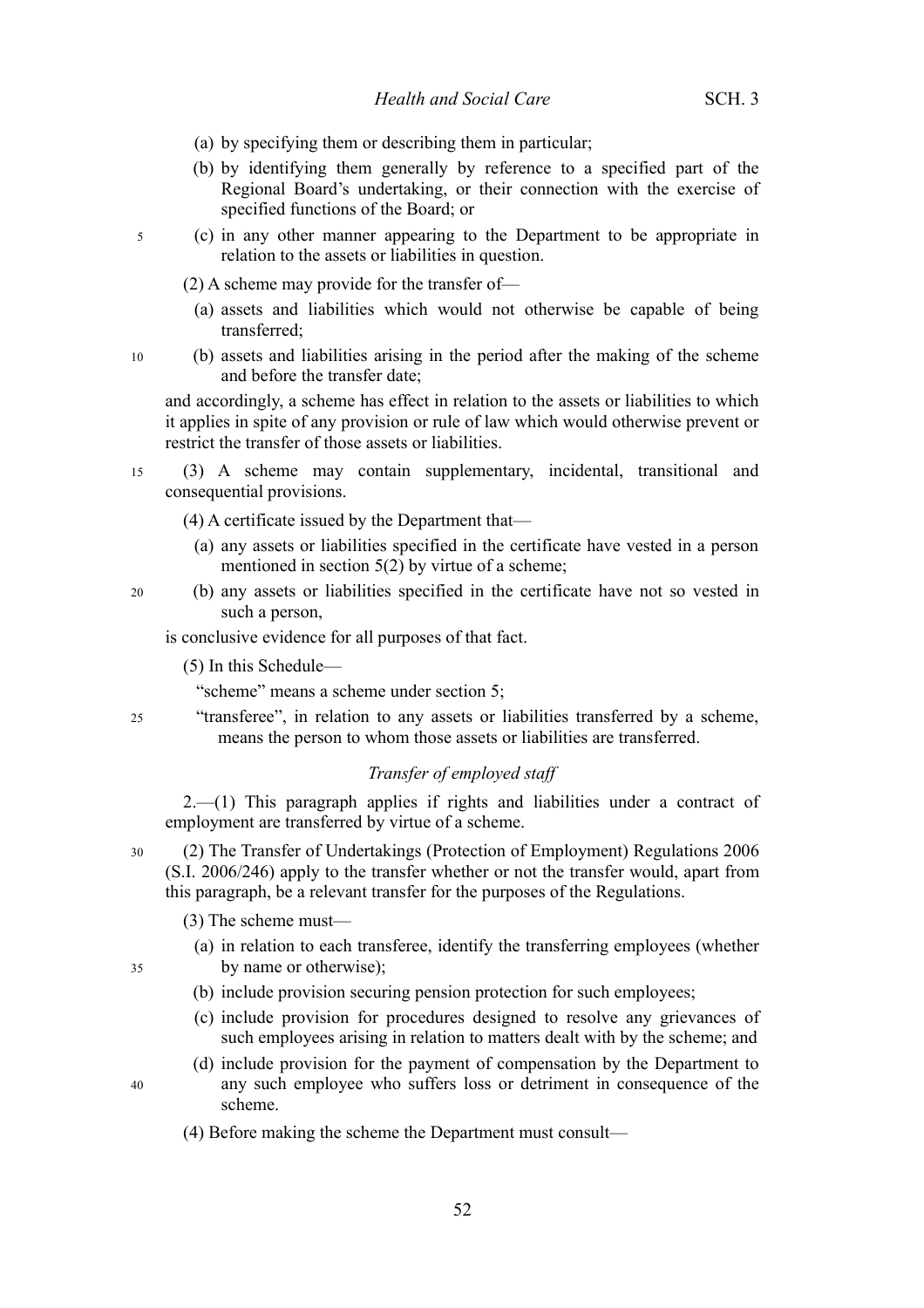- (a) in the case of a scheme which identifies transferring employees by name, those employees; and
- (b) in the case of a scheme which identifies transferring employees in any other way, such persons as appear to the Department to be representative of transferring employees.

(5) For the purposes of this paragraph—

5

10

30

40

- (a) "pension protection" is secured for a transferring employee if after the change of employer effected by the scheme the employee has, as an employee of the transferee, rights to acquire pension benefits and those rights are the same as or (taken as a whole) no less favourable than those that the transferring employee had as an employee of the Regional Board;
- (b) "transferring employee" means an employee whose contract of employment becomes, by virtue of sub-paragraph (2), a contract of employment with a transferee; and
- (c) employment in the Northern Ireland civil service for the purposes of the Department is to be treated as employment by the Department under a contract of employment (and the terms of that employment are to be regarded as constituting the terms of that contract). 15

(6) Procedures under sub-paragraph (3)(c) must involve consideration of grievances by a person other than— 20

- (a) a member, or member of staff, of the Regional Board or a transferee; or
- (b) a member of staff of the Department.

#### *Continuity*

3. A transfer by virtue of a scheme does not affect the validity of anything done by, or in relation to, the Regional Board before the transfer date. 25

4. Anything which—

- (a) before the transfer date was done by or in relation to the Regional Board for the purposes of or otherwise in connection with anything transferred by virtue of a scheme, and
- (b) is in effect immediately before the transfer date,

continues to have effect to the same extent and subject to the same provisions as if it had been done by, or in relation to, the transferee.

5. Anything (including any legal proceedings) which—

- (a) relates to anything transferred by virtue of a scheme, and
- (b) is in the process of being done by or in relation to the Regional Board immediately before the transfer date, 35

may be continued by or in relation to the transferee.

- 6.—(1) In any statutory provision or statutory document—
	- (a) which relates to anything transferred by virtue of the scheme, and
- (b) which is in effect immediately before the transfer date,
- any reference to the Regional Board is to be construed, in relation to any time after the transfer date, as or as including a reference to the transferee.

(2) Sub-paragraph (1) does not apply—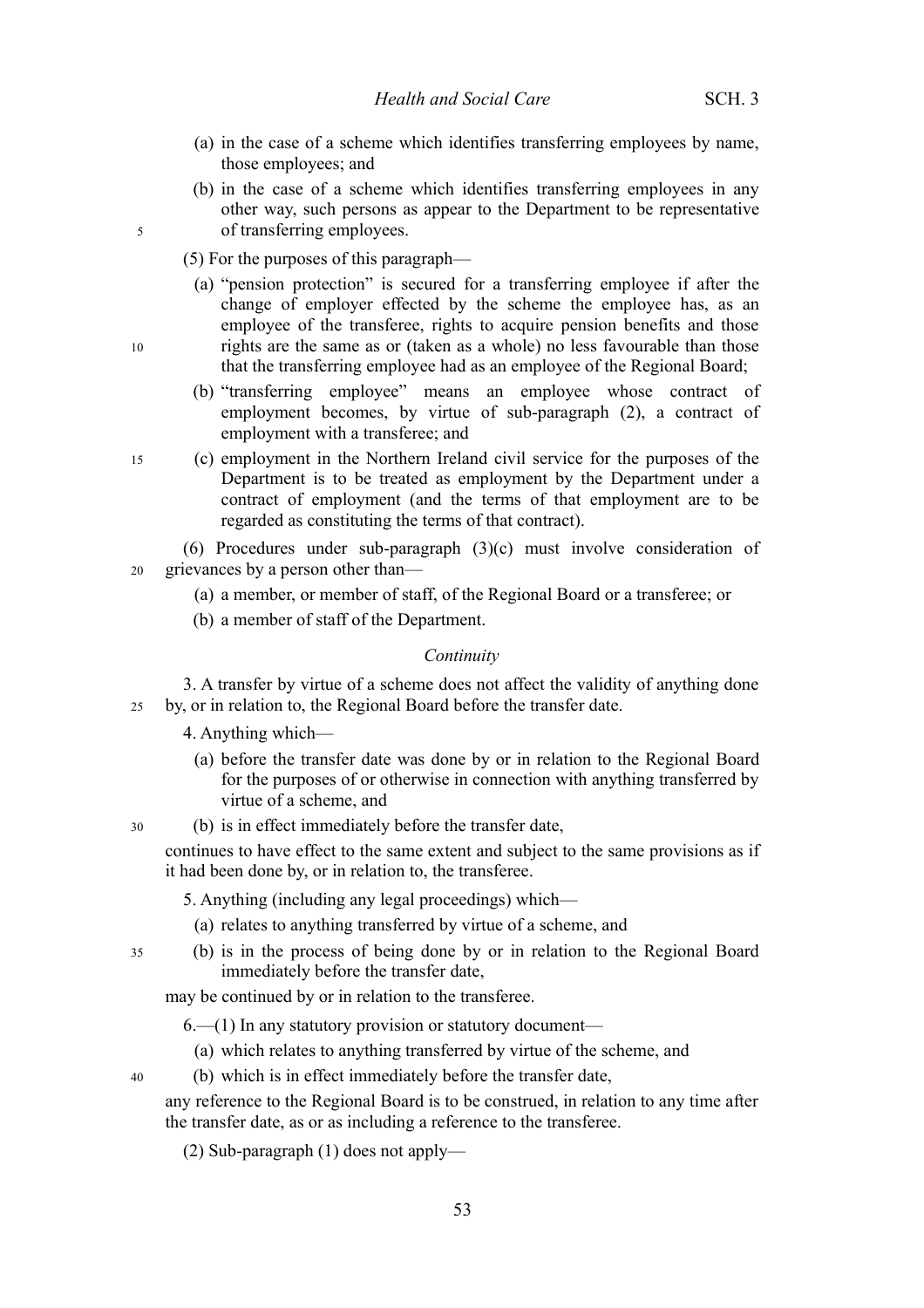- (a) to a reference if specific provision for that reference is made by or under this Act; or
- (b) if the context requires otherwise.

#### SCHEDULE 4

Section [6.](#page-7-0)

#### TRANSITIONAL PROVISION

### PART 1

## ACCOUNTS AND REPORTS OF THE REGIONAL BOARD

1.—(1) The Department must make arrangements for—

- (a) a statement of accounts; and
	- (b) a report,

5

10

15

25

to be prepared in relation to the Regional Board for the relevant period.

(2) The statement of accounts and report may—

- (a) be in such form, and
- (b) contain such information,

as the Department consider appropriate.

(3) The Department must, within such time after the end of the relevant period as it considers appropriate, send a copy of the statement of accounts to the Comptroller and Auditor General.

- (4) In this paragraph "the relevant period" means the period— 20
	- (a) beginning on the 1st April 2021; and
	- (b) ending immediately before the date on which the dissolution of the Regional Board by section [1](#page-4-2) comes into operation.
	- (5) The Comptroller and Auditor General must—
	- (a) examine and report on any copy of the statement of accounts received under sub-paragraph (3); and
		- (b) send a copy of the report to the Department.

(6) The Department must lay before the Assembly—

- (a) a copy of the statement of accounts;
- (b) a copy of the Comptroller and Auditor General's report; 30
	- (c) a copy of the report mentioned in sub-paragraph  $(1)(b)$ .

(7) In this paragraph "the Comptroller and Auditor General" means the Comptroller and Auditor General for Northern Ireland.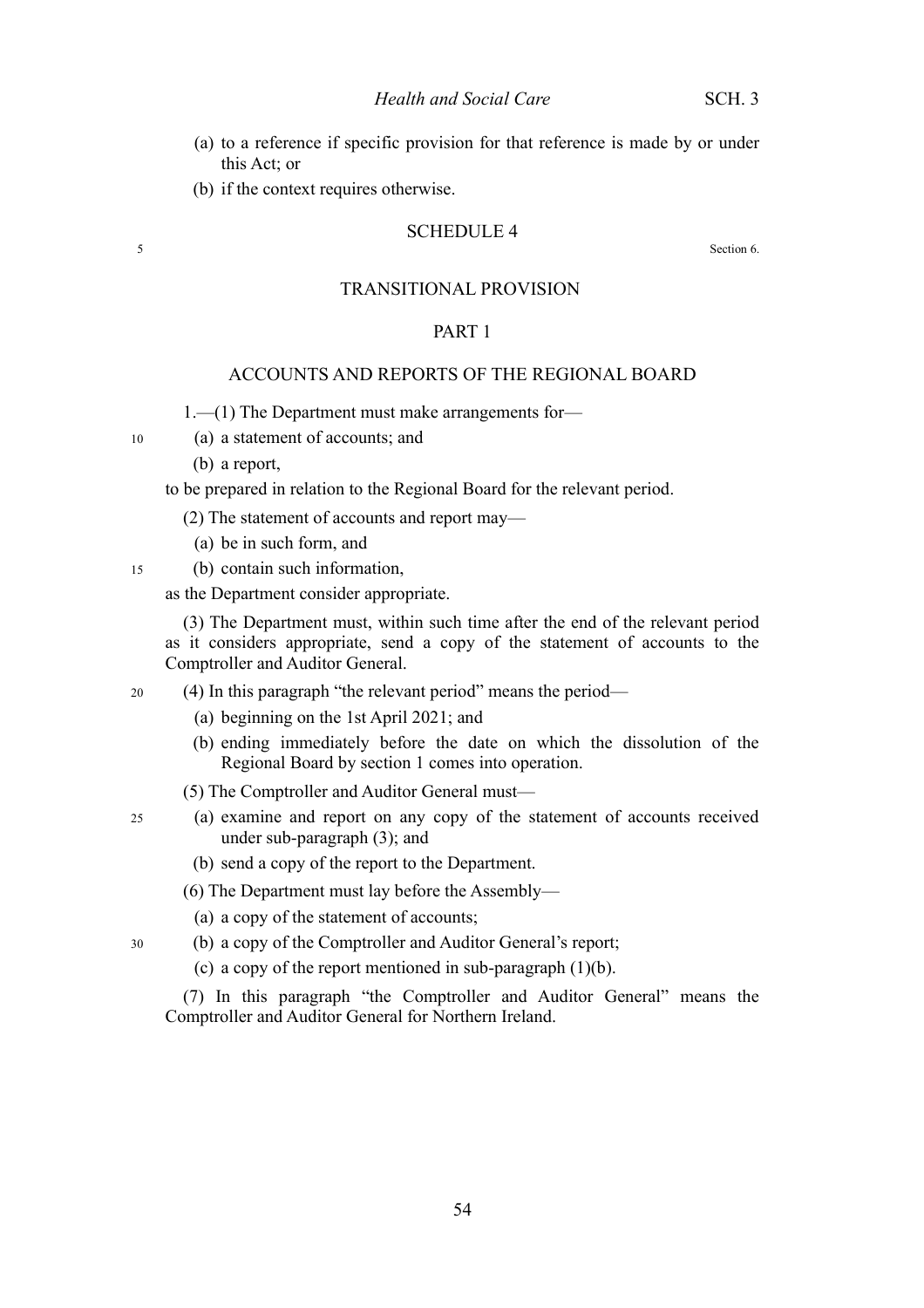### PART 2

#### OTHER TRANSITIONAL PROVISION

#### *General provision*

 $2$ —(1) In any statutory provision or statutory document, any reference to the Regional Board, in relation to any time after the dissolution date, is to be read as a reference to the Department. 5

(2) Anything which was done before the dissolution date by or in relation to the Regional Board, if in effect immediately before that day, is to continue to have effect to the same extent and subject to the same provisions as if it had been done by, or in relation to the Department.

10

(3) Anything (including any legal proceedings) in the process of being done by or in relation to the Regional Board immediately before the dissolution date may be continued by or in relation to the Department.

(4) Sub-paragraphs (1) to (3) do not apply—

- (a) to a reference, or thing done, if specific provision for that reference, or thing, is made by or under this Act; or 15
	- (b) if the context requires otherwise.

(5) Nothing in this Act or regulations under it affects the validity of anything done by, or in relation to, the Regional Board before the dissolution date.

 $20$ 

(6) In this paragraph "the dissolution date" means the date on which the dissolution of the Regional Board by section [1](#page-4-2) comes into operation.

#### *Specific provision*

3.—(1) This paragraph applies to any authorisation under Article 3(1) of the 1994 Order that is in effect on the day on which the repeal of that Article comes into operation and provides for an HSC trust to exercise any function other than a social care and children function (within the meaning of Article 10A of the 1991 Order). 25

(2) The authorisation has effect after that day, so far as it relates to that function, as if it were a delegation direction under Article 10B(1) of the 1991 Order.

- (3) Accordingly, so far as is necessary for the purposes of sub-paragraph (2)— 30
	- (a) any provision made by such an authorisation in relation to the Regional Board has effect in relation to the Department;
	- (b) any reference to the Regional Board is to be read as, or as including, a reference to the Department;
- (c) (in accordance with paragraph (b)) any reference to a function exercised on behalf of the Regional Board is to be read as, or as including, a reference to a function exercised on behalf of the Department. 35

(4) Anything which before that day was done by or in relation to the Regional Board in relation to any function exercised on its behalf by an HSC trust by virtue of such an authorisation, if in effect immediately before that day, is to continue to have effect to the same extent and subject to the same provisions as if it had been done by, or in relation to, the Department. 40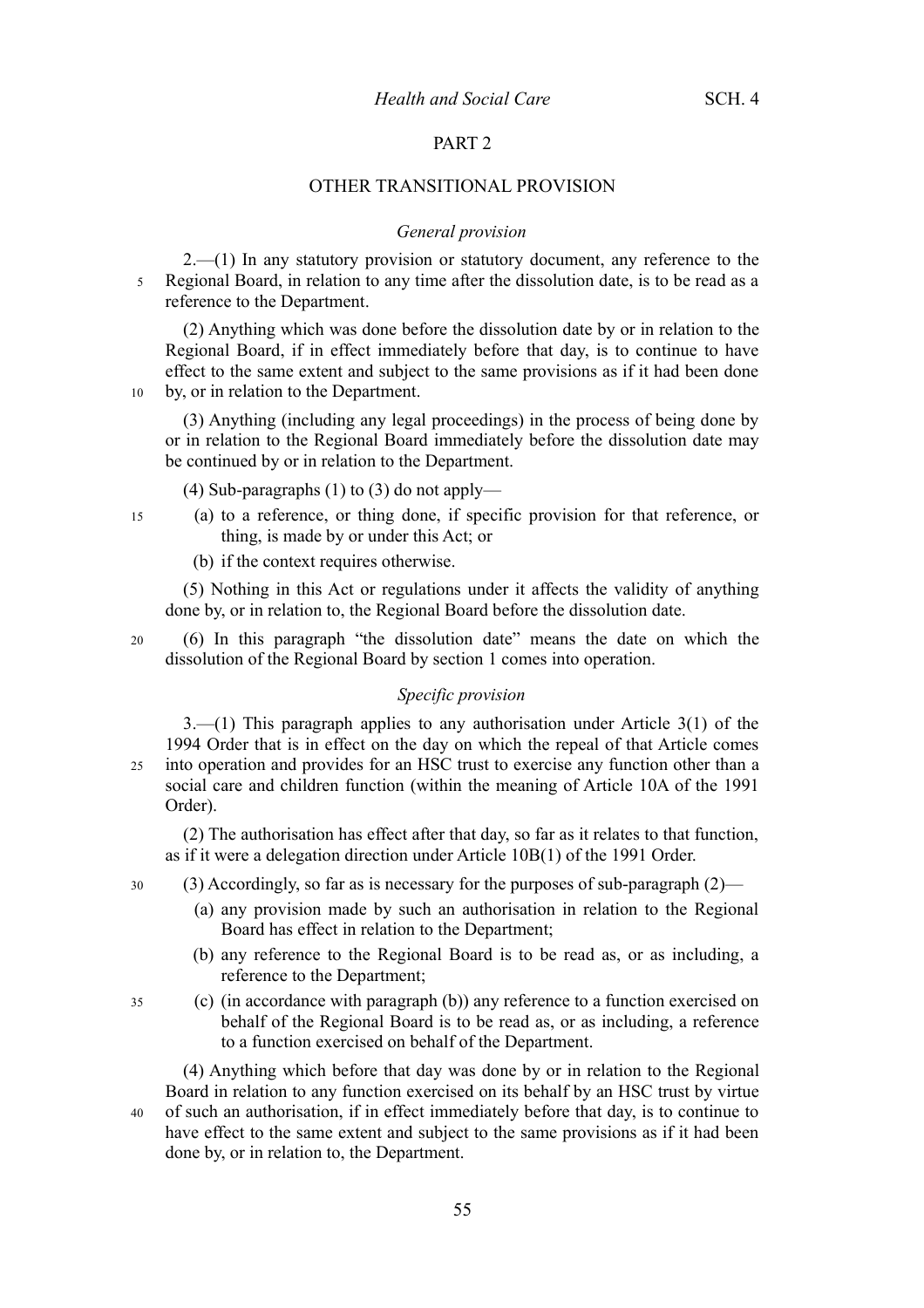(5) Anything (including any legal proceedings) in the process of being done by or in relation to the Regional Board immediately before that day may, so far as it relates to any function exercised on behalf of the Board by an HSC trust by virtue of such an authorisation, be continued by or in relation to the Department.

(6) Any reference in any statutory provision or statutory document to an authorisation under Article 3(1) of the 1994 Order is to be read as, or as including, a reference to a delegation direction under Article 10B(1) of the 1991 Order. 5

4.—(1) This paragraph applies to any direction that was given under Article 57C(1) of the 1972 Order and is in force on the date on which paragraph 25 of Schedule [1](#page-9-0) comes into operation.

10

(2) Any direction to which this paragraph applies is to continue in force after that date (unless revoked) as if it were a scheme made under that Article as amended by paragraph 25 of Schedule [1.](#page-9-0)

5.—(1) This paragraph applies to any scheme that was made under an order under Schedule 9 to the 1972 Order and is in force on the date on which paragraph 51 of Schedule [1](#page-9-0) comes into operation. 15

(2) Any scheme to which this paragraph applies is to continue in force after that date as if it were a scheme provided for in regulations made by the Department under paragraph 1A of Schedule 9 to the 1972 Order.

(3) Nothing in sub-paragraph (2) prevents the Department from revoking such a scheme by regulations made under paragraph 1A of Schedule 9 to the 1972 Order. 20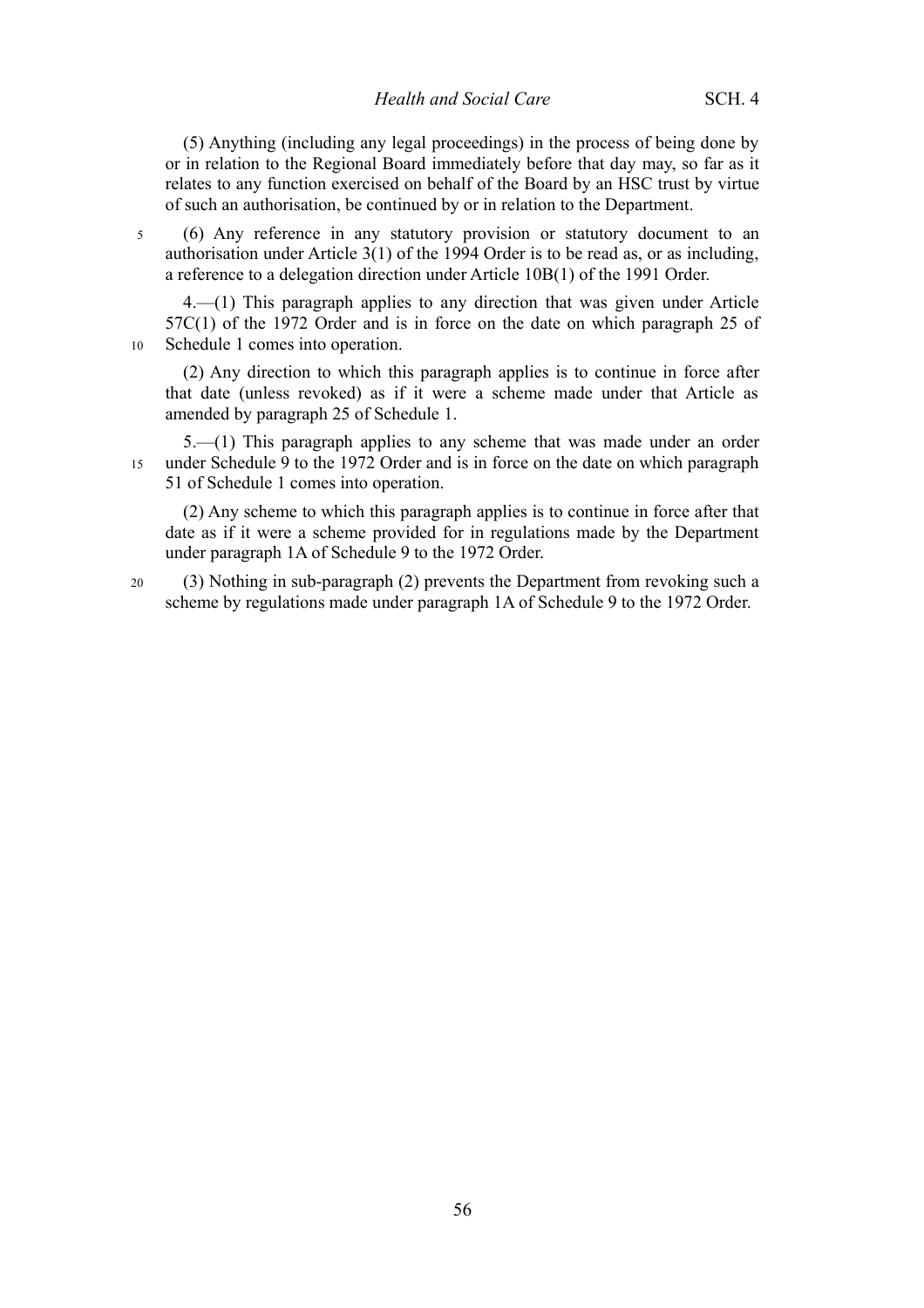# **Health and Social Care Bill**

## [AS AMENDED AT CONSIDERATION STAGE]

A Bill to dissolve the Regional Health and Social Care Board; to make provision for and in connection with the exercise by the Department of Health and Health and Social Care trusts of the functions of the Board; and for connected purposes.

| Introduced by:                               | Mr Robin Swann, Minister of Health |
|----------------------------------------------|------------------------------------|
| On:                                          | 08 March 2021                      |
| As amended at<br><b>Consideration Stage:</b> | 16 November 2021                   |
| Bill Type:                                   | Executive Bill                     |

## **ACCOMPANYING DOCUMENTS An Explanatory and Financial Memorandum is printed separately as NIA Bill 18/17-22 EFM - REVISED.**